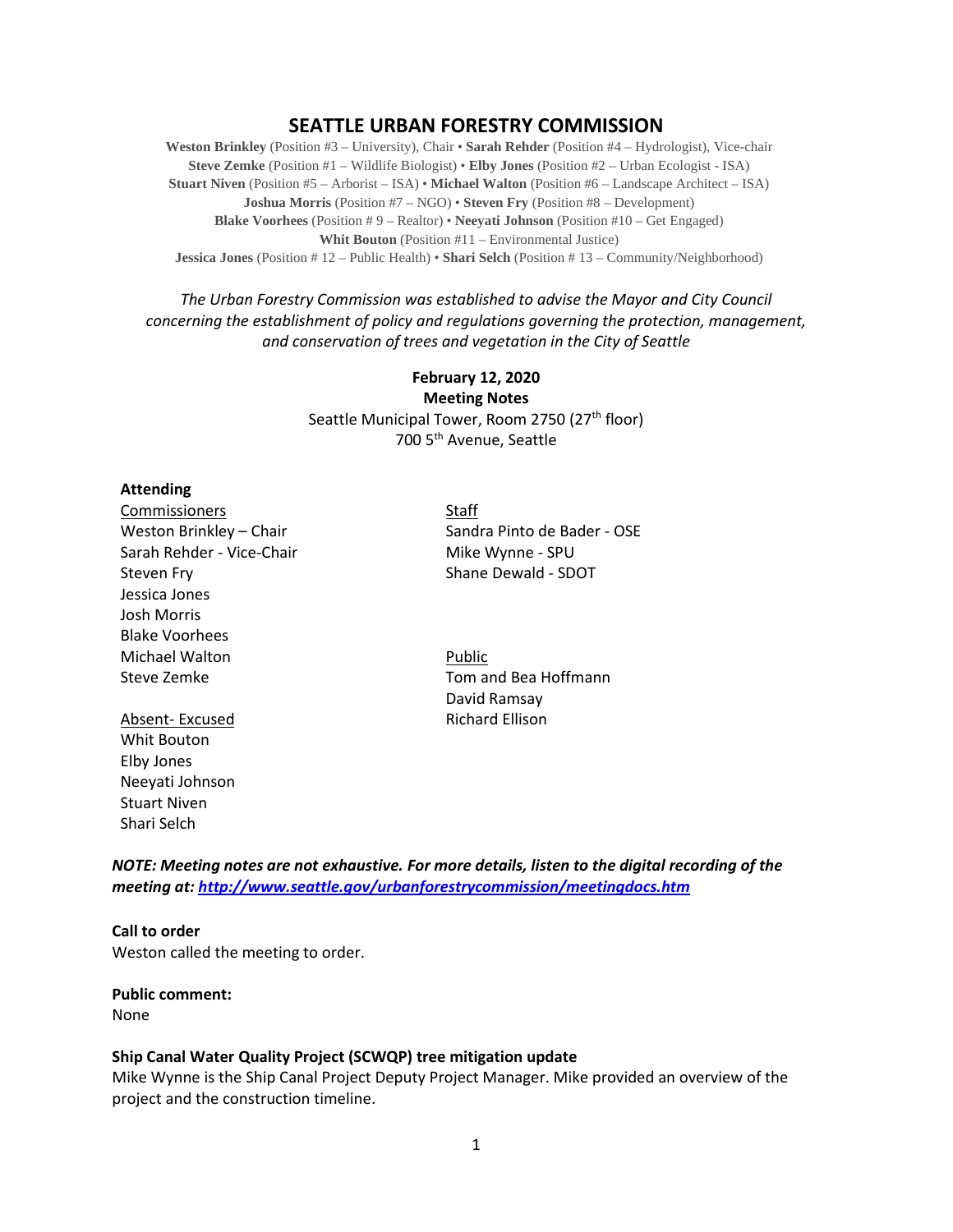The purpose is to keep sewage out of surface waters. The timeline for this project is 10 years and has five main contracts. This project represents 85% of the City's combined sewer overflows. A 19ft diameter boring machine is being used to create a tunnel to hold overflow. SPU bought properties and did soil remediation as part of the project.

Tunnel construction is about to begin. While the boring might have no impacts to trees, ventilation, mechanical and electrical vaults and shafts made tree removal unavoidable.

Tree inventory and assessment:

- 80 trees require removal
	- $\circ$  40 are classified as exceptional (24,250 sqft of canopy cover in Ballard, Fremont, and Queen Anne – to be mitigated). They looked at two options in terms of tree replacement: square footage and Two-for-One policy. The two-for-one ended up resulting in more trees planted, so they chose that option.
	- o 6 are dead or dying trees that were removed after the assessment was made
- Reasons for removal
	- o Excavation for site remediation
	- o Mechanical and odor control vault installation
	- o Drop shaft construction
	- o Diversion structure construction
	- o Above ground structures

# Tree mitigation:

Mike shared a table showing the tree mitigation planting locations by site.

Neighborhood impacts:

The project is impacting five neighborhoods.

Ballard

- Site remediation requires excavation and tree removal
- 32 trees need removal (18 trees of an exceptional grove)
- 64\* replacement trees needed (\*excludes sick/dead trees recommended for removal by the arborist)
- 44 trees will be planted on site (30 parcel trees and 14 street trees)

The maps Mike shared only show trees removed and planted. They don't show trees preserved.

# East Ballard

- Large underground mechanical and odor control vaults
- 4 trees need removal, 8\* replacement trees required (\*excludes sick/dead trees recommended for removal by the arborist)
- 20 trees will be planted on site (1 parcel tree and 19 street trees)

# Fremont

- Underground shaft and diversion structure
- 16 trees need removal (2 exceptional trees)
- 32\* replacement trees required (\*excludes sick/dead trees recommended for removal by the arborist) 23 trees will be planted onside, (5 parcel trees, 18 street trees)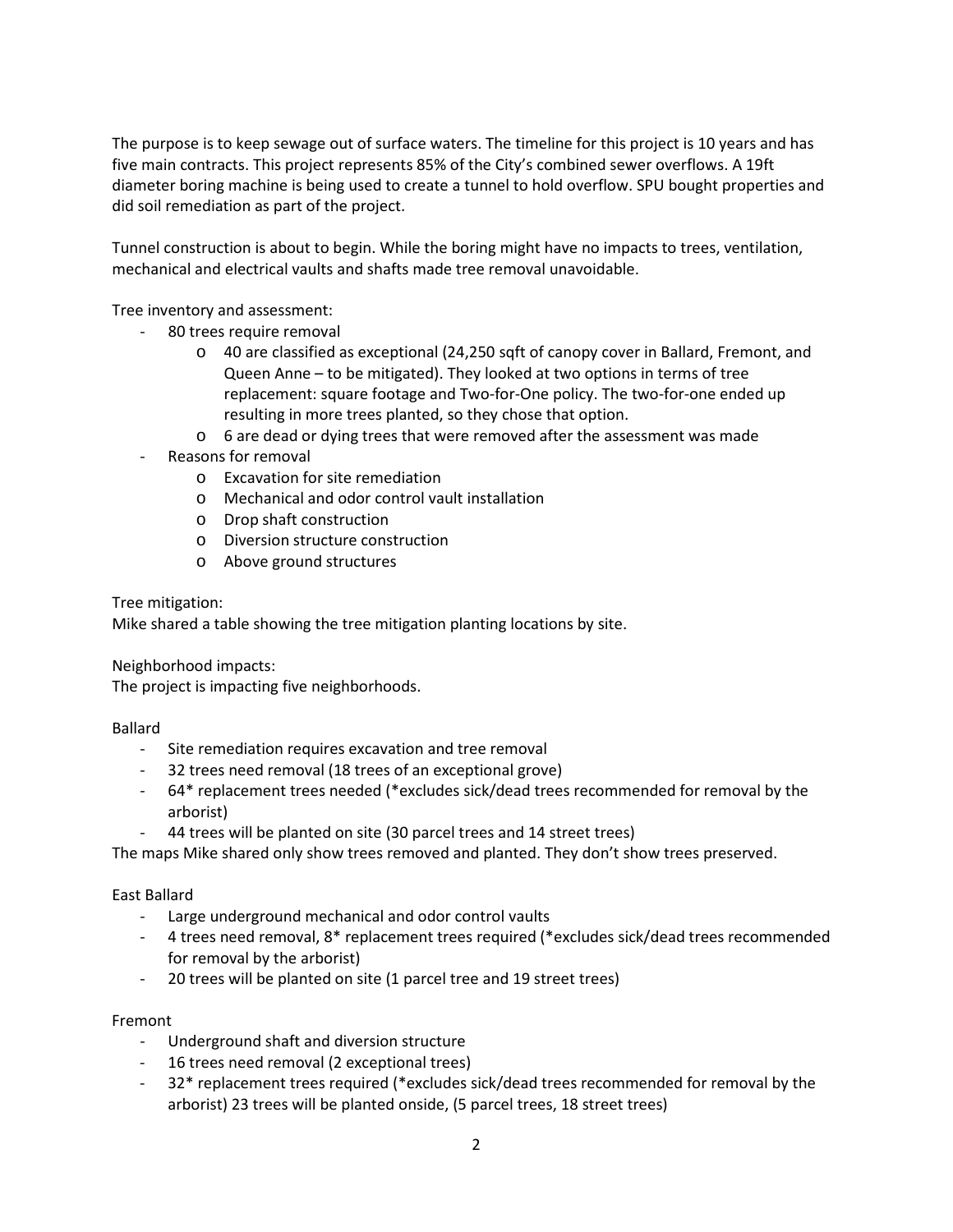North Queen Anne

- Drop shaft and structures
- 24 trees need removal (20 exceptional, 6 dead trees removal already)
- 48\* replacement trees required (\*excludes sick/dead trees recommended for removal by the arborist)
- 13 trees will be planted on site, (1 parcel and 12 street trees)

# Wallingford

- Storage tunnel and east shaft
- Soil remediation
- 4 trees need removal
- 8\* replacement trees required (\*excludes sick/dead trees recommended for removal by the arborist)
- 29 trees will be replaced on site (16 parcel and 13 street trees)

# Exceptional tree canopy mitigation

- Exceptional tree canopy area estimated at 24,250 sqft from 40 exceptional trees
- Assume conservative 25 ft dripline per average deciduous tree, results in a minimum need of 49 trees.
	- o Instead use the more conservative estimate of the 2 for 1 Executive Order which results in need for 80 trees.
- 8 or more continuous trees (grove potential at maturity) can be achieved at Ballard, Wallingford, and north Queen Anne sites
- Design meets exceptional tree mitigation intent for both existing sites that had exceptional trees.

Off-site mitigation by SDOT Urban Forestry

Updates since las briefing

- Trees have been removed from Ballard site, and a few more to be removed next month
- Fewer trees need to be removed overall, due to site design refinement
- Street trees changed from Maples to Hornbeams, Littleleaf Lindens, and Elms
- South operations center no longer an option for mitigation
- Pump station design has begun with many tree planting opportunities
- Trees planting continues until pump station construction ends 2024
- Present to UFC again after tree planting and mitigation is complete

The presentation went into Q&A.

The overall budget for the project is over \$500 million. Potential expenditures to plant 160 trees would be approximately \$160K and this puts the tree expense in perspective.

The UFC asked about the establishment period (3-5 years) maintenance (summer watering) for all mitigation trees. Mike said that they mostly have one-year contracts. He will ask the project about longer maintenance through establishment.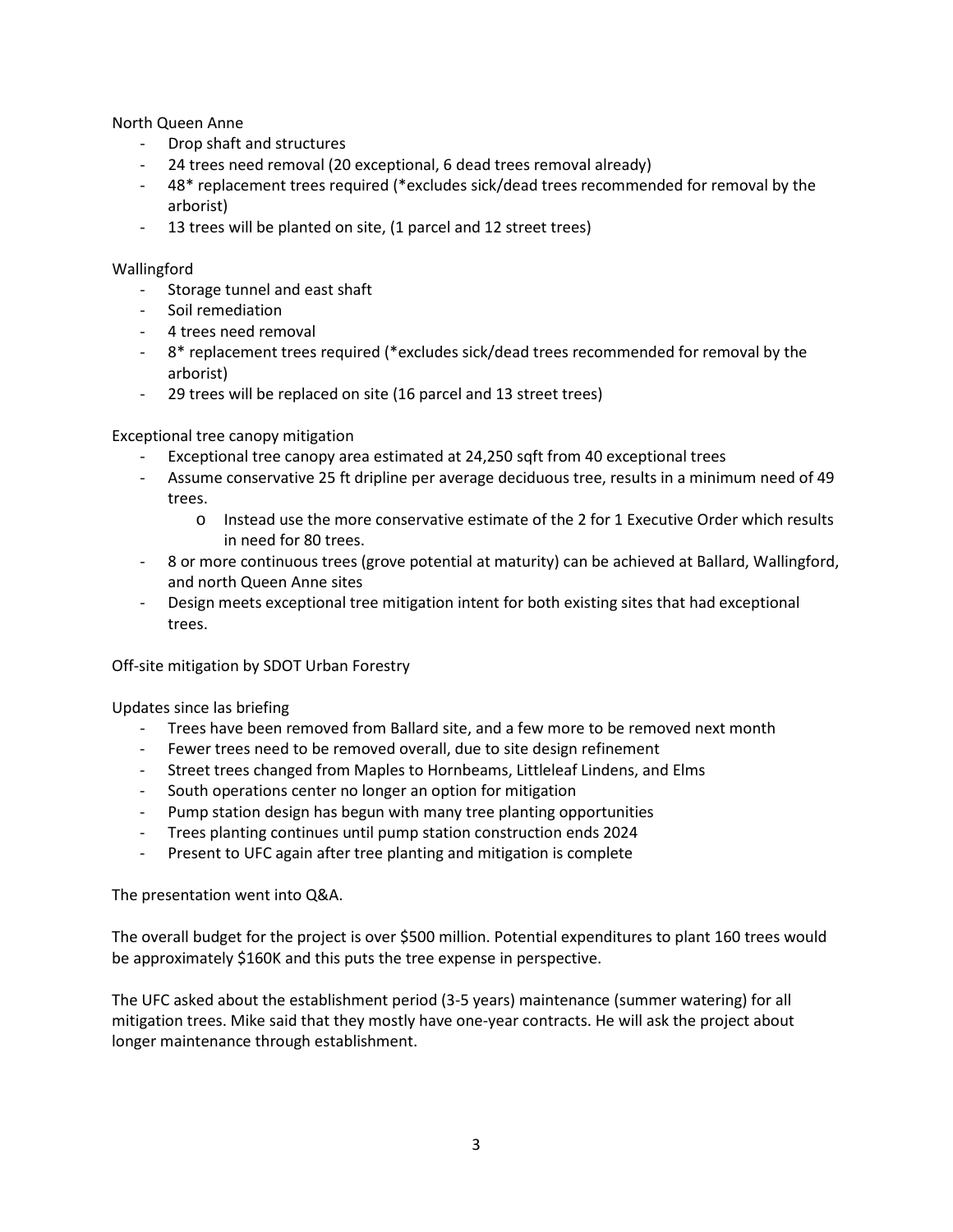Sandra will follow up with Mike on whether or not the project is providing maintenance for trees through establishment (3-5 years). Depending on the response, Sarah will work on a draft letter of recommendation.

# *NOTE: Meeting notes are not exhaustive. For more details, especially the Q&A section, listen to the digital recording of the meeting (organized by date) at:*

*<http://www.seattle.gov/urbanforestrycommission/meetingdocs.htm>*

# **Draft Safe Routes to School letter**

The group discussed and edited the draft letter proposed by Whit.

# **ACTION: A motion to approve the letter as amended was made, seconded, and approved. NOTE: (Sandra will clean up and Weston and Whit will review before sending)**

# **Tree regulations presentations by Steve Zemke**

Steve presented the first [PowerPoint](http://www.seattle.gov/Documents/Departments/UrbanForestryCommission/2020/2020docs/WhyCurrentTreeProtectionOrdinanceNotWorkingJan2020draft.pdf) on why the current tree ordinance doesn't work. He will present the second PowerPoint at the next meeting.

Steve briefed the UFC on today's tree regulations briefing to Council's Land Use and Neighborhoods committee.

# **Public comment**

Richard Ellison: He is a plant ecologist by trade. He was part of former Councilmember Jan Drago's urban forestry group back in the '90s. He feels that we are re-living the same things. We would have great meetings and then everything would fall into a black box. He sees the same problem now. There is an opportunity now because there are several Councilmembers interested and actually listening. Heritage trees (huge exceptional trees) like the Tulip Tree that got cut down recently are being cut down. Code must be such that people can't remove exceptional trees. Maybe allow people to build taller if they preserve a tree. Everything is voluntary, no matter how exceptional the tree is. Should encourage people to relocate large trees. Invasive vegetation is a problem. Low hanging fruit is to have uphill developers to do restoration downhill. Education alone will not be enough to save trees.

**Adjourn**

**Public input: (see below)**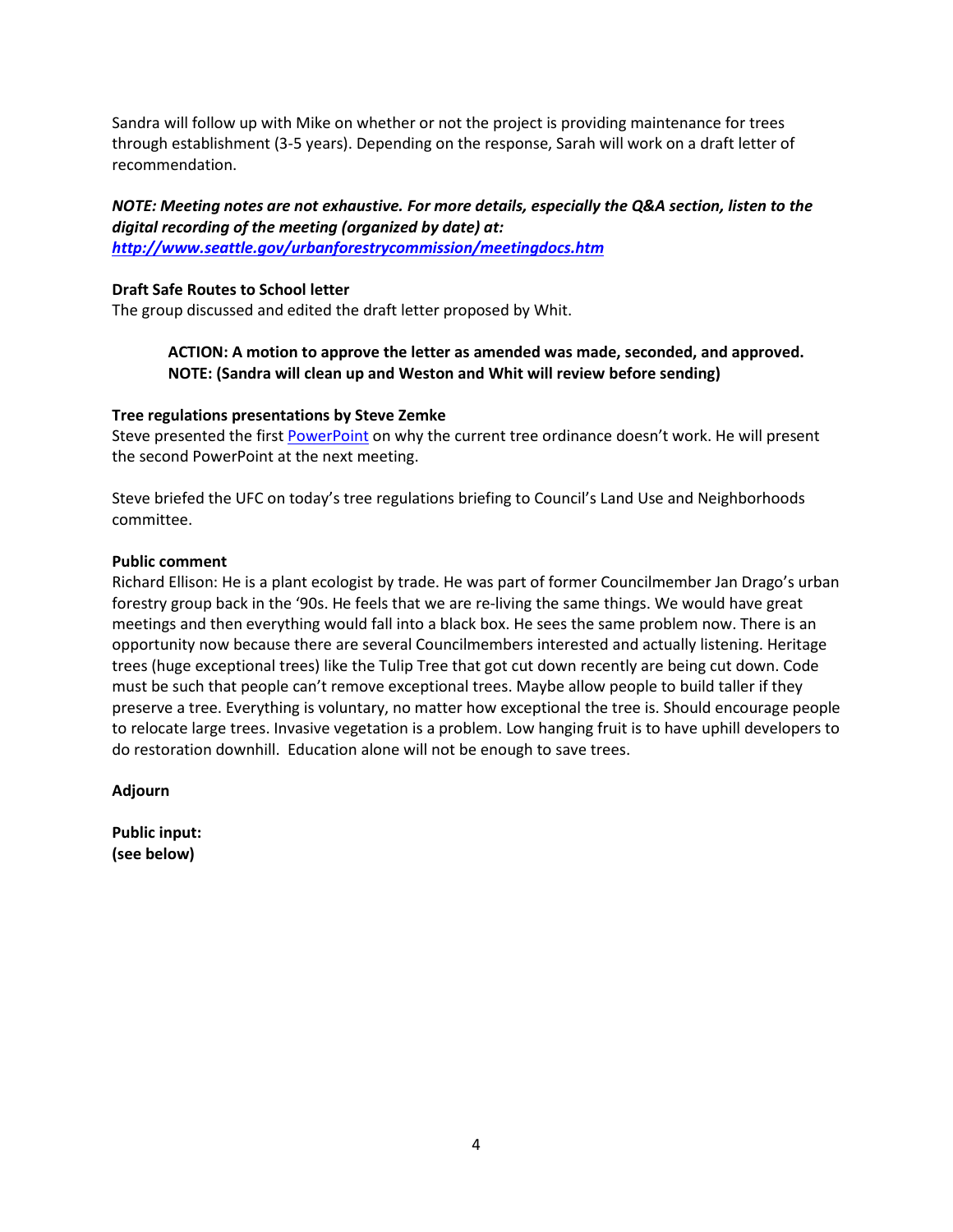**From:** David Powell <info@email.actionnetwork.org> **Sent:** Thursday, February 6, 2020 1:20 PM **To:** Pinto de Bader, Sandra <Sandra.Pinto\_de\_Bader@Seattle.gov> **Subject:** Please Protect Seattle's Trees

#### **CAUTION: External Email**

Sandra Pinto de Bader,

Dear elected official.

As a long time citizen of our wonderful city, I would ask that you please strongly consider making the saving of our urban forest a high priority. It strikes me as smart to update Seattle's Tree Protection Ordinance as recommended in the latest draft by the Seattle Urban Forestry Commission.

Thank you!

David Powell [davidpowell123@yahoo.com](mailto:davidpowell123@yahoo.com) 5815 Ann Arbor Ave NE Seattle, Washington 98105

**From:** Charna Klein <charnaklein@msn.com> **Sent:** Thursday, February 6, 2020 7:26 PM **To:** Pinto de Bader, Sandra <Sandra.Pinto\_de\_Bader@Seattle.gov> **Subject:** Please Update Seattle's Tree Ordinance

#### **CAUTION: External Email**

Sandra Pinto de Bader,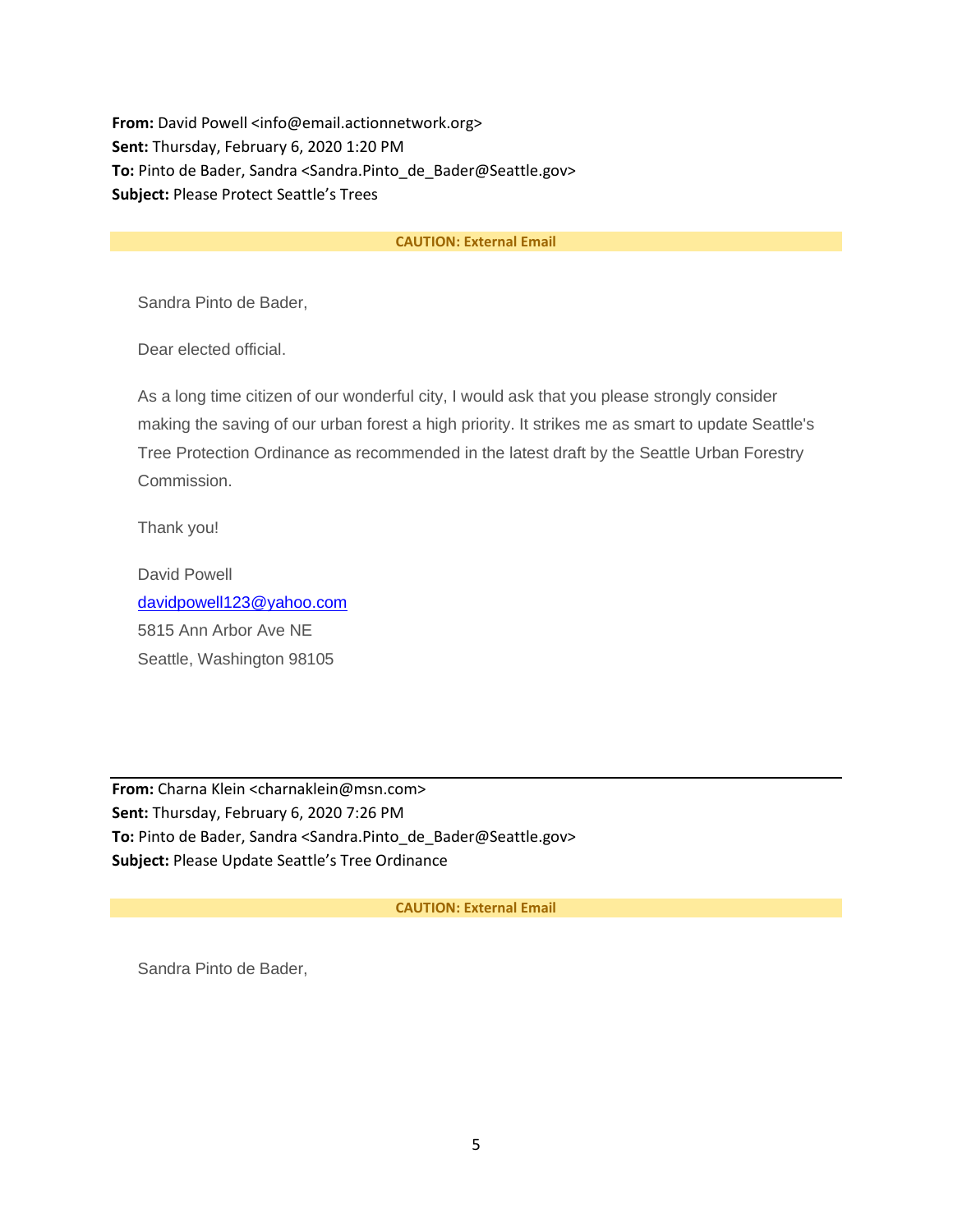Seattle's trees and urban forest are vital to keeping our city healthy and livable. Trees and the urban forest comprise a vital green infrastructure. Trees reduce air pollution, storm water runoff and climate impacts like heat island effects, while providing essential habitat for birds and other wildlife. They are important for the physical and mental health of our residents.

Seattle's rapid growth and an outdated tree ordinance are reducing these beneficial effects as trees are removed and not replaced. It is urgent to act now to stop this continued loss of trees, particularly large mature trees and tree groves. It is important to promote environmental equity as trees are replaced.

Please update Seattle's Tree Protection Ordinance as recommended in the latest draft by the Seattle Urban Forestry Commission.

Here are the key provisions that need to be in the updated tree ordinance:

1. Expand the existing Tree Removal and Replacement Permit Program, including 2-week public notice and posting on-site, as used by the Seattle Department of Transportation (SDOT) – to cover all Significant Trees (6" and larger diameter at breast height (DBH)) on private property in all land use zones, both during development and outside development. 2. Require the replacement of all Significant Trees removed with trees that in 25 years will reach equivalent canopy volume – either on site or pay a replacement fee into a City Tree Replacement and Preservation Fund. Allow the Fund to also accept fines, donations, grants and set up easements.

3. Retain current protections for Exceptional Trees and reduce the upper threshold for Exceptional Trees to 24" DBH, protect tree groves and prohibit Significant Trees being removed on undeveloped lots.

4. Allow removal of no more than 2 Significant non-Exceptional Trees in 3 years per lot outside development

5. Establish one citywide database for applying for Tree Removal and Replacement Permits and to track changes in the tree canopy.

6. Post online all permit requests and permit approvals for public viewing.

7. Expand SDOT's existing tree service provider's registration and certification to register all Tree Service Providers (arborists) working on trees in Seattle.

8. Provide adequate funding in the budget to implement and enforce the updated ordinance.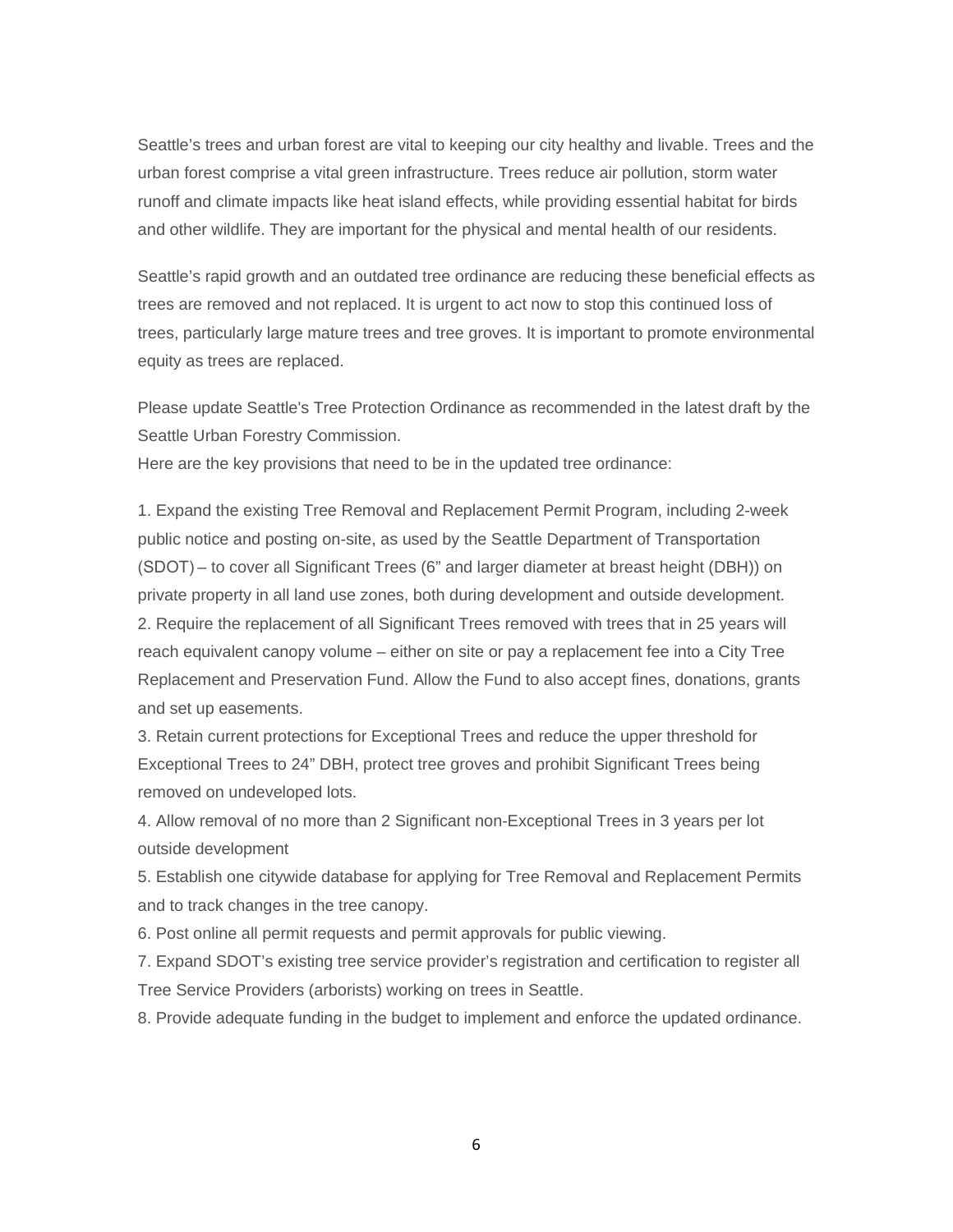Charna Klein [charnaklein@msn.com](mailto:charnaklein@msn.com) 6521 36 Ave NE Seattle , Washington 98115

**From:** Anne Roda <a.roda@comcast.net> **Sent:** Friday, February 7, 2020 10:29 AM **To:** Pinto de Bader, Sandra <Sandra.Pinto\_de\_Bader@Seattle.gov> **Subject:** Please Strengthen Seattle's Tree Ordinance

#### **CAUTION: External Email**

Sandra Pinto de Bader,

I worked for the Seattle Parks Department for many years as a Gardener and planted many trees for the City. I know first hand how much effort it takes to not just plant a tree, but to keep it alive over our hot and dry summers and over it's lifetime. As a city, we need to protect as many trees as possible to provide not just beauty, but all the vital elements that trees give to us by their continued presence, cleaner air, shade in the hot summer, lessening storm water runoff, as well as providing habitat for wildlife.

Seattle's rapid growth and an outdated tree ordinance are reducing these beneficial effects as trees are removed and not replaced. It is urgent to act now to stop this continued loss of trees, particularly large mature trees and tree groves. It is important to promote environmental equity as trees are replaced.

Please update Seattle's Tree Protection Ordinance as recommended in the latest draft by the Seattle Urban Forestry Commission.

Here are the key provisions that need to be in the updated tree ordinance:

1. Expand the existing Tree Removal and Replacement Permit Program, including 2-week public notice and posting on-site, as used by the Seattle Department of Transportation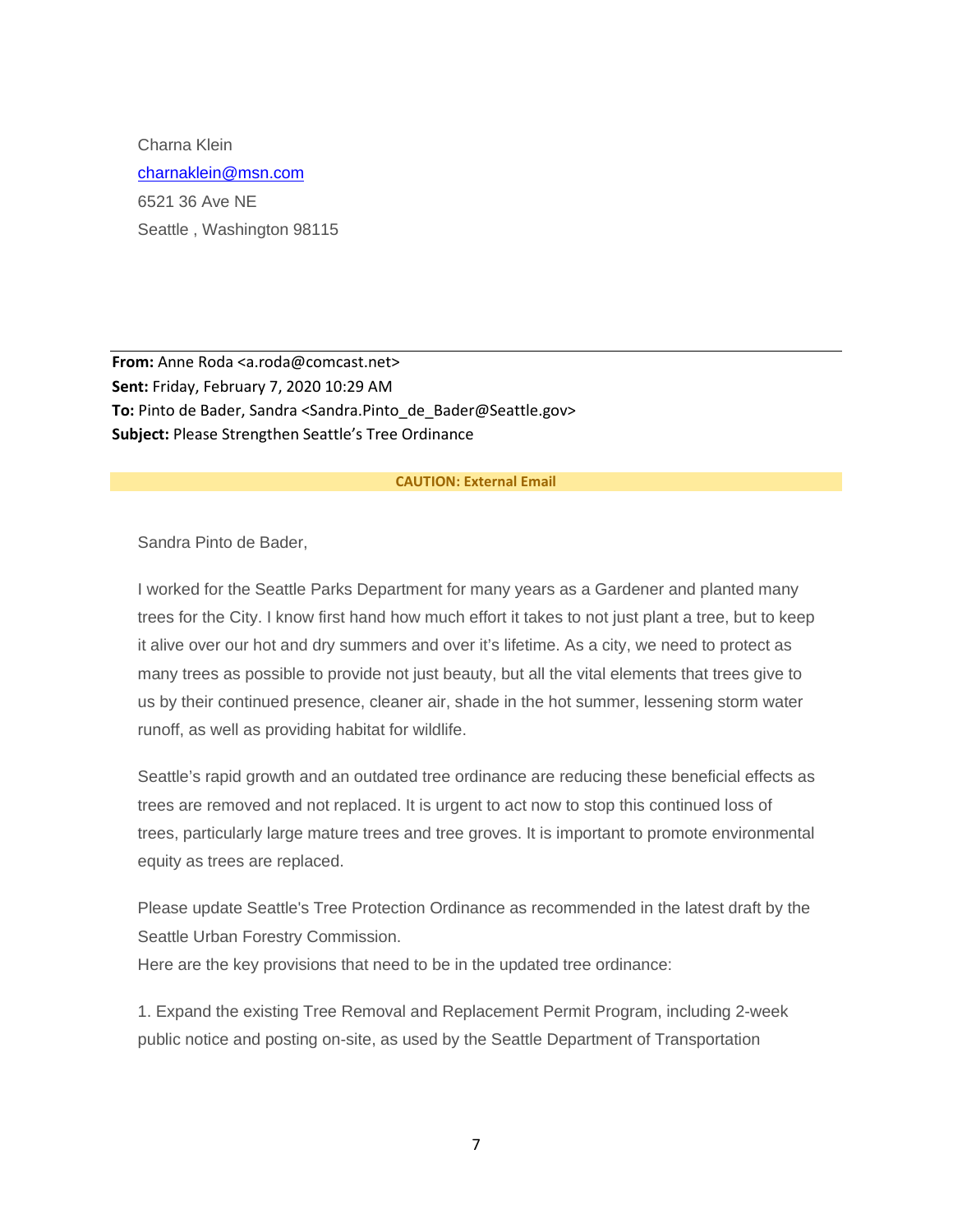(SDOT) – to cover all Significant Trees (6" and larger diameter at breast height (DBH)) on private property in all land use zones, both during development and outside development. 2. Require the replacement of all Significant Trees removed with trees that in 25 years will reach equivalent canopy volume – either on site or pay a replacement fee into a City Tree Replacement and Preservation Fund. Allow the Fund to also accept fines, donations, grants and set up easements.

3. Retain current protections for Exceptional Trees and reduce the upper threshold for Exceptional Trees to 24" DBH, protect tree groves and prohibit Significant Trees being removed on undeveloped lots.

4. Allow removal of no more than 2 Significant non-Exceptional Trees in 3 years per lot outside development

5. Establish one citywide database for applying for Tree Removal and Replacement Permits and to track changes in the tree canopy.

6. Post online all permit requests and permit approvals for public viewing.

7. Expand SDOT's existing tree service provider's registration and certification to register all Tree Service Providers (arborists) working on trees in Seattle.

8. Provide adequate funding in the budget to implement and enforce the updated ordinance.

# Anne Roda [a.roda@comcast.net](mailto:a.roda@comcast.net) 1130 N 82nd St Seattle, Washington 98103

**From:** Wendy Oberlin <info@email.actionnetwork.org> **Sent:** Saturday, February 8, 2020 9:37 AM **To:** Pinto de Bader, Sandra <Sandra.Pinto\_de\_Bader@Seattle.gov> **Subject:** Please Update Seattle's Tree Ordinance

#### **CAUTION: External Email**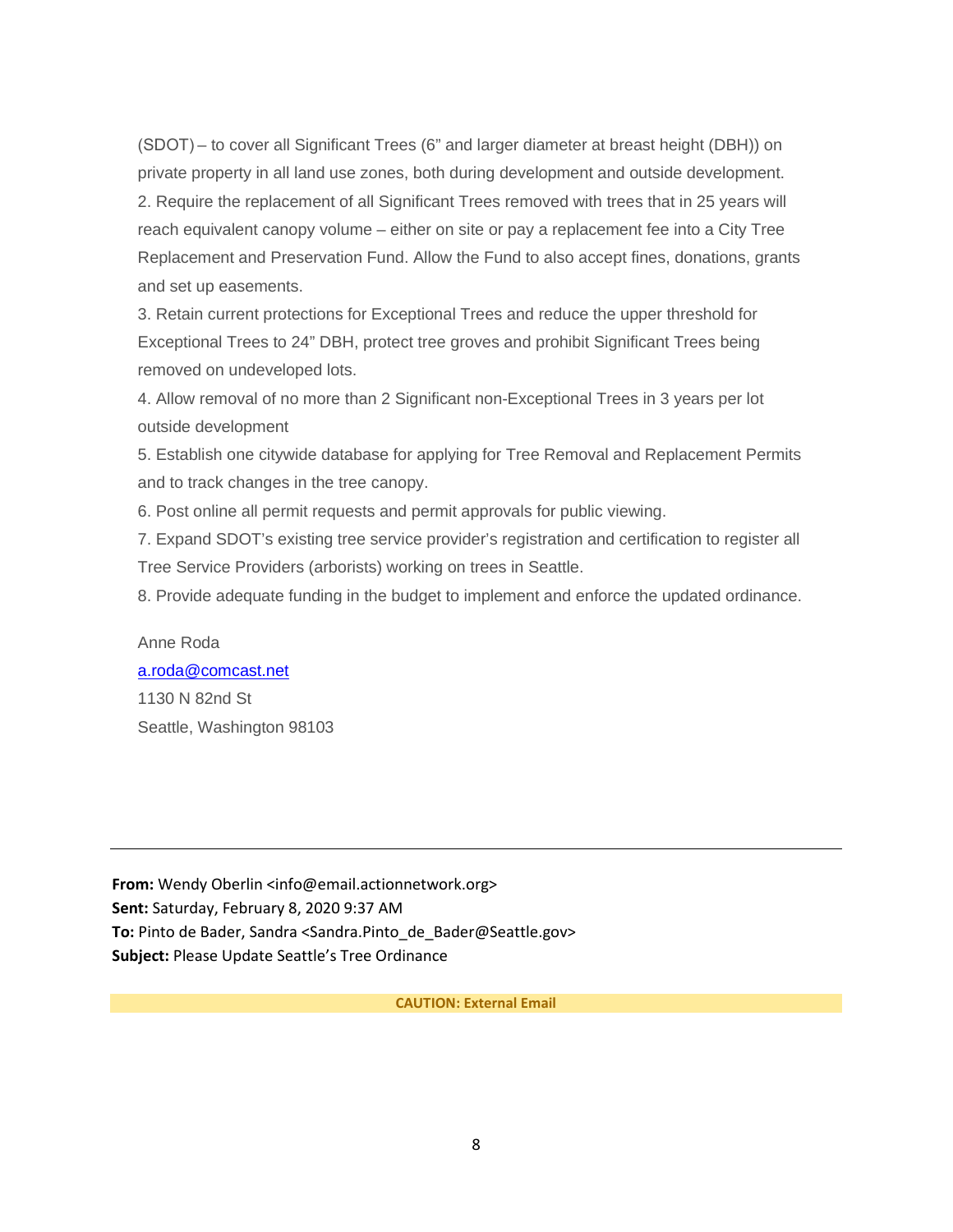#### Sandra Pinto de Bader,

Seattle's trees and urban forest are vital to keeping our city healthy and livable. Trees and the urban forest comprise a vital green infrastructure. Trees reduce air pollution, storm water runoff and climate impacts like heat island effects, while providing essential habitat for birds and other wildlife. They are important for the physical and mental health of our residents.

Seattle's rapid growth and an outdated tree ordinance are reducing these beneficial effects as trees are removed and not replaced. It is urgent to act now to stop this continued loss of trees, particularly large mature trees and tree groves. It is important to promote environmental equity as trees are replaced.

Please update Seattle's Tree Protection Ordinance as recommended in the latest draft by the Seattle Urban Forestry Commission.

Here are the key provisions that need to be in the updated tree ordinance:

1. Expand the existing Tree Removal and Replacement Permit Program, including 2-week public notice and posting on-site, as used by the Seattle Department of Transportation (SDOT) – to cover all Significant Trees (6" and larger diameter at breast height (DBH)) on private property in all land use zones, both during development and outside development. 2. Require the replacement of all Significant Trees removed with trees that in 25 years will reach equivalent canopy volume – either on site or pay a replacement fee into a City Tree Replacement and Preservation Fund. Allow the Fund to also accept fines, donations, grants and set up easements.

3. Retain current protections for Exceptional Trees and reduce the upper threshold for Exceptional Trees to 24" DBH, protect tree groves and prohibit Significant Trees being removed on undeveloped lots.

4. Allow removal of no more than 2 Significant non-Exceptional Trees in 3 years per lot outside development

5. Establish one citywide database for applying for Tree Removal and Replacement Permits and to track changes in the tree canopy.

6. Post online all permit requests and permit approvals for public viewing.

7. Expand SDOT's existing tree service provider's registration and certification to register all

9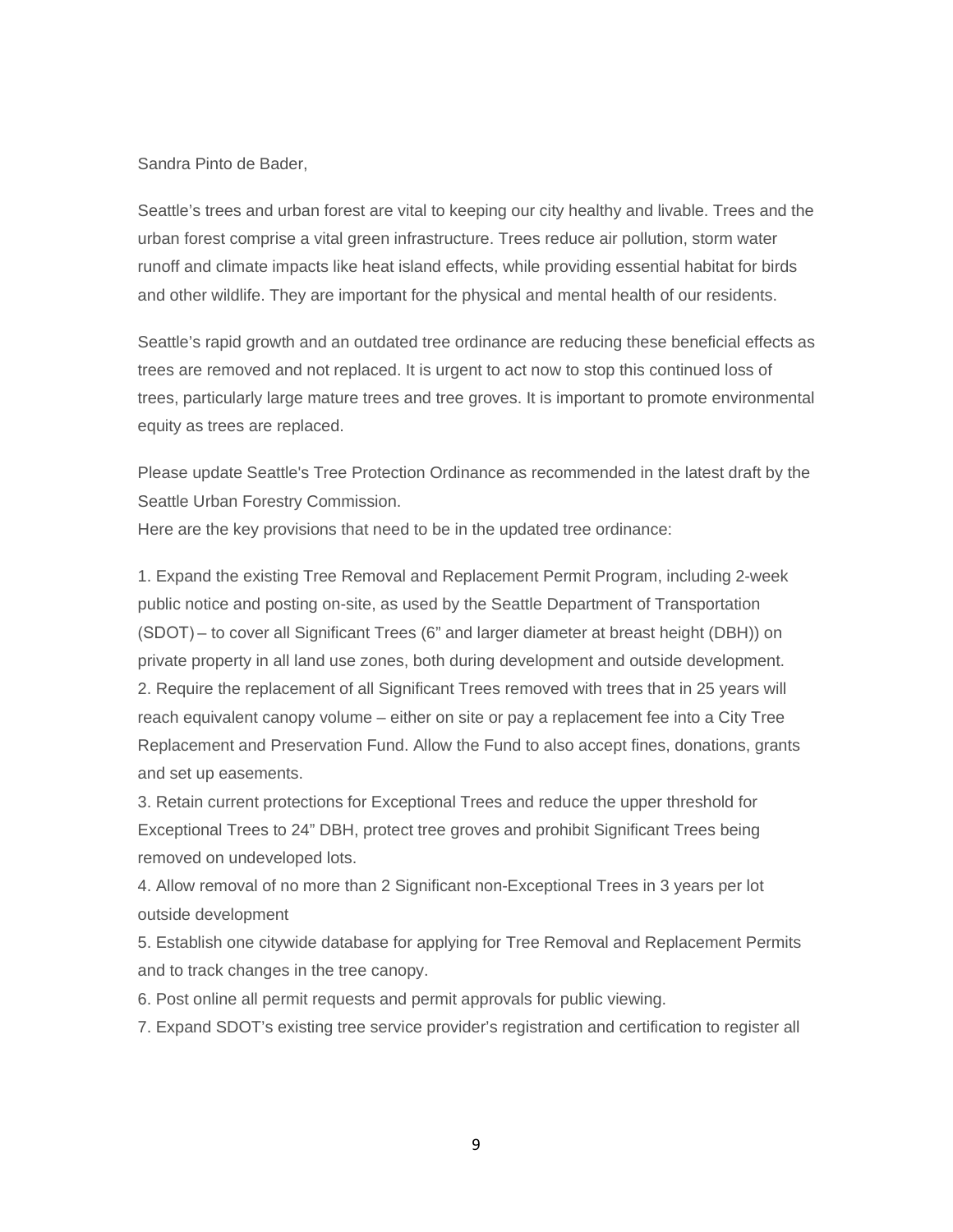Tree Service Providers (arborists) working on trees in Seattle.

8. Provide adequate funding in the budget to implement and enforce the updated ordinance.

Wendy Oberlin [wendy.oberlin@gmail.com](mailto:wendy.oberlin@gmail.com) 4015 Wallingford Ave N Seattle, Washington 98103

From: tawny Bates <info@email.actionnetwork.org> **Sent:** Saturday, February 8, 2020 8:36 PM **To:** Pinto de Bader, Sandra <Sandra.Pinto\_de\_Bader@Seattle.gov> **Subject:** Save our Trees!

#### **CAUTION: External Email**

Sandra Pinto de Bader,

I agree with the following comments about the critical importance of tree canopy. I also believe tree protection efforts MUST operate from the Office of Sustainability, NOT the Dept. of Construction and Land Use.

Seattle's trees and urban forest are vital to keeping our city healthy and livable. Trees and the urban forest comprise a vital green infrastructure. Trees reduce air pollution, storm water runoff and climate impacts like heat island effects, while providing essential habitat for birds and other wildlife. They are important for the physical and mental health of our residents.

Seattle's rapid growth and an outdated tree ordinance are reducing these beneficial effects as trees are removed and not replaced. It is urgent to act now to stop this continued loss of trees, particularly large mature trees and tree groves. It is important to promote environmental equity as trees are replaced.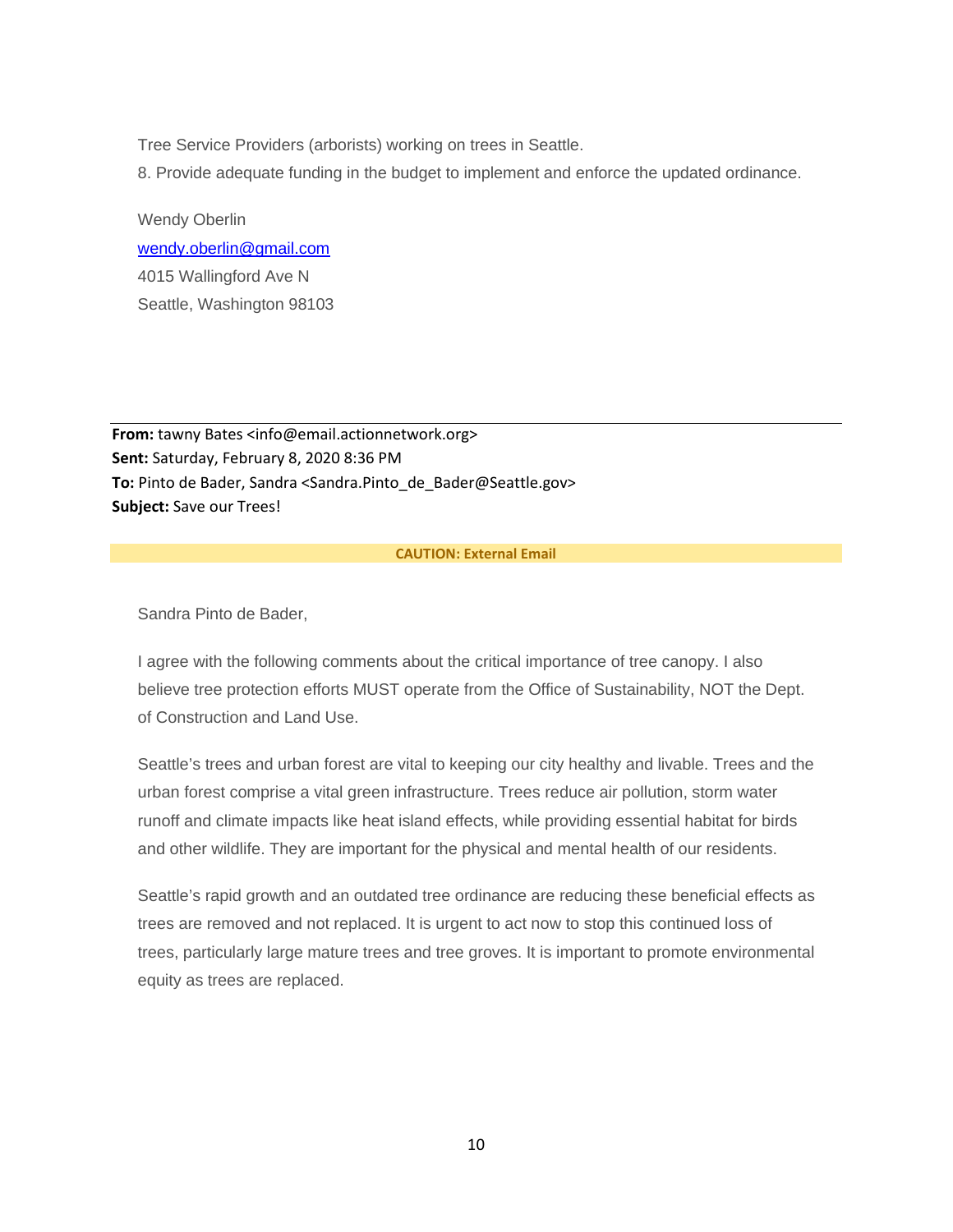Please update Seattle's Tree Protection Ordinance as recommended in the latest draft by the Seattle Urban Forestry Commission.

Here are the key provisions that need to be in the updated tree ordinance:

1. Expand the existing Tree Removal and Replacement Permit Program, including 2-week public notice and posting on-site, as used by the Seattle Department of Transportation (SDOT) – to cover all Significant Trees (6" and larger diameter at breast height (DBH)) on private property in all land use zones, both during development and outside development. 2. Require the replacement of all Significant trees removed with trees that in 25 years will reach equivalent canopy volume – either on site or pay a replacement fee into a City Tree Replacement and Preservation Fund. Allow the Fund to also accept fines, donations, grants and set up easements.

3. Retain current protections for Exceptional Trees and reduce the upper threshold for Exceptional Trees to 24" DBH, protect tree groves and prohibit Significant Trees being removed on undeveloped lots.

4. Allow removal of no more than 2 Significant non-Exceptional Trees in 3 years per lot outside development

5. Establish one citywide database for applying for Tree Removal and Replacement Permits and to track changes in the tree canopy.

6. Post online all permit requests and permit approvals for public viewing.

7. Expand SDOT's existing tree service provider's registration and certification to register all Tree Service Providers (arborists) working on trees in Seattle.

8. Provide adequate funding in the budget to implement and enforce the updated ordinance.

# tawny Bates

[tawny.bates@outlook.com](mailto:tawny.bates@outlook.com) 1208 N. 42nd st Seattle, Washington 98103

**From:** Cat Reny <catreny@earthlink.net> **Sent:** Sunday, February 9, 2020 8:15 PM **To:** Pinto de Bader, Sandra <Sandra.Pinto\_de\_Bader@Seattle.gov> **Subject:** Save our Trees!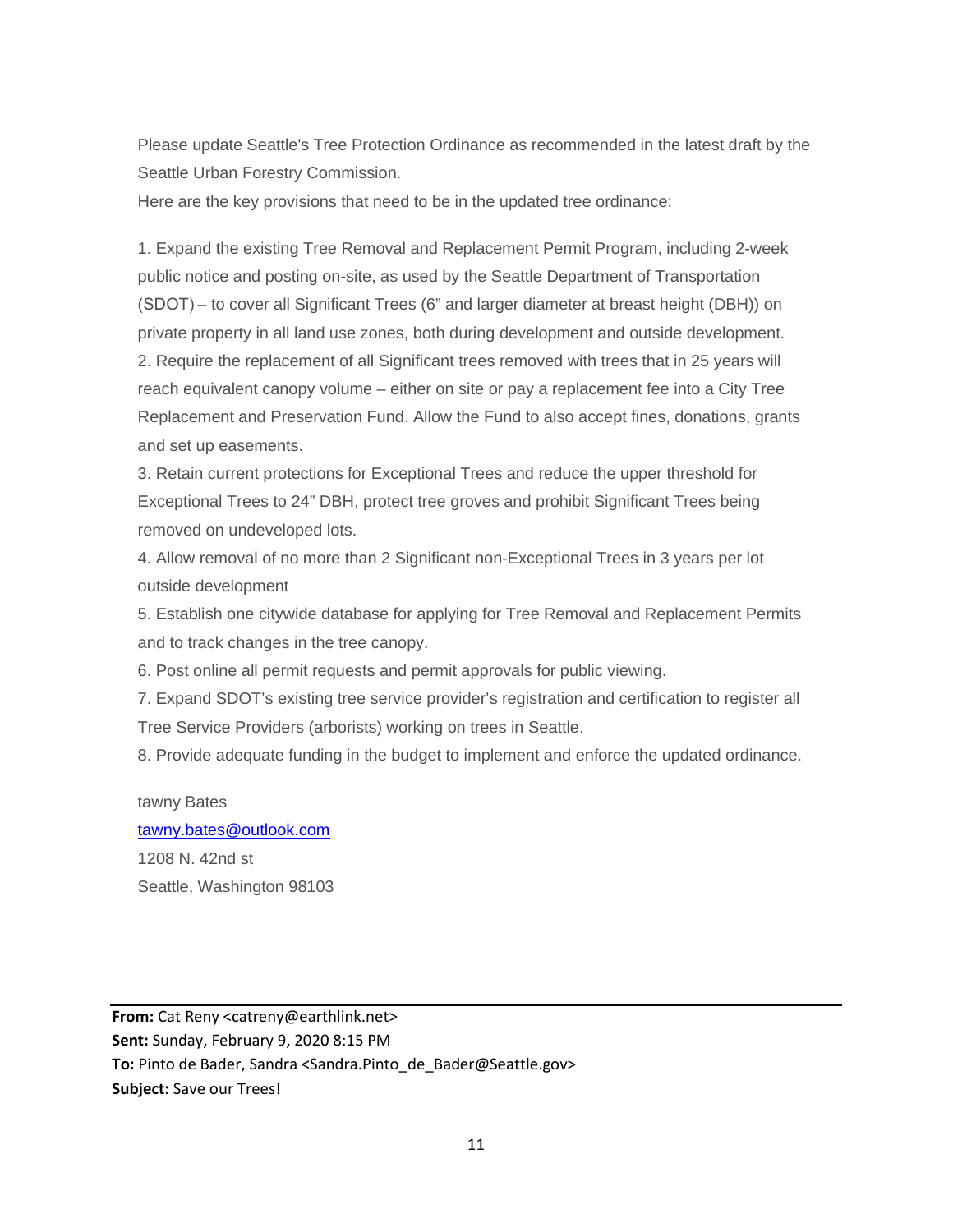#### **CAUTION: External Email**

Sandra Pinto de Bader,

Seattle's trees and urban forest are vital to keeping our city healthy and livable. Trees and the urban forest comprise a vital green infrastructure. Trees reduce air pollution, storm water runoff and climate impacts like heat island effects, while providing essential habitat for birds and other wildlife. They are important for the physical and mental health of our residents.

Seattle's rapid growth and an outdated tree ordinance are reducing these beneficial effects as trees are removed and not replaced. It is urgent to act now to stop this continued loss of trees, particularly large mature trees and tree groves. It is important to promote environmental equity as trees are replaced.

Please update Seattle's Tree Protection Ordinance as recommended in the latest draft by the Seattle Urban Forestry Commission.

Here are the key provisions that need to be in the updated tree ordinance:

1. Expand the existing Tree Removal and Replacement Permit Program, including 2-week public notice and posting on-site, as used by the Seattle Department of Transportation (SDOT) – to cover all Significant Trees (6" and larger diameter at breast height (DBH)) on private property in all land use zones, both during development and outside development. 2. Require the replacement of all Significant trees removed with trees that in 25 years will reach equivalent canopy volume – either on site or pay a replacement fee into a City Tree Replacement and Preservation Fund. Allow the Fund to also accept fines, donations, grants and set up easements.

3. Retain current protections for Exceptional Trees and reduce the upper threshold for Exceptional Trees to 24" DBH, protect tree groves and prohibit Significant Trees being removed on undeveloped lots.

4. Allow removal of no more than 2 Significant non-Exceptional Trees in 3 years per lot outside development

5. Establish one citywide database for applying for Tree Removal and Replacement Permits and to track changes in the tree canopy.

6. Post online all permit requests and permit approvals for public viewing.

12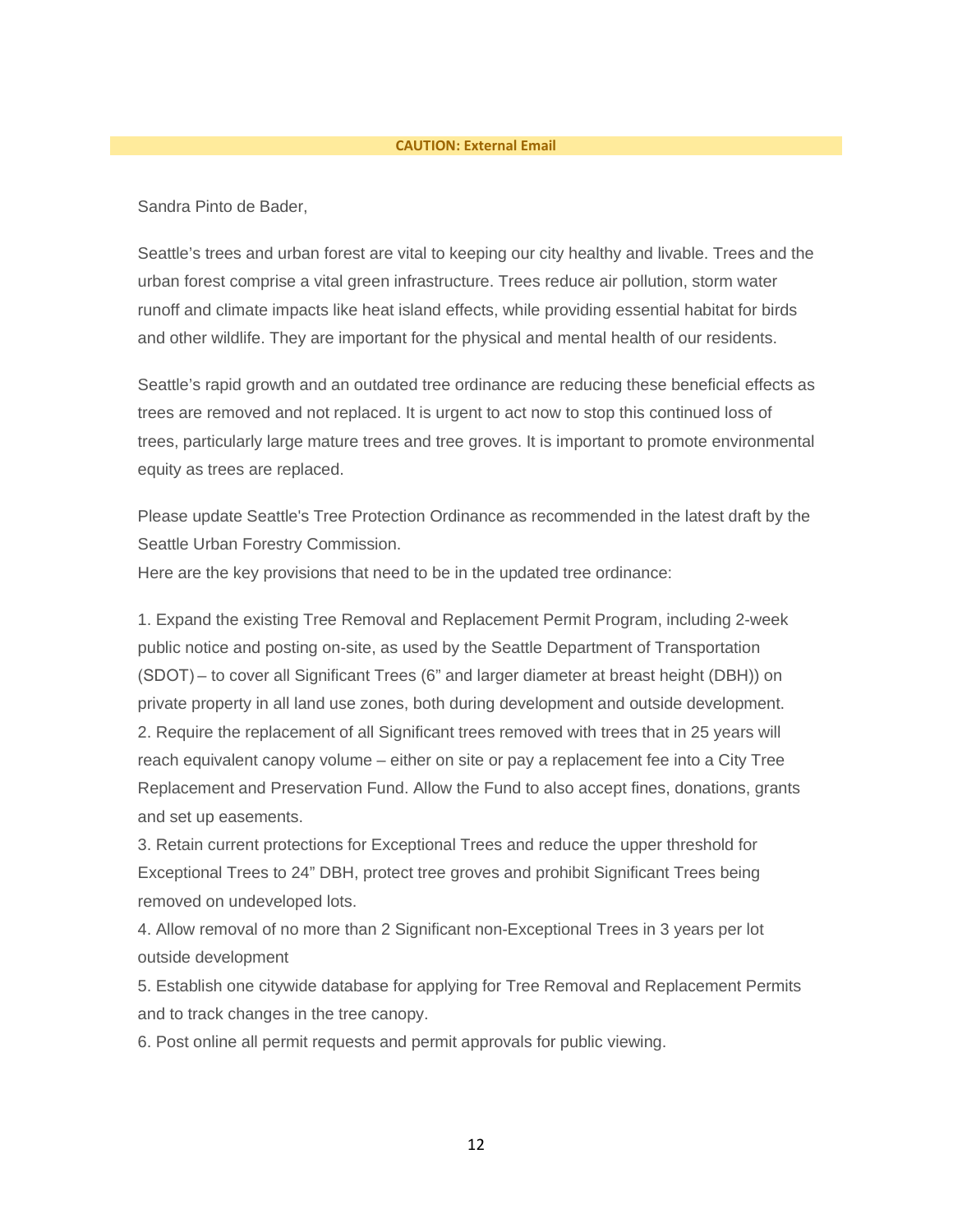7. Expand SDOT's existing tree service provider's registration and certification to register all Tree Service Providers (arborists) working on trees in Seattle.

8. Provide adequate funding in the budget to implement and enforce the updated ordinance.

In fact, implementation and enforcement of tree protection should be transferred to the Office of Sustainability and Environment.

Thank you, Cat Reny

Cat Reny [catreny@earthlink.net](mailto:catreny@earthlink.net) 332 N. 101st St. Seattle, Campeche 98133

**From:** Brian Magliozzi <info@email.actionnetwork.org> **Sent:** Sunday, February 9, 2020 9:44 AM **To:** Pinto de Bader, Sandra <Sandra.Pinto\_de\_Bader@Seattle.gov> **Subject:** Please Protect Seattle's Trees

#### **CAUTION: External Email**

Sandra Pinto de Bader,

Seattle's trees and urban forest are vital to keeping our city healthy and livable. Trees and the urban forest comprise a vital green infrastructure. Trees reduce air pollution, storm water runoff and climate impacts like heat island effects, while providing essential habitat for birds and other wildlife. They are important for the physical and mental health of our residents.

Seattle's rapid growth and an outdated tree ordinance are reducing these beneficial effects as trees are removed and not replaced. It is urgent to act now to stop this continued loss of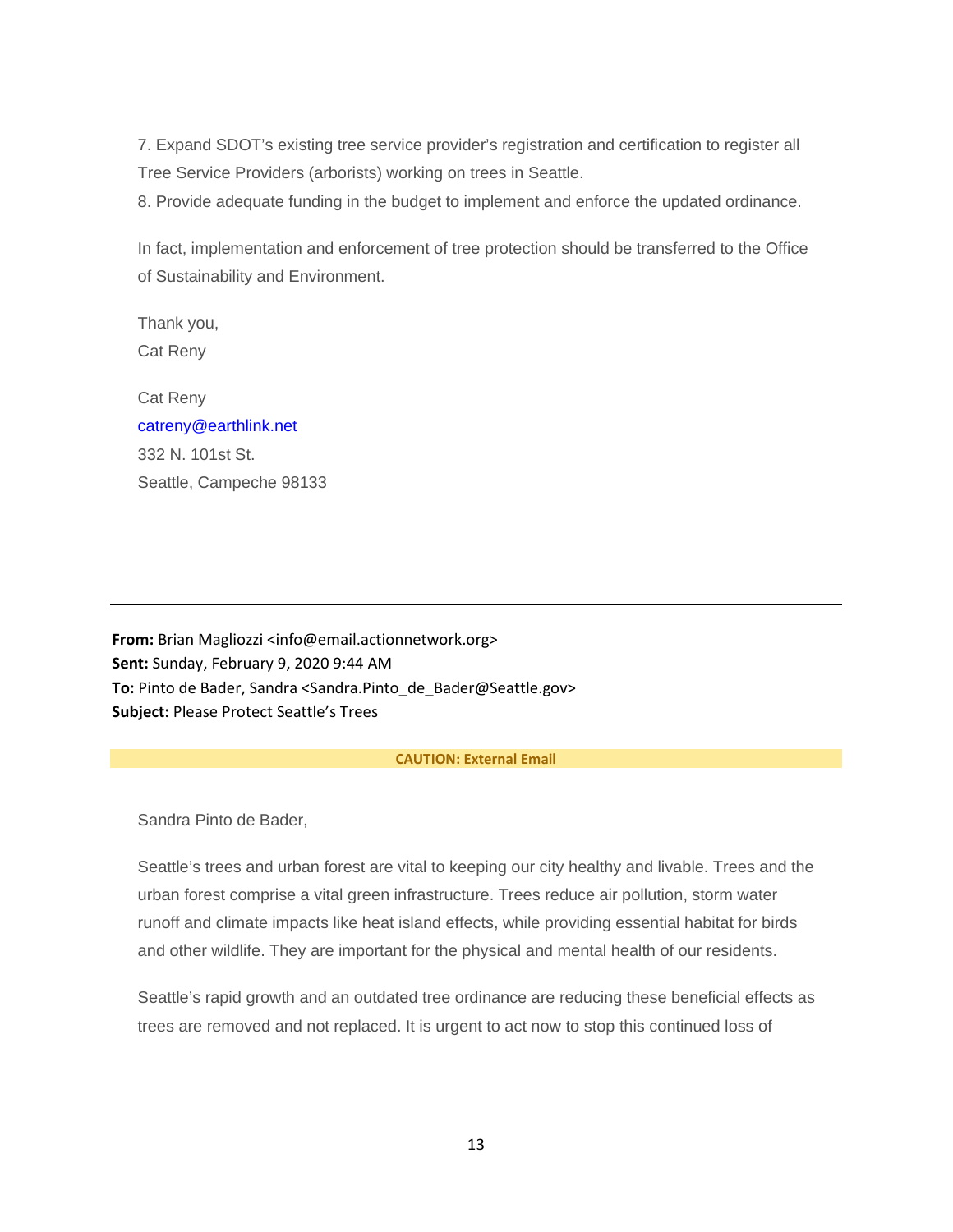trees, particularly large mature trees and tree groves. It is important to promote environmental equity as trees are replaced.

Please update Seattle's Tree Protection Ordinance as recommended in the latest draft by the Seattle Urban Forestry Commission.

Here are the key provisions that need to be in the updated tree ordinance:

1. Expand the existing Tree Removal and Replacement Permit Program, including 2-week public notice and posting on-site, as used by the Seattle Department of Transportation (SDOT) – to cover all Significant Trees (6" and larger diameter at breast height (DBH)) on private property in all land use zones, both during development and outside development. 2. Require the replacement of all Significant Trees removed with trees that in 25 years will reach equivalent canopy volume – either on site or pay a replacement fee into a City Tree Replacement and Preservation Fund. Allow the Fund to also accept fines, donations, grants and set up easements.

3. Retain current protections for Exceptional Trees and reduce the upper threshold for Exceptional Trees to 24" DBH, protect tree groves and prohibit Significant Trees being removed on undeveloped lots.

4. Allow removal of no more than 2 Significant non-Exceptional Trees in 3 years per lot outside development

5. Establish one citywide database for applying for Tree Removal and Replacement Permits and to track changes in the tree canopy.

6. Post online all permit requests and permit approvals for public viewing.

7. Expand SDOT's existing tree service provider's registration and certification to register all Tree Service Providers (arborists) working on trees in Seattle.

8. Provide adequate funding in the budget to implement and enforce the updated ordinance.

Brian Magliozzi [bmzulu2010@gmail.com](mailto:bmzulu2010@gmail.com) 2100 19th ave s, Washington 98144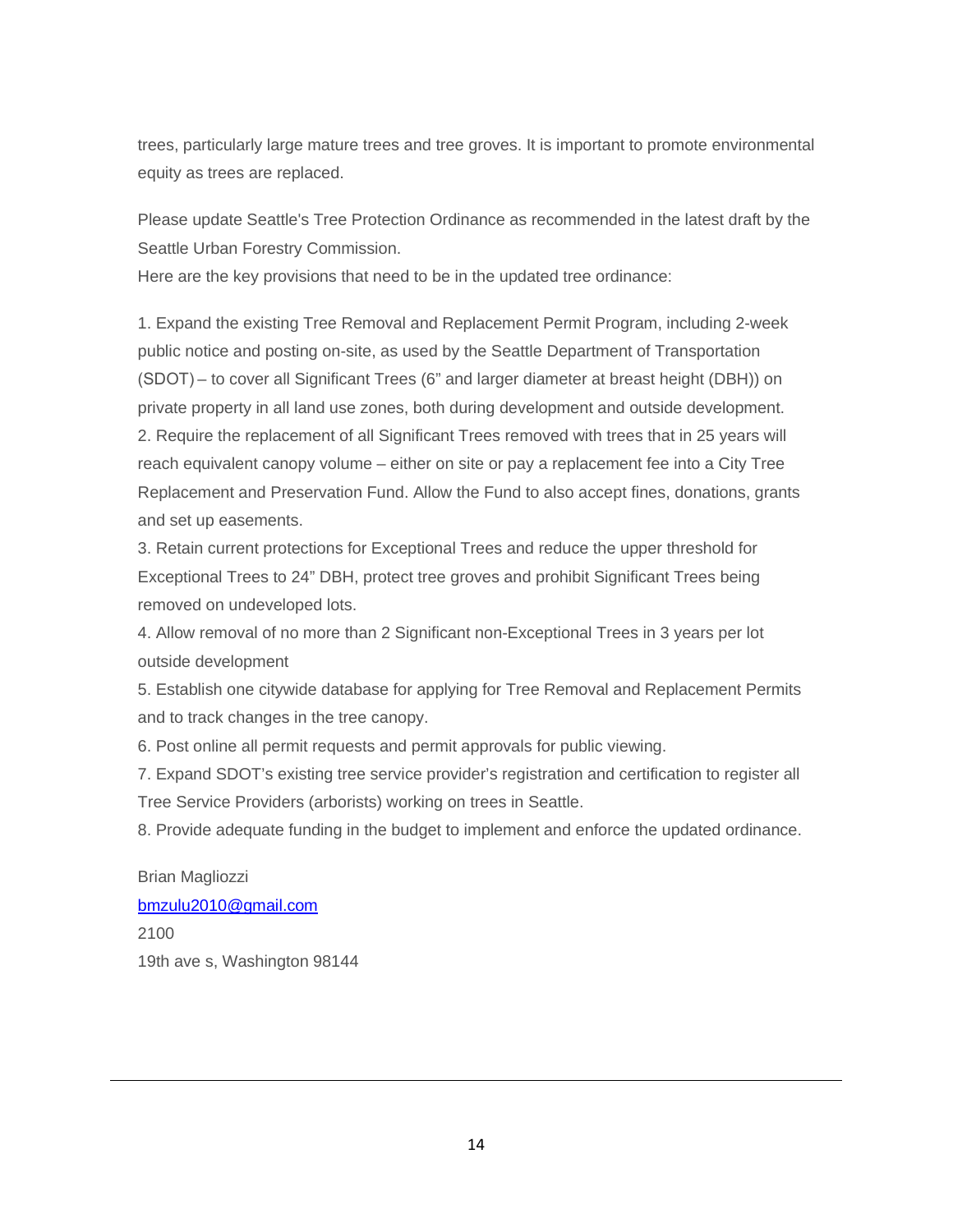**From:** Nancy Simsons <info@email.actionnetwork.org> **Sent:** Sunday, February 9, 2020 10:14 AM **To:** Pinto de Bader, Sandra <Sandra.Pinto\_de\_Bader@Seattle.gov> **Subject:** Save Our Trees!

#### **CAUTION: External Email**

Sandra Pinto de Bader,

Seattle's trees and urban forest are vital to keeping our city healthy and livable. Trees and the urban forest comprise a vital green infrastructure. Trees reduce air pollution, storm water runoff and climate impacts like heat island effects, while providing essential habitat for birds and other wildlife. They are important for the physical and mental health of our residents.

Seattle's rapid growth and an outdated tree ordinance are reducing these beneficial effects as trees are removed and not replaced. It is urgent to act now to stop this continued loss of trees, particularly large mature trees and tree groves. It is important to promote environmental equity as trees are replaced.

Please update Seattle's Tree Protection Ordinance as recommended in the latest draft by the Seattle Urban Forestry Commission.

Here are the key provisions that need to be in the updated tree ordinance:

1. Expand the existing Tree Removal and Replacement Permit Program, including 2-week public notice and posting on-site, as used by the Seattle Department of Transportation (SDOT) – to cover all Significant Trees (6" and larger diameter at breast height (DBH)) on private property in all land use zones, both during development and outside development. 2. Require the replacement of all Significant trees removed with trees that in 25 years will reach equivalent canopy volume – either on site or pay a replacement fee into a City Tree Replacement and Preservation Fund. Allow the Fund to also accept fines, donations, grants and set up easements.

3. Retain current protections for Exceptional Trees and reduce the upper threshold for Exceptional Trees to 24" DBH, protect tree groves and prohibit Significant Trees being removed on undeveloped lots.

4. Allow removal of no more than 2 Significant non-Exceptional Trees in 3 years per lot

15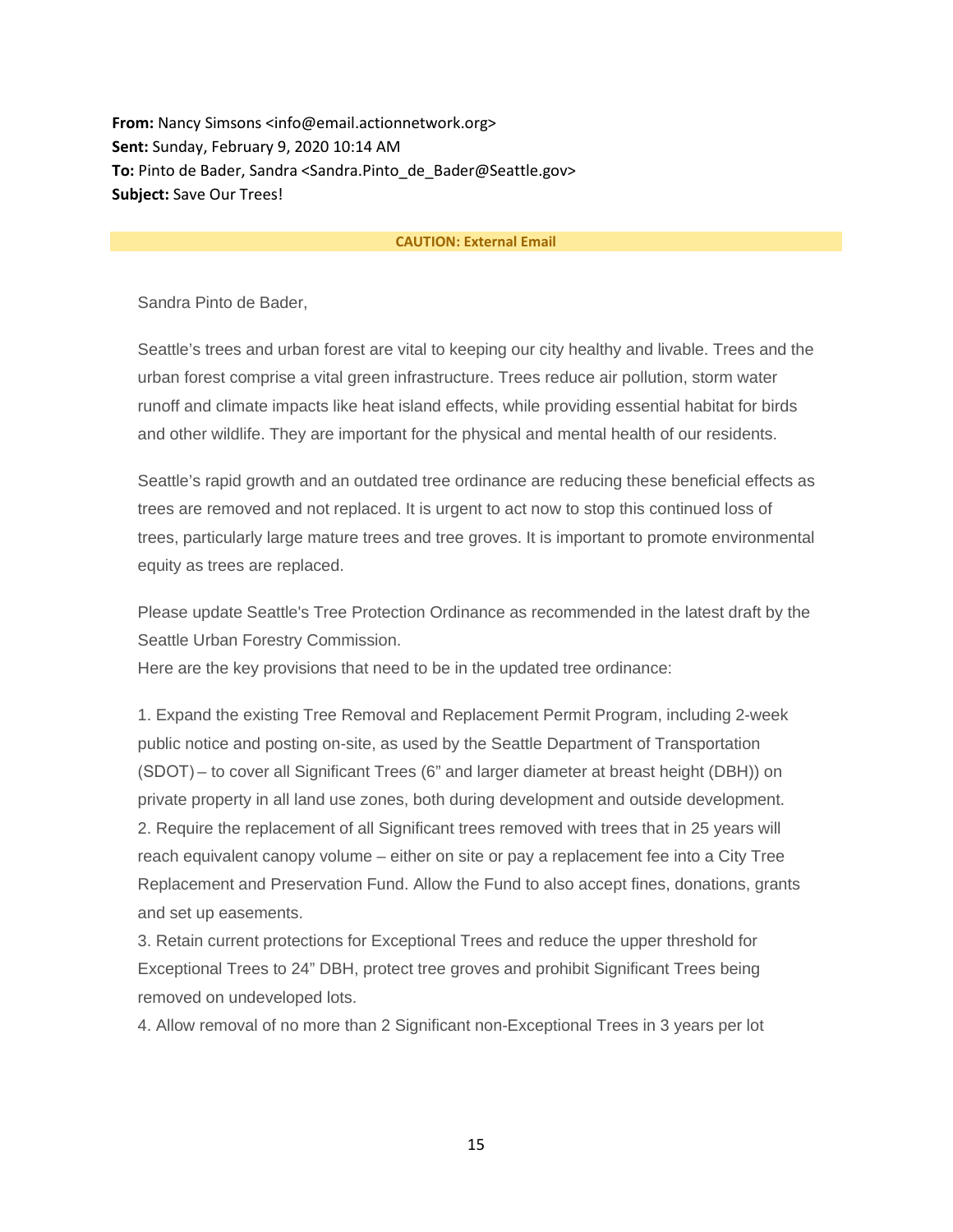outside development

5. Establish one citywide database for applying for Tree Removal and Replacement Permits and to track changes in the tree canopy.

6. Post online all permit requests and permit approvals for public viewing.

7. Expand SDOT's existing tree service provider's registration and certification to register all Tree Service Providers (arborists) working on trees in Seattle.

8. Provide adequate funding in the budget to implement and enforce the updated ordinance.

Nancy Simsons [njsimsons@gmail.com](mailto:njsimsons@gmail.com) 1709 N 82nd Seatte , Washington 98103

**From:** Marilyn Reed <info@email.actionnetwork.org> **Sent:** Sunday, February 9, 2020 11:43 AM **To:** Pinto de Bader, Sandra <Sandra.Pinto\_de\_Bader@Seattle.gov> **Subject:** Please please keep Seattle livable!

#### **CAUTION: External Email**

Sandra Pinto de Bader,

Seattle's trees and urban forest are vital to our air and to keeping in balance our vital green infrastructure. Trees reduce air pollution, storm water runoff and climate impacts like heat island effects, while providing essential habitat for birds and other wildlife. So important for the physical and mental health of our residents, programs walking near trees is proven to be healing and stress relieving.

Seattle's rapid population and construction growth with an

outdated tree ordinance are reducing these beneficial effects as trees are removed and not replaced.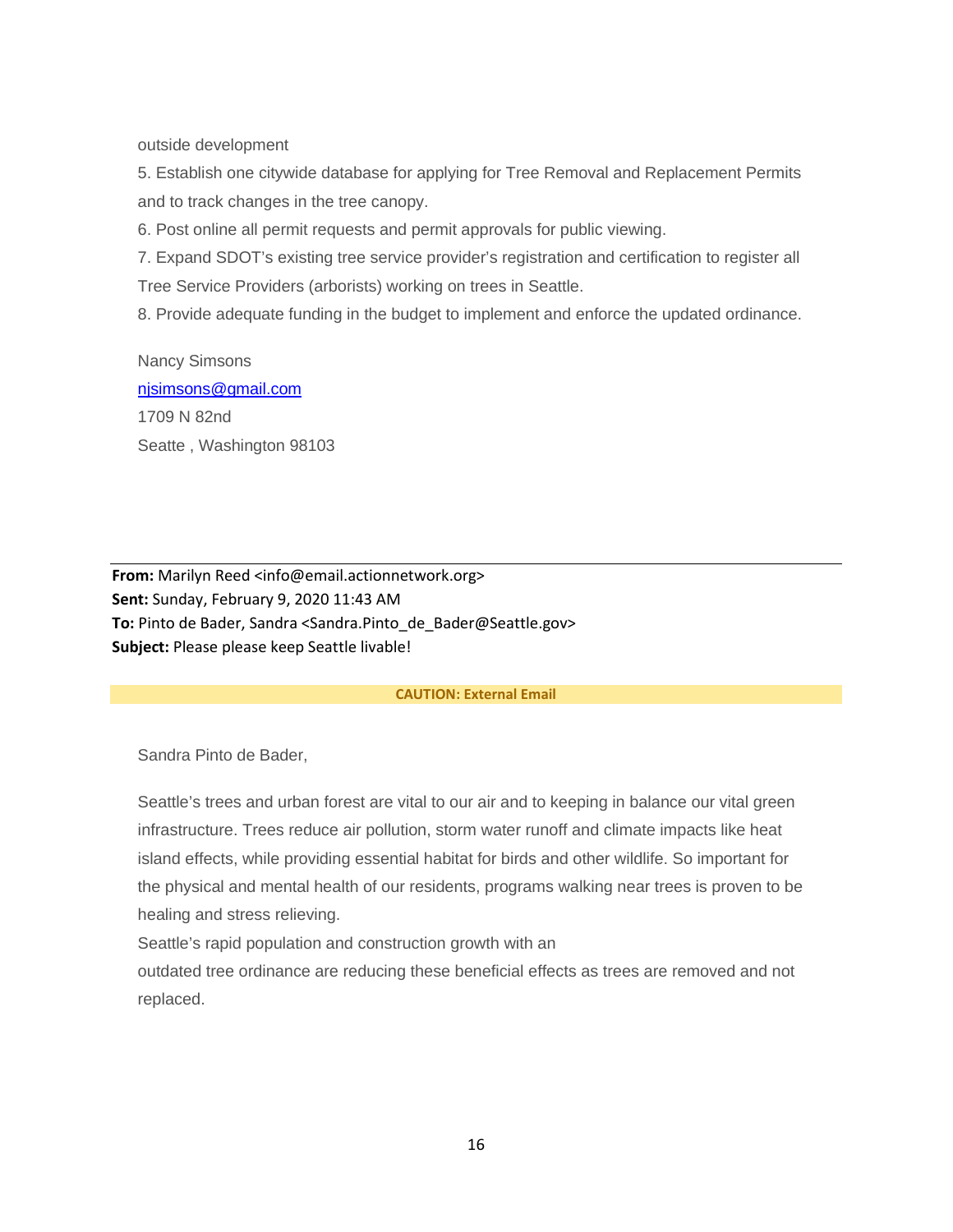It is urgent to act now to stop this continued loss of trees, particularly large mature trees and tree groves. It is important to promote environmental equity as trees are replaced.

Please update Seattle's Tree Protection Ordinance as recommended in the latest draft by the Seattle Urban Forestry Commission.

Here are the key provisions that need to be in the updated tree ordinance:

1. Expand the existing Tree Removal and Replacement Permit Program, including 2-week public notice and posting on-site, as used by the Seattle Department of Transportation (SDOT) – to cover all Significant Trees (6" and larger diameter at breast height (DBH)) on private property in all land use zones, both during development and outside development. 2. Require the replacement of all Significant Trees removed with trees that in 25 years will reach equivalent canopy volume – either on site or pay a replacement fee into a City Tree Replacement and Preservation Fund. Allow the Fund to also accept fines, donations, grants and set up easements.

3. Retain current protections for Exceptional Trees and reduce the upper threshold for Exceptional Trees to 24" DBH, protect tree groves and prohibit Significant Trees being removed on undeveloped lots.

4. Allow removal of no more than 2 Significant non-Exceptional Trees in 3 years per lot outside development

5. Establish one citywide database for applying for Tree Removal and Replacement Permits and to track changes in the tree canopy.

6. Post online all permit requests and permit approvals for public viewing.

7. Expand SDOT's existing tree service provider's registration and certification to register all Tree Service Providers (arborists) working on trees in Seattle.

8. Provide adequate funding in the budget to implement and enforce the updated ordinance.

Marilyn Reed [merilyntr@gmail.com](mailto:merilyntr@gmail.com) 12200 Stone Ave N #65 Seattle , Washington 98133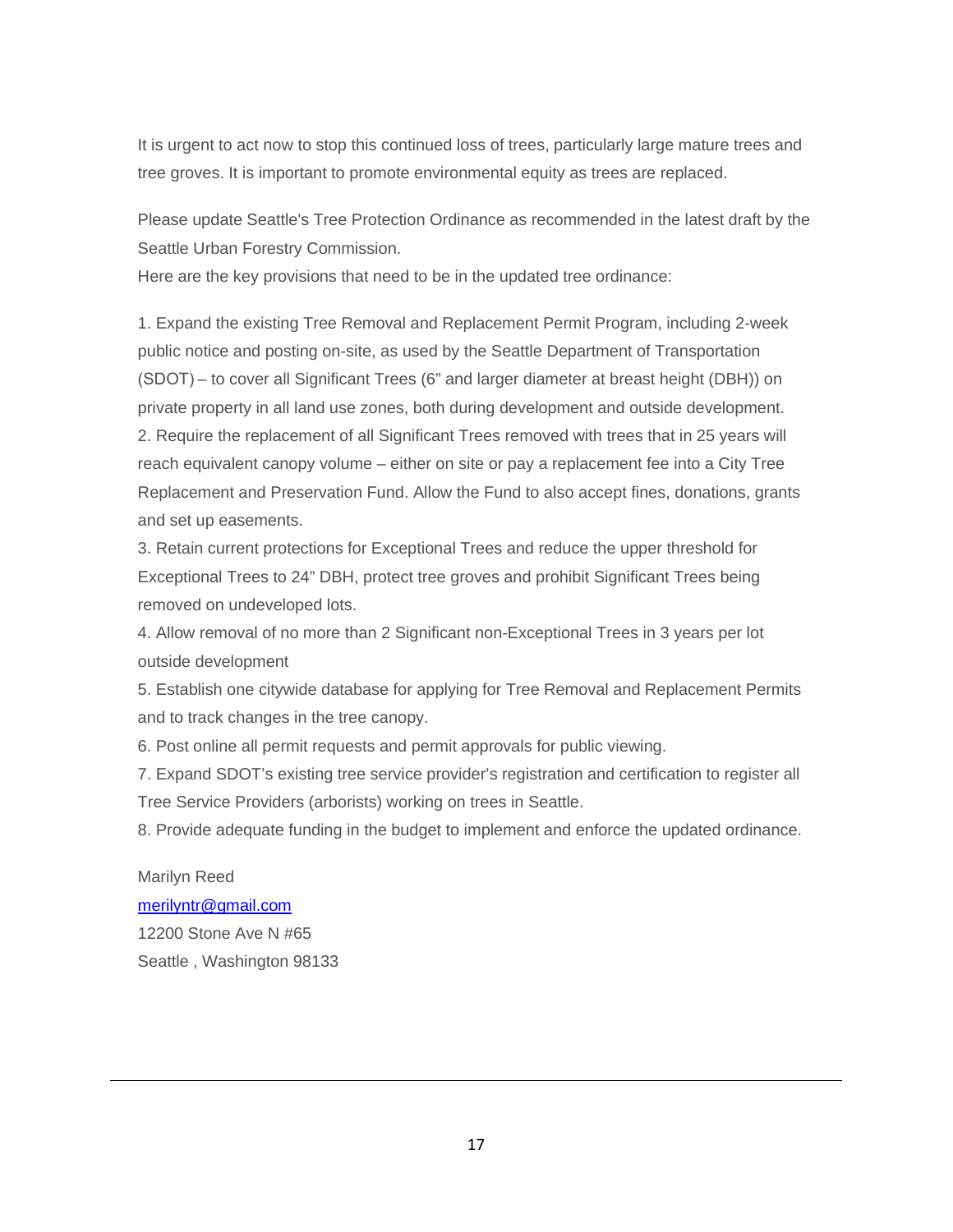**From:** Holly Townes <hollytownes@comcast.net> **Sent:** Sunday, February 9, 2020 2:35 PM **To:** Pinto de Bader, Sandra <Sandra.Pinto\_de\_Bader@Seattle.gov> **Subject:** Save our Trees!

#### **CAUTION: External Email**

Sandra Pinto de Bader,

Seattle's trees and urban forest are vital to keeping our city healthy and livable. Trees and the urban forest comprise a vital green infrastructure. Trees reduce air pollution, storm water runoff and climate impacts like heat island effects, while providing essential habitat for birds and other wildlife. They are important for the physical and mental health of our residents.

Seattle's rapid growth and an outdated tree ordinance are reducing these beneficial effects as trees are removed and not replaced. It is urgent to act now to stop this continued loss of trees, particularly large mature trees and tree groves. It is important to promote environmental equity as trees are replaced.

Please update Seattle's Tree Protection Ordinance as recommended in the latest draft by the Seattle Urban Forestry Commission.

Here are the key provisions that need to be in the updated tree ordinance:

1. Expand the existing Tree Removal and Replacement Permit Program, including 2-week public notice and posting on-site, as used by the Seattle Department of Transportation (SDOT) – to cover all Significant Trees (6" and larger diameter at breast height (DBH)) on private property in all land use zones, both during development and outside development. 2. Require the replacement of all Significant trees removed with trees that in 25 years will reach equivalent canopy volume – either on site or pay a replacement fee into a City Tree Replacement and Preservation Fund. Allow the Fund to also accept fines, donations, grants and set up easements.

3. Retain current protections for Exceptional Trees and reduce the upper threshold for Exceptional Trees to 24" DBH, protect tree groves and prohibit Significant Trees being removed on undeveloped lots.

4. Allow removal of no more than 2 Significant non-Exceptional Trees in 3 years per lot

18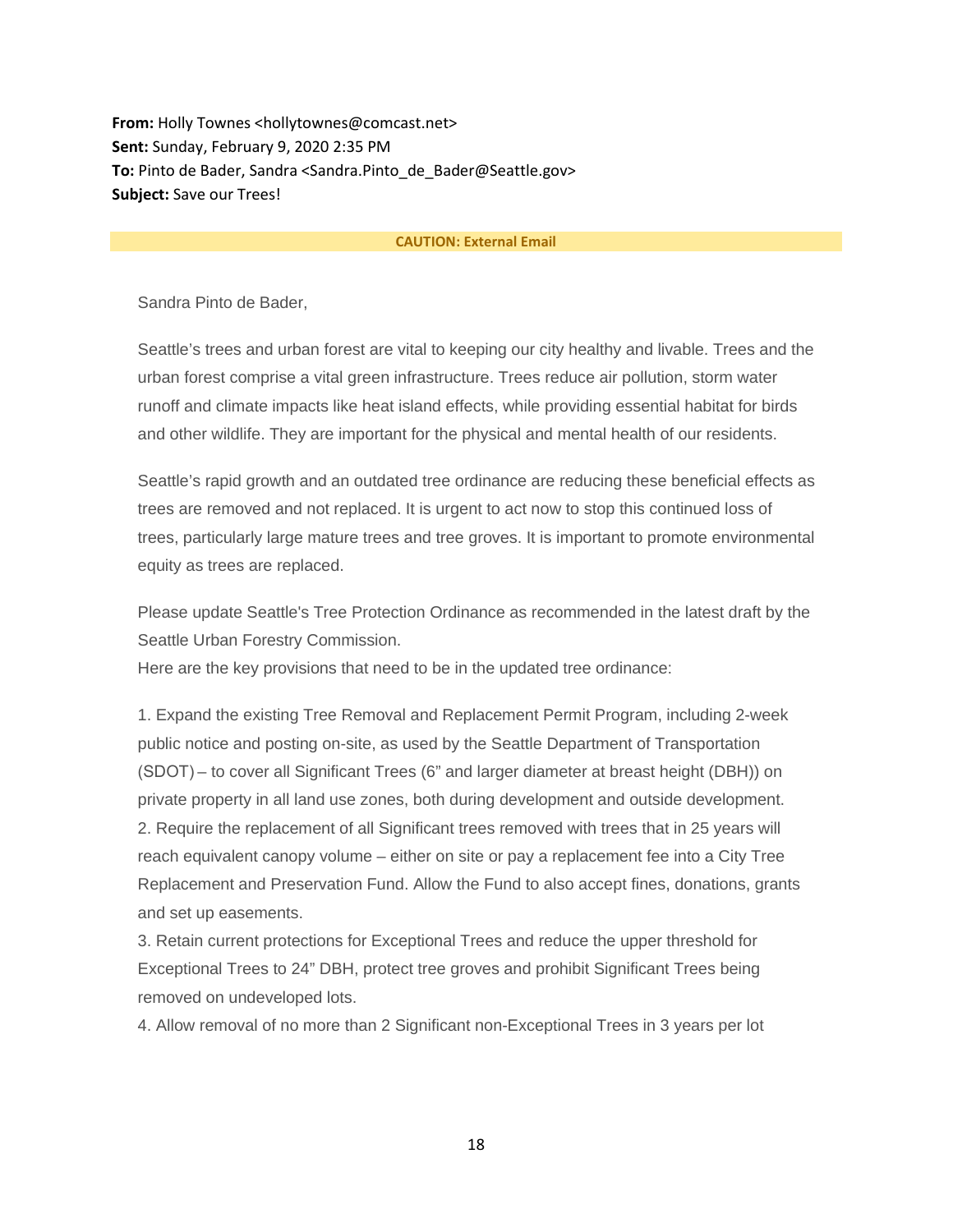outside development

5. Establish one citywide database for applying for Tree Removal and Replacement Permits and to track changes in the tree canopy.

6. Post online all permit requests and permit approvals for public viewing.

7. Expand SDOT's existing tree service provider's registration and certification to register all Tree Service Providers (arborists) working on trees in Seattle.

8. Provide adequate funding in the budget to implement and enforce the updated ordinance.

Holly Townes [hollytownes@comcast.net](mailto:hollytownes@comcast.net) 5016 Wallingford Ave N Seattle, Washington 98103

**From:** Susan Montacute <info@email.actionnetwork.org> **Sent:** Sunday, February 9, 2020 8:42 PM **To:** Pinto de Bader, Sandra <Sandra.Pinto\_de\_Bader@Seattle.gov> **Subject:** Save our Trees!

#### **CAUTION: External Email**

Sandra Pinto de Bader,

Please don't allow money-grabbing developers to continue felling majestic trees which benefit us all and will continue to benefit others for generations to come.

Seattle's trees and urban forest are vital to keeping our city healthy and livable. Trees and the urban forest comprise a vital green infrastructure. Trees reduce air pollution, storm water runoff and climate impacts like heat island effects, while providing essential habitat for birds and other wildlife. They are important for the physical and mental health of our residents.

Seattle's rapid growth and an outdated tree ordinance are reducing these beneficial effects as trees are removed and not replaced. It is urgent to act now to stop this continued loss of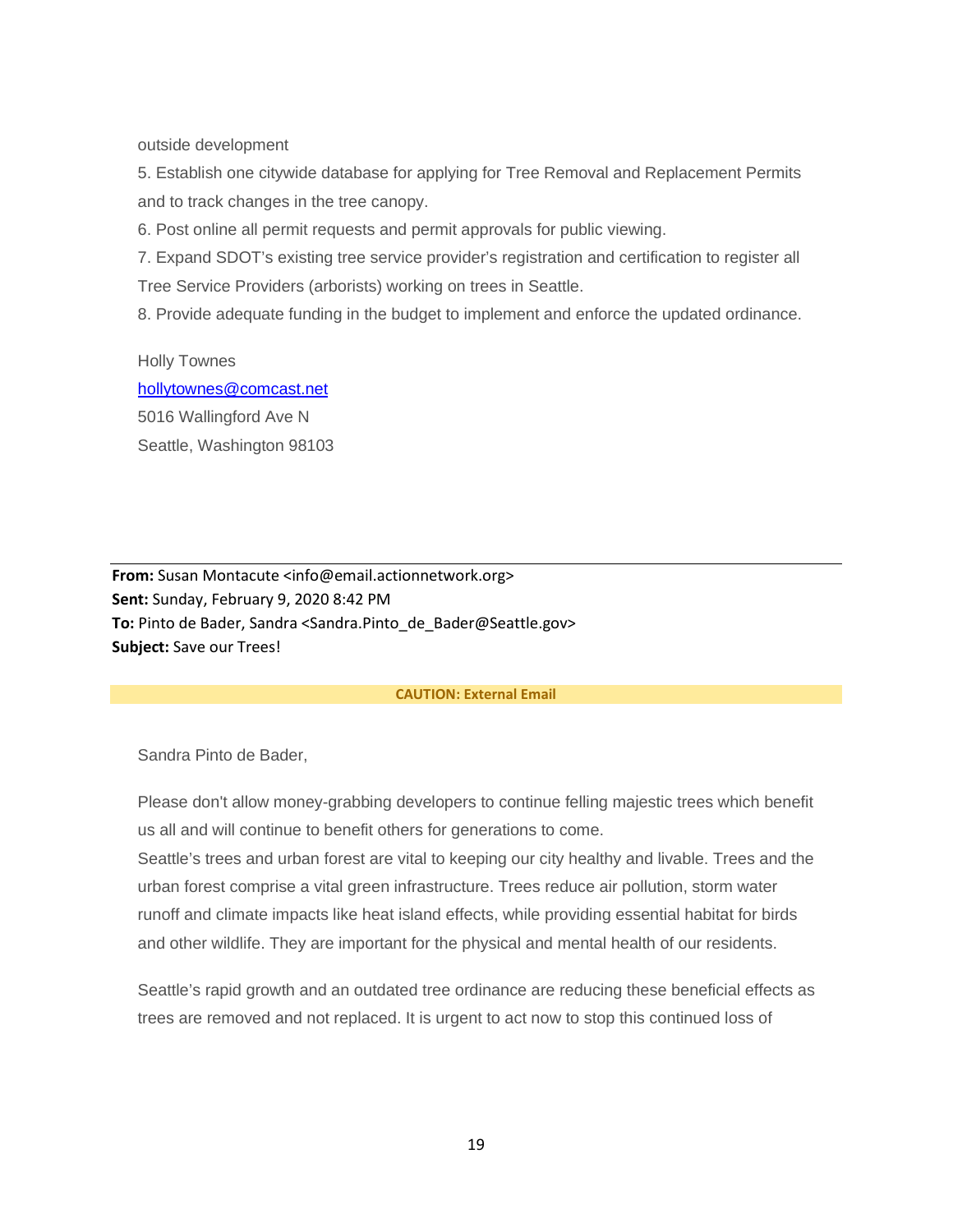trees, particularly large mature trees and tree groves. It is important to promote environmental equity as trees are replaced.

Please update Seattle's Tree Protection Ordinance as recommended in the latest draft by the Seattle Urban Forestry Commission.

Here are the key provisions that need to be in the updated tree ordinance:

1. Expand the existing Tree Removal and Replacement Permit Program, including 2-week public notice and posting on-site, as used by the Seattle Department of Transportation (SDOT) – to cover all Significant Trees (6" and larger diameter at breast height (DBH)) on private property in all land use zones, both during development and outside development. 2. Require the replacement of all Significant trees removed with trees that in 25 years will reach equivalent canopy volume – either on site or pay a replacement fee into a City Tree Replacement and Preservation Fund. Allow the Fund to also accept fines, donations, grants and set up easements.

3. Retain current protections for Exceptional Trees and reduce the upper threshold for Exceptional Trees to 24" DBH, protect tree groves and prohibit Significant Trees being removed on undeveloped lots.

4. Allow removal of no more than 2 Significant non-Exceptional Trees in 3 years per lot outside development

5. Establish one citywide database for applying for Tree Removal and Replacement Permits and to track changes in the tree canopy.

6. Post online all permit requests and permit approvals for public viewing.

7. Expand SDOT's existing tree service provider's registration and certification to register all Tree Service Providers (arborists) working on trees in Seattle.

8. Provide adequate funding in the budget to implement and enforce the updated ordinance.

Susan Montacute [montacutesm@gmail.com](mailto:montacutesm@gmail.com) 4325 Jill Pl S Seattle, Washington 98108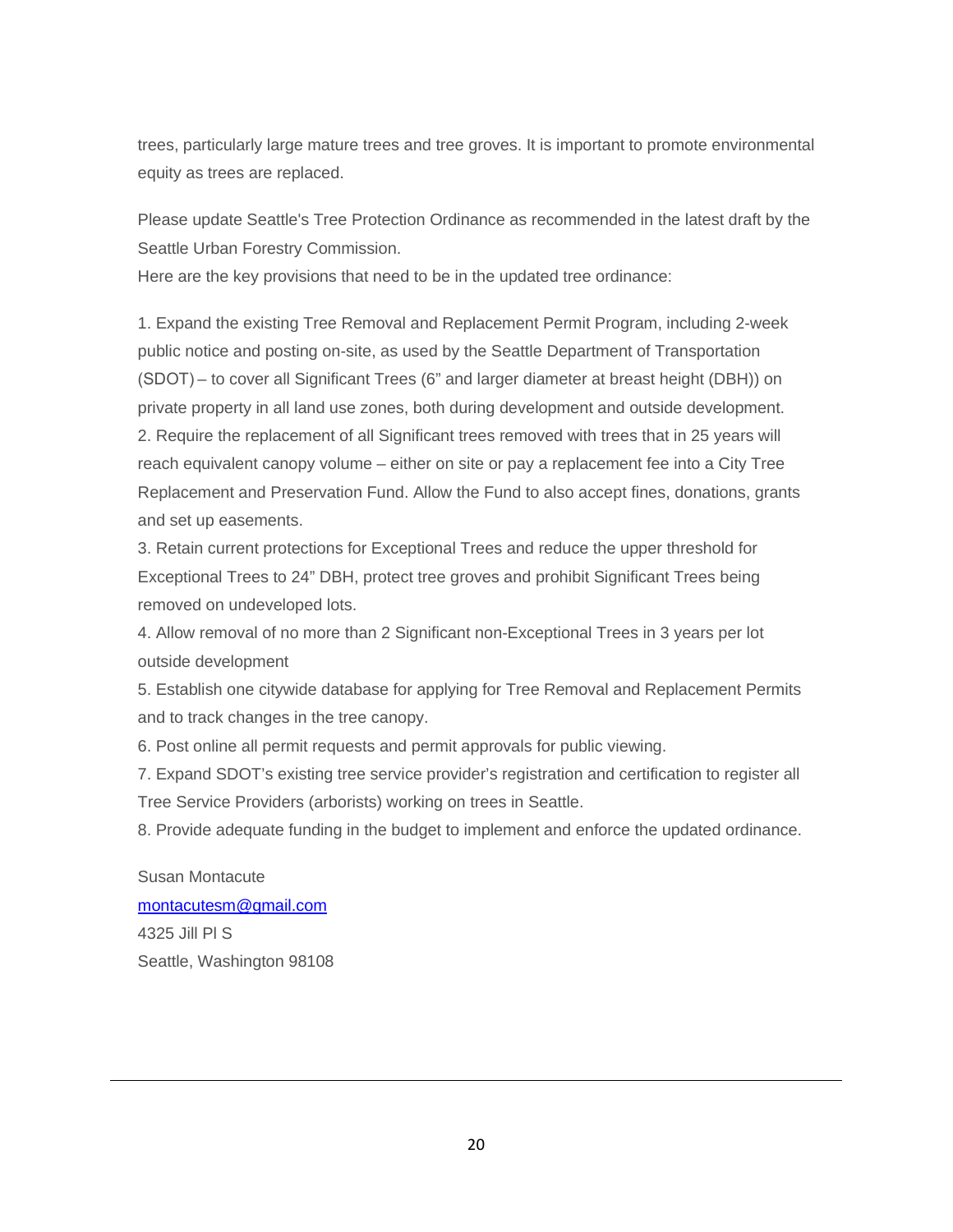**From:** Wimsey Cherrington <wimsey@wimsey.org> **Sent:** Sunday, February 9, 2020 9:51 PM **To:** Pinto de Bader, Sandra <Sandra.Pinto\_de\_Bader@Seattle.gov> **Subject:** Save Our Trees!

#### **CAUTION: External Email**

Sandra Pinto de Bader,

This is my #1 concern and has been increasingly distressing as time passes without an updated Tree Protection Plan as recommended in the latest draft by the Seattle Urban Forestry Commission.

Seattle's trees and urban forest are vital to keeping our city healthy and livable. Trees and the urban forest comprise a vital green infrastructure. Trees reduce air pollution, storm water runoff and climate impacts like heat island effects, while providing essential habitat for birds and other wildlife. They are important for the physical and mental health of our residents.

Seattle's rapid growth and an outdated tree ordinance are reducing these beneficial effects as trees are removed and not replaced. Please act now to stop this continued loss of trees, particularly large mature trees and tree groves. It is important to promote environmental equity as trees are replaced.

These are the key provisions that need to be in the updated tree ordinance:

1. Expand the existing Tree Removal and Replacement Permit Program, including 2-week public notice and posting on-site, as used by the Seattle Department of Transportation (SDOT) – to cover all Significant Trees (6" and larger diameter at breast height (DBH)) on private property in all land use zones, both during development and outside development. 2. Require the replacement of all Significant trees removed with trees that in 25 years will reach equivalent canopy volume – either on site or pay a replacement fee into a City Tree Replacement and Preservation Fund. Allow the Fund to also accept fines, donations, grants and set up easements.

3. Retain current protections for Exceptional Trees and reduce the upper threshold for Exceptional Trees to 24" DBH, protect tree groves and prohibit Significant Trees being

21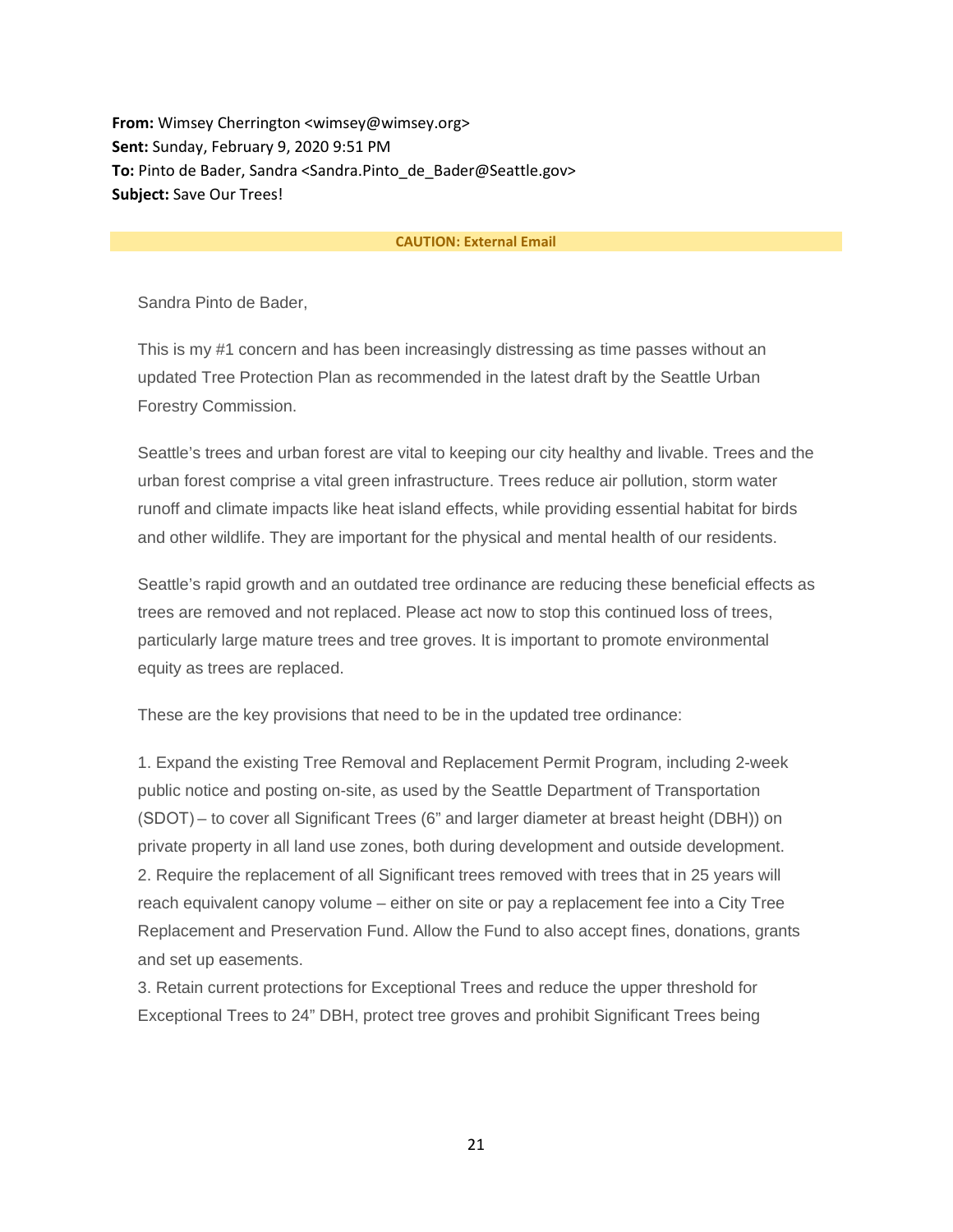removed on undeveloped lots.

4. Allow removal of no more than 2 Significant non-Exceptional Trees in 3 years per lot outside development

5. Establish one citywide database for applying for Tree Removal and Replacement Permits and to track changes in the tree canopy.

6. Post online all permit requests and permit approvals for public viewing.

7. Expand SDOT's existing tree service provider's registration and certification to register all Tree Service Providers (arborists) working on trees in Seattle.

8. Provide adequate funding in the budget to implement and enforce the updated ordinance.

Wimsey Cherrington [wimsey@wimsey.org](mailto:wimsey@wimsey.org) 701 17th Avenue #107 Seattle , Washington 98122

**From:** Susan Hemingway <info@email.actionnetwork.org> **Sent:** Monday, February 10, 2020 9:04 AM **To:** Pinto de Bader, Sandra <Sandra.Pinto\_de\_Bader@Seattle.gov> **Subject:** Keep Seattle Livable!

#### **CAUTION: External Email**

Sandra Pinto de Bader,

Seattle's trees and urban forest are vital to keeping our city healthy and livable. Trees and the urban forest comprise a vital green infrastructure. Trees reduce air pollution, storm water runoff and climate impacts like heat island effects, while providing essential habitat for birds and other wildlife. They are important for the physical and mental health of our residents.

Seattle's rapid growth and an outdated tree ordinance are reducing these beneficial effects as trees are removed and not replaced. It is urgent to act now to stop this continued loss of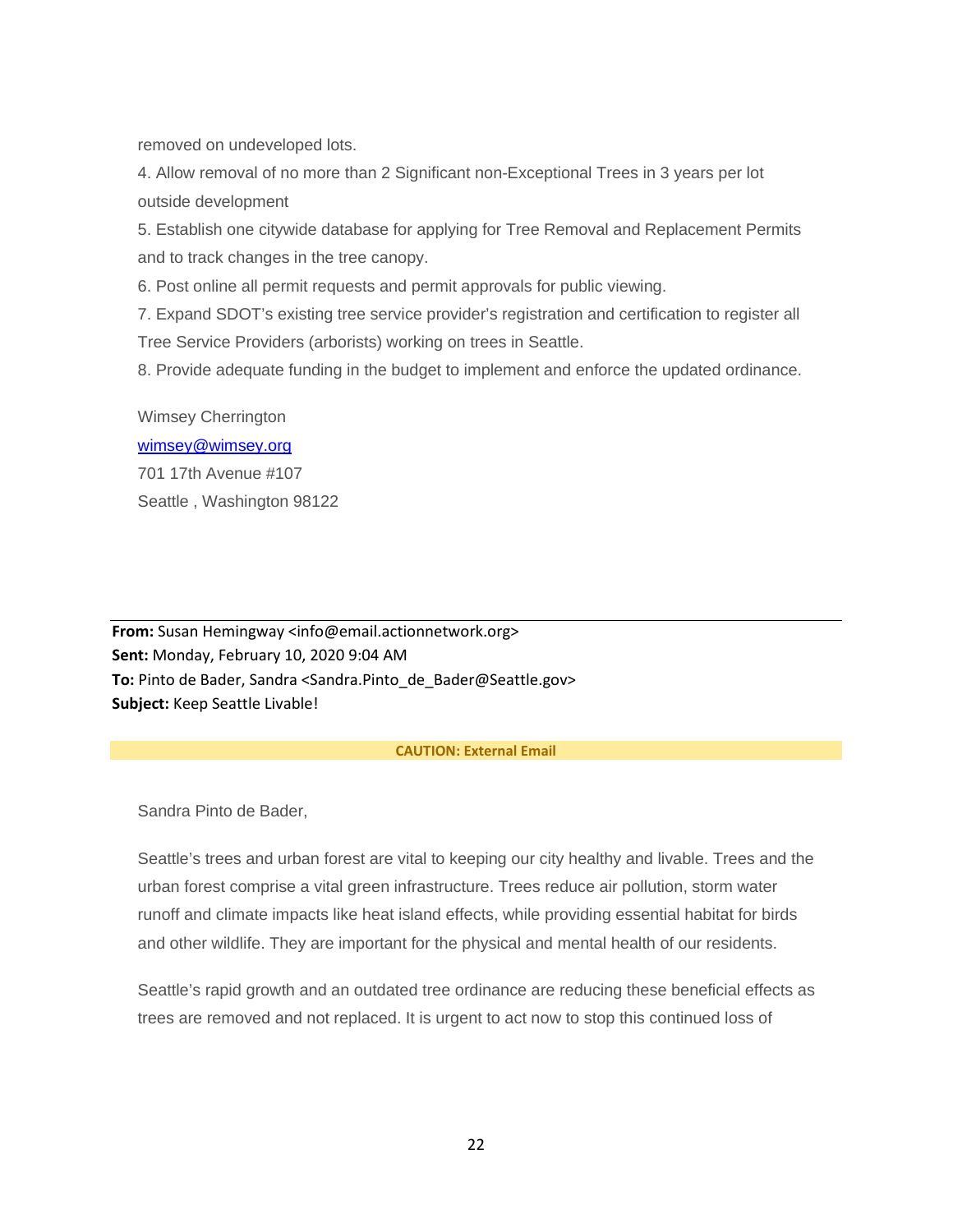trees, particularly large mature trees and tree groves. It is important to promote environmental equity as trees are replaced.

Please update Seattle's Tree Protection Ordinance as recommended in the latest draft by the Seattle Urban Forestry Commission.

Here are the key provisions that need to be in the updated tree ordinance:

1. Expand the existing Tree Removal and Replacement Permit Program, including 2-week public notice and posting on-site, as used by the Seattle Department of Transportation (SDOT) – to cover all Significant Trees (6" and larger diameter at breast height (DBH)) on private property in all land use zones, both during development and outside development. 2. Require the replacement of all Significant Trees removed with trees that in 25 years will reach equivalent canopy volume – either on site or pay a replacement fee into a City Tree Replacement and Preservation Fund. Allow the Fund to also accept fines, donations, grants and set up easements.

3. Retain current protections for Exceptional Trees and reduce the upper threshold for Exceptional Trees to 24" DBH, protect tree groves and prohibit Significant Trees being removed on undeveloped lots.

4. Allow removal of no more than 2 Significant non-Exceptional Trees in 3 years per lot outside development

5. Establish one citywide database for applying for Tree Removal and Replacement Permits and to track changes in the tree canopy.

6. Post online all permit requests and permit approvals for public viewing.

7. Expand SDOT's existing tree service provider's registration and certification to register all Tree Service Providers (arborists) working on trees in Seattle.

8. Provide adequate funding in the budget to implement and enforce the updated ordinance.

Developers have decimated my neighborhood by chopping down all trees in yards where new homes are being built. One developer tried to claim a large tree on the property would make it impossible to build a home on the property. That was false. A tree-conscious developer designed a home that included the large tree in the home/property design. The courts ruled in the neighborhood's favor to save the tree.

The same decimation is occurring along Greenwood Ave. Large trees lining the streets were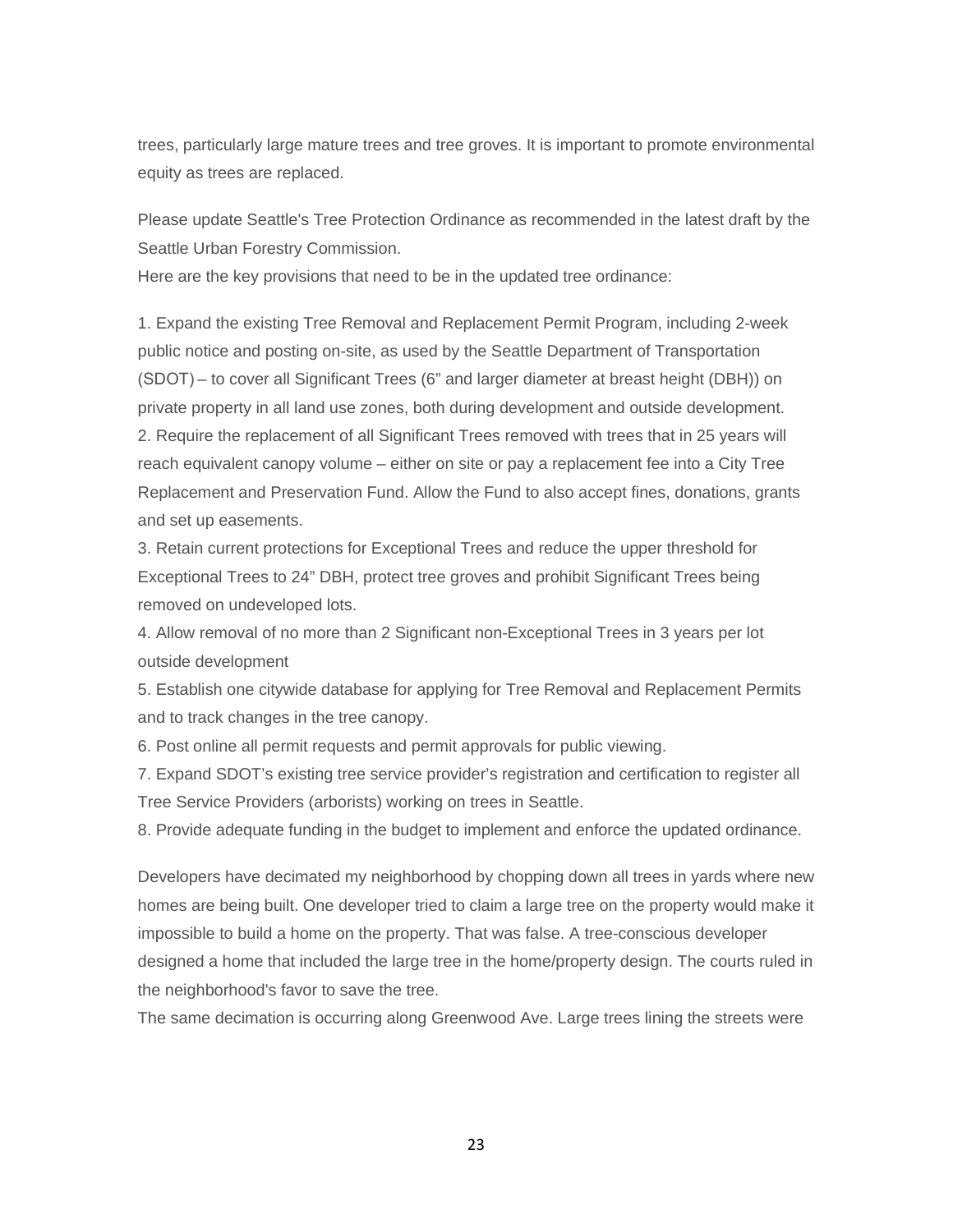needlessly chopped down just to fix a minor crack in a sidewalk. A year later they have not been replaced, and even when replaced, it will be 70-80 years before they reach comparable maturity.

When the trees are cut down, so are the animal habitats. The developers of the new house on the corner of my street chopped down a small tree on the parking medium despite a fence and sign requesting just 1 more week for the three baby birds to mature enough to leave the nest. The day work commenced, the developer pulled the nest out of the tree and killed all three chicks just to ensure their work schedule would not be interrupted. It is against both state and federal law to kill song birds. But a call to the City of Seattle said they had no ability to prevent private contractors from killing wildlife.

Do the right thing and save the trees and wildlife.

Susan Hemingway [hemingwaysusanj@gmail.com](mailto:hemingwaysusanj@gmail.com) 737 North 82nd Street Seattle, Washington 98103

**From:** Margaret Morrison <info@email.actionnetwork.org> **Sent:** Monday, February 10, 2020 5:12 PM **To:** Pinto de Bader, Sandra <Sandra.Pinto\_de\_Bader@Seattle.gov> **Subject:** Save Our Trees!

#### **CAUTION: External Email**

Sandra Pinto de Bader,

Seattle's trees and urban forest are vital to keeping our city healthy and livable. Trees and the urban forest comprise a vital green infrastructure. Trees reduce air pollution, storm water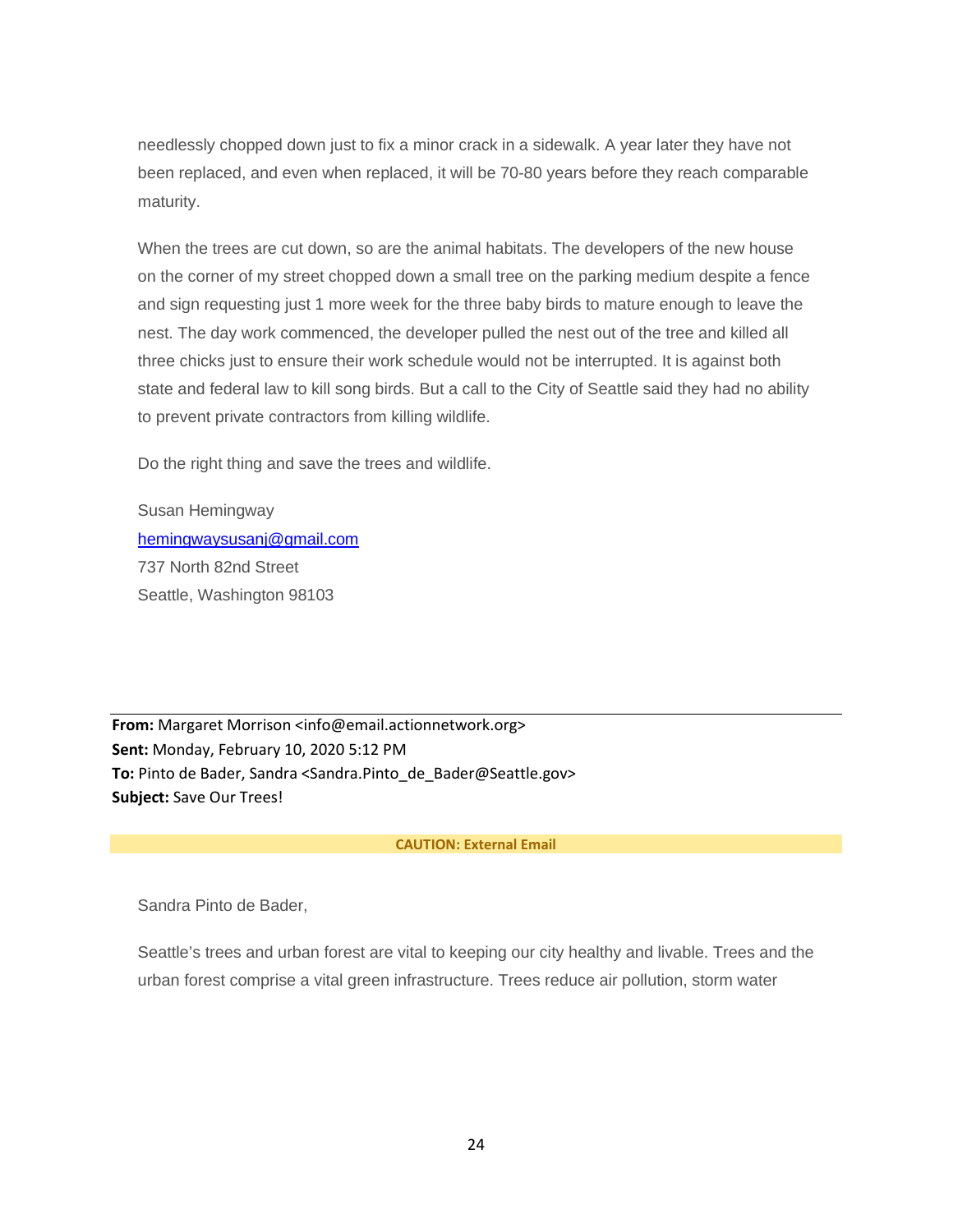runoff and climate impacts like heat island effects, while providing essential habitat for birds and other wildlife. They are important for the physical and mental health of our residents.

Seattle's rapid growth and an outdated tree ordinance are reducing these beneficial effects as trees are removed and not replaced. It is urgent to act now to stop this continued loss of trees, particularly large mature trees and tree groves. It is important to promote environmental equity as trees are replaced.

Please update Seattle's Tree Protection Ordinance as recommended in the latest draft by the Seattle Urban Forestry Commission.

Here are the key provisions that need to be in the updated tree ordinance:

1. Expand the existing Tree Removal and Replacement Permit Program, including 2-week public notice and posting on-site, as used by the Seattle Department of Transportation (SDOT) – to cover all Significant Trees (6" and larger diameter at breast height (DBH)) on private property in all land use zones, both during development and outside development. 2. Require the replacement of all Significant trees removed with trees that in 25 years will reach equivalent canopy volume – either on site or pay a replacement fee into a City Tree Replacement and Preservation Fund. Allow the Fund to also accept fines, donations, grants and set up easements.

3. Retain current protections for Exceptional Trees and reduce the upper threshold for Exceptional Trees to 24" DBH, protect tree groves and prohibit Significant Trees being removed on undeveloped lots.

4. Allow removal of no more than 2 Significant non-Exceptional Trees in 3 years per lot outside development

5. Establish one citywide database for applying for Tree Removal and Replacement Permits and to track changes in the tree canopy.

6. Post online all permit requests and permit approvals for public viewing.

7. Expand SDOT's existing tree service provider's registration and certification to register all Tree Service Providers (arborists) working on trees in Seattle.

8. Provide adequate funding in the budget to implement and enforce the updated ordinance.

Margaret Morrison

[Knowledgegal@aol.com](mailto:Knowledgegal@aol.com)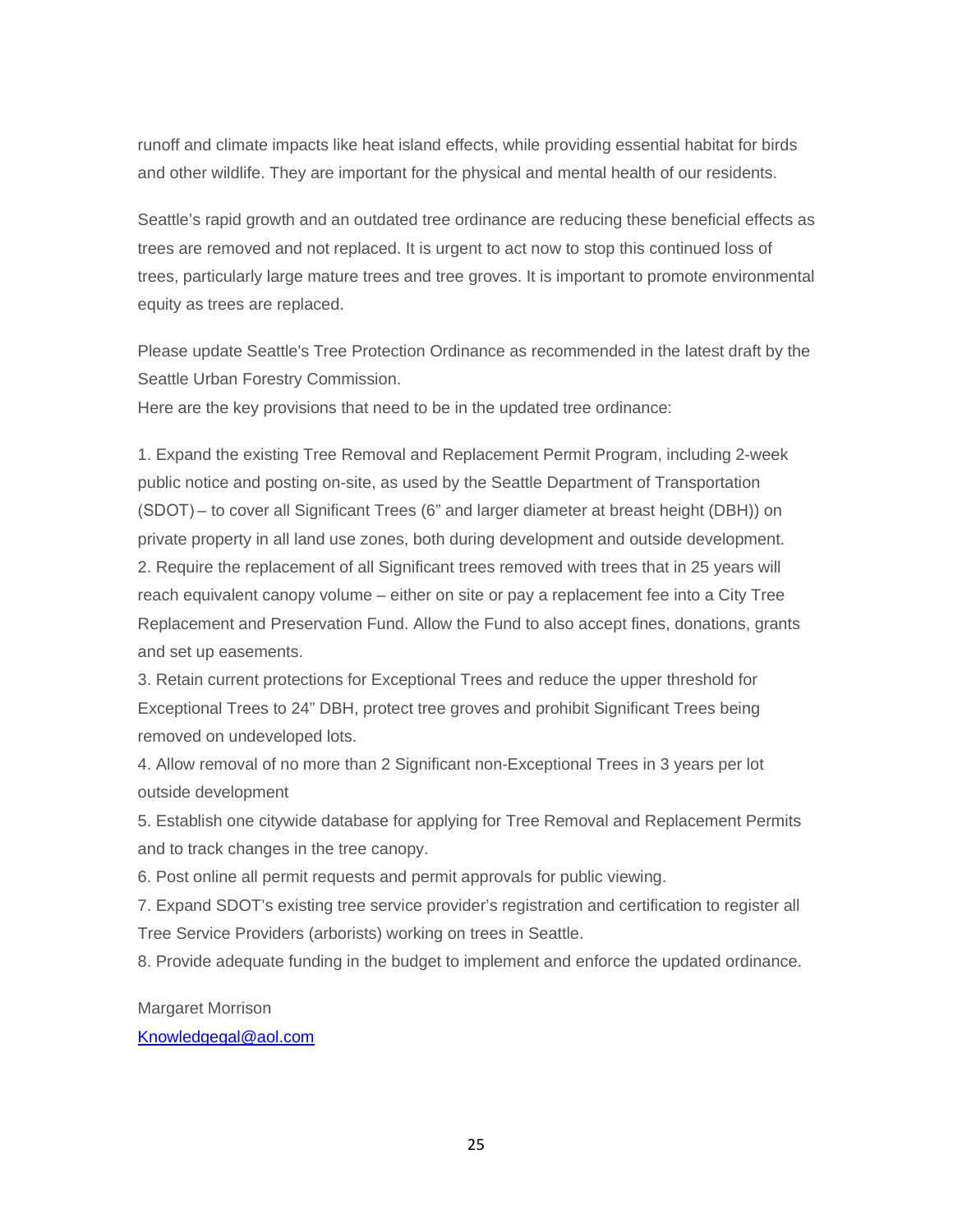9257 7th N.W. Seattle, Washington Wa.

**From:** Cynthia Young <info@email.actionnetwork.org> **Sent:** Monday, February 10, 2020 7:43 PM To: Pinto de Bader, Sandra <Sandra.Pinto de Bader@Seattle.gov> **Subject:** Please Update Seattle's Tree Ordinance

#### **CAUTION: External Email**

Sandra Pinto de Bader,

Seattle's trees and urban forest are vital to keeping our city healthy and livable. Trees and the urban forest comprise a vital green infrastructure. Trees reduce air pollution, storm water runoff and climate impacts like heat island effects, while providing essential habitat for birds and other wildlife. They are important for the physical and mental health of our residents.

Seattle's rapid growth and an outdated tree ordinance are reducing these beneficial effects as trees are removed and not replaced. It is urgent to act now to stop this continued loss of trees, particularly large mature trees and tree groves. It is important to promote environmental equity as trees are replaced.

Please update Seattle's Tree Protection Ordinance as recommended in the latest draft by the Seattle Urban Forestry Commission.

Here are the key provisions that need to be in the updated tree ordinance:

1. Expand the existing Tree Removal and Replacement Permit Program, including 2-week public notice and posting on-site, as used by the Seattle Department of Transportation (SDOT) – to cover all Significant Trees (6" and larger diameter at breast height (DBH)) on private property in all land use zones, both during development and outside development. 2. Require the replacement of all Significant Trees removed with trees that in 25 years will reach equivalent canopy volume – either on site or pay a replacement fee into a City Tree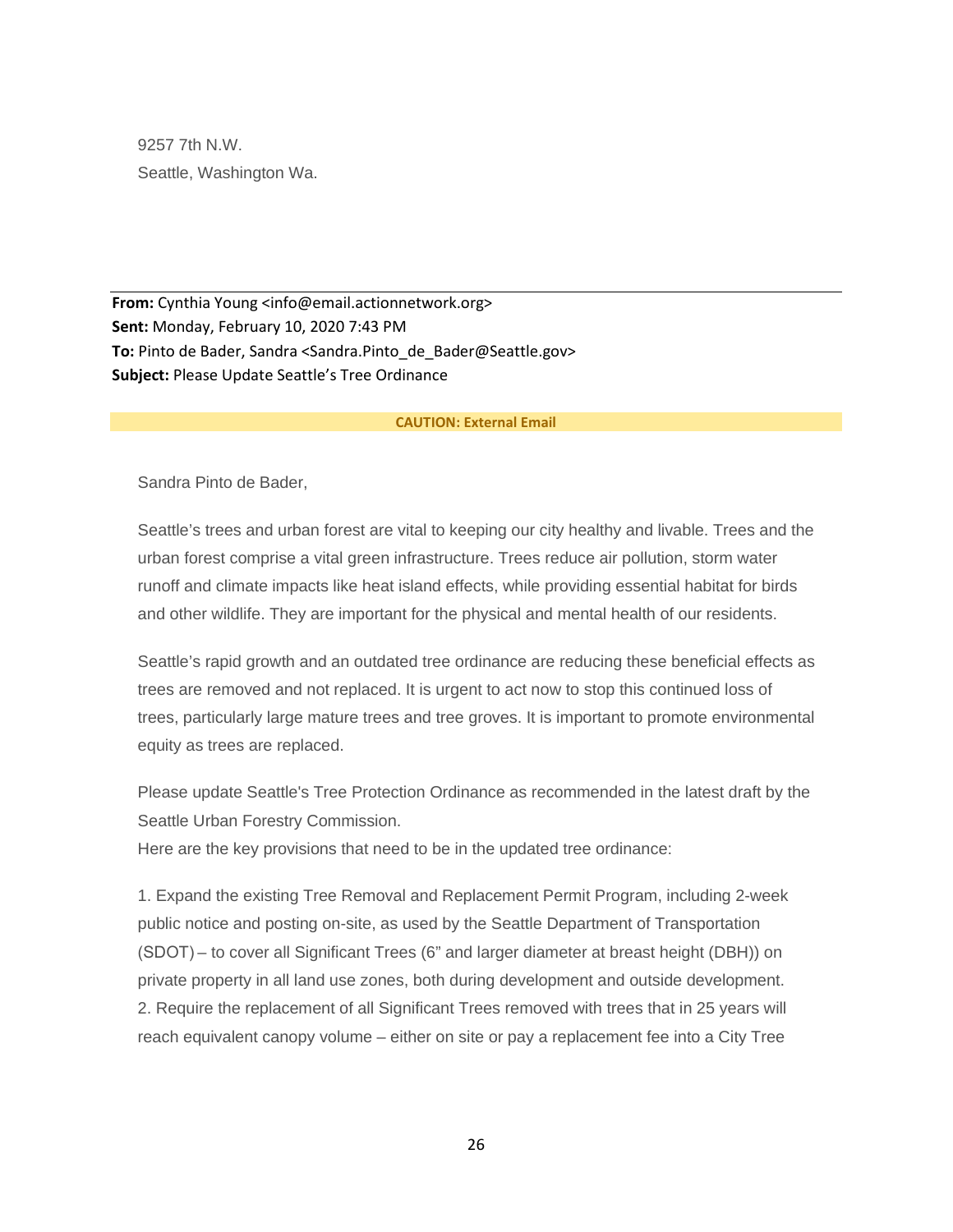Replacement and Preservation Fund. Allow the Fund to also accept fines, donations, grants and set up easements.

3. Retain current protections for Exceptional Trees and reduce the upper threshold for Exceptional Trees to 24" DBH, protect tree groves and prohibit Significant Trees being removed on undeveloped lots.

4. Allow removal of no more than 2 Significant non-Exceptional Trees in 3 years per lot outside development

5. Establish one citywide database for applying for Tree Removal and Replacement Permits and to track changes in the tree canopy.

6. Post online all permit requests and permit approvals for public viewing.

7. Expand SDOT's existing tree service provider's registration and certification to register all Tree Service Providers (arborists) working on trees in Seattle.

8. Provide adequate funding in the budget to implement and enforce the updated ordinance.

Cynthia Young [pearl206@aol.com](mailto:pearl206@aol.com) 1523 NE 98th ST Maple Leaf in North Seattle, Washington 98115

**From:** Karen Barrett <info@email.actionnetwork.org> **Sent:** Monday, February 10, 2020 8:04 PM **To:** Pinto de Bader, Sandra <Sandra.Pinto\_de\_Bader@Seattle.gov> **Subject:** Save Our Trees!

#### **CAUTION: External Email**

Sandra Pinto de Bader,

Seattle's trees and urban forest are vital to keeping our city healthy and livable. Trees and the urban forest comprise a vital green infrastructure. Trees reduce air pollution, storm water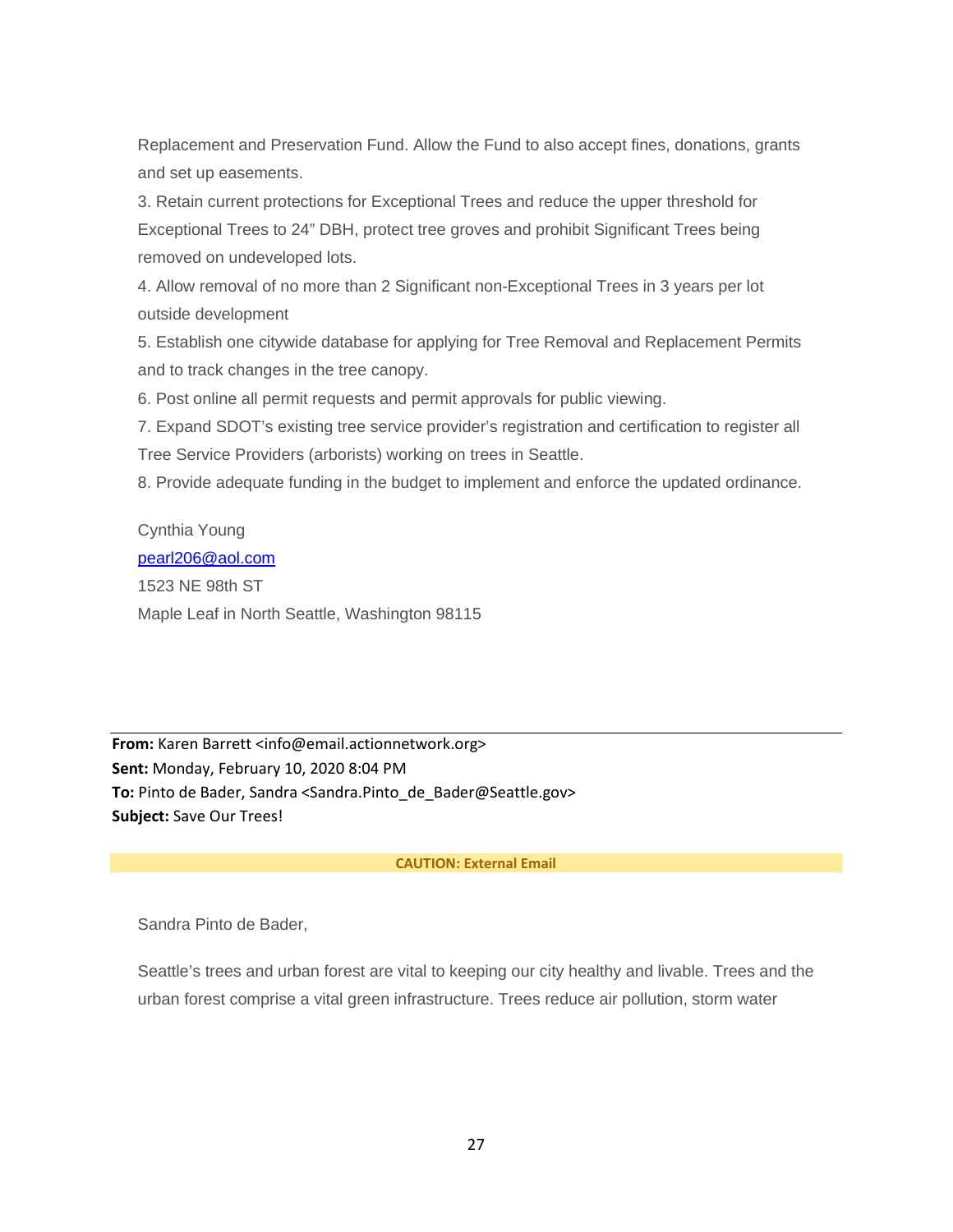runoff and climate impacts like heat island effects, while providing essential habitat for birds and other wildlife. They are important for the physical and mental health of our residents.

Seattle's rapid growth and an outdated tree ordinance are reducing these beneficial effects as trees are removed and not replaced. It is urgent to act now to stop this continued loss of trees, particularly large mature trees and tree groves. It is important to promote environmental equity as trees are replaced.

Please update Seattle's Tree Protection Ordinance as recommended in the latest draft by the Seattle Urban Forestry Commission.

Here are the key provisions that need to be in the updated tree ordinance:

1. Expand the existing Tree Removal and Replacement Permit Program, including 2-week public notice and posting on-site, as used by the Seattle Department of Transportation (SDOT) – to cover all Significant Trees (6" and larger diameter at breast height (DBH)) on private property in all land use zones, both during development and outside development. 2. Require the replacement of all Significant trees removed with trees that in 25 years will reach equivalent canopy volume – either on site or pay AN EVEN BIGGER replacement fee into a City Tree Replacement and Preservation Fund. Allow the Fund to also accept fines, donations, grants and set up easements.

3. Retain current protections for Exceptional Trees and reduce the upper threshold for Exceptional Trees to 24" DBH, protect tree groves and prohibit Significant Trees being removed on undeveloped lots.

4. Allow removal of no more than 2 Significant non-Exceptional Trees in 3 years per lot outside development

5. Establish one citywide database for applying for Tree Removal and Replacement Permits and to track changes in the tree canopy.

6. Post online all permit requests and permit approvals for public viewing.

7. Expand SDOT's existing tree service provider's registration and certification to register all Tree Service Providers (arborists) working on trees in Seattle.

8. Provide adequate funding in the budget to implement and enforce the updated ordinance.

These are minimal requirements to keep our city on track for canopy protection!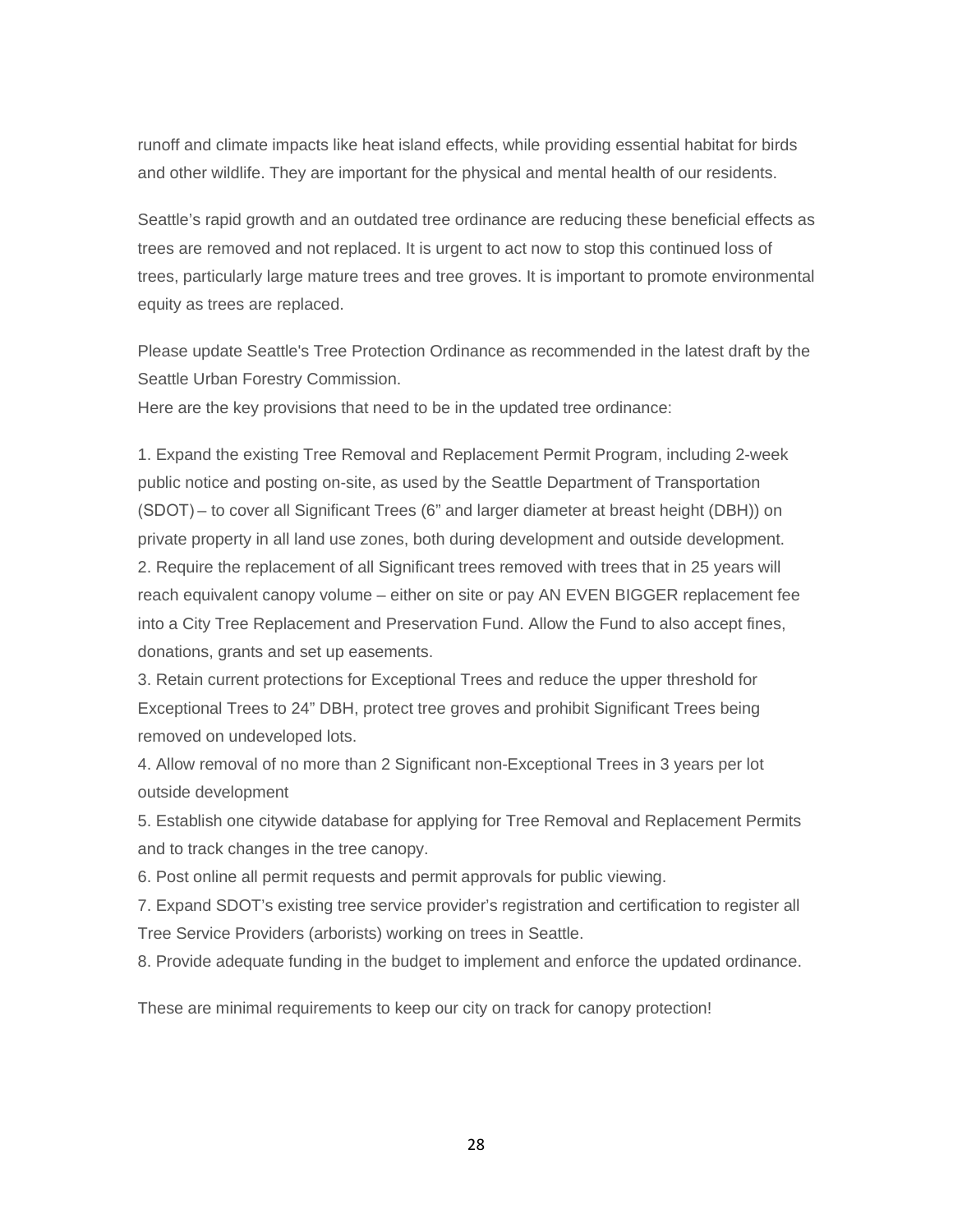Climate change is NOW & our ability to grow new trees must not be taken for granted!

Karen Barrett [karenbarrettdesign@gmail.com](mailto:karenbarrettdesign@gmail.com) 24th Ave E Seattle, Washington 98122

**From:** Jacqui Smith-Bates <jacquisb@spu.edu> **Sent:** Tuesday, February 11, 2020 10:18 AM **To:** Pinto de Bader, Sandra <Sandra.Pinto\_de\_Bader@Seattle.gov> **Subject:** Please Strengthen Seattle's Tree Ordinance

#### **CAUTION: External Email**

Sandra Pinto de Bader,

It is SO important to Seattle residents to have a strong and healthy tree canopy - it's what makes our city desirable and beautiful! Seattle's trees and urban forest are vital to keeping our city healthy and livable. Trees and the urban forest comprise a vital green infrastructure. Trees reduce air pollution, storm water runoff and climate impacts like heat island effects, while providing essential habitat for birds and other wildlife. They are important for the physical and mental health of our residents.

Seattle's rapid growth and an outdated tree ordinance are reducing these beneficial effects as trees are removed and not replaced. It is urgent to act now to stop this continued loss of trees, particularly large mature trees and tree groves. It is important to promote environmental equity as trees are replaced.

Please update Seattle's Tree Protection Ordinance as recommended in the latest draft by the Seattle Urban Forestry Commission.

Here are the key provisions that need to be in the updated tree ordinance: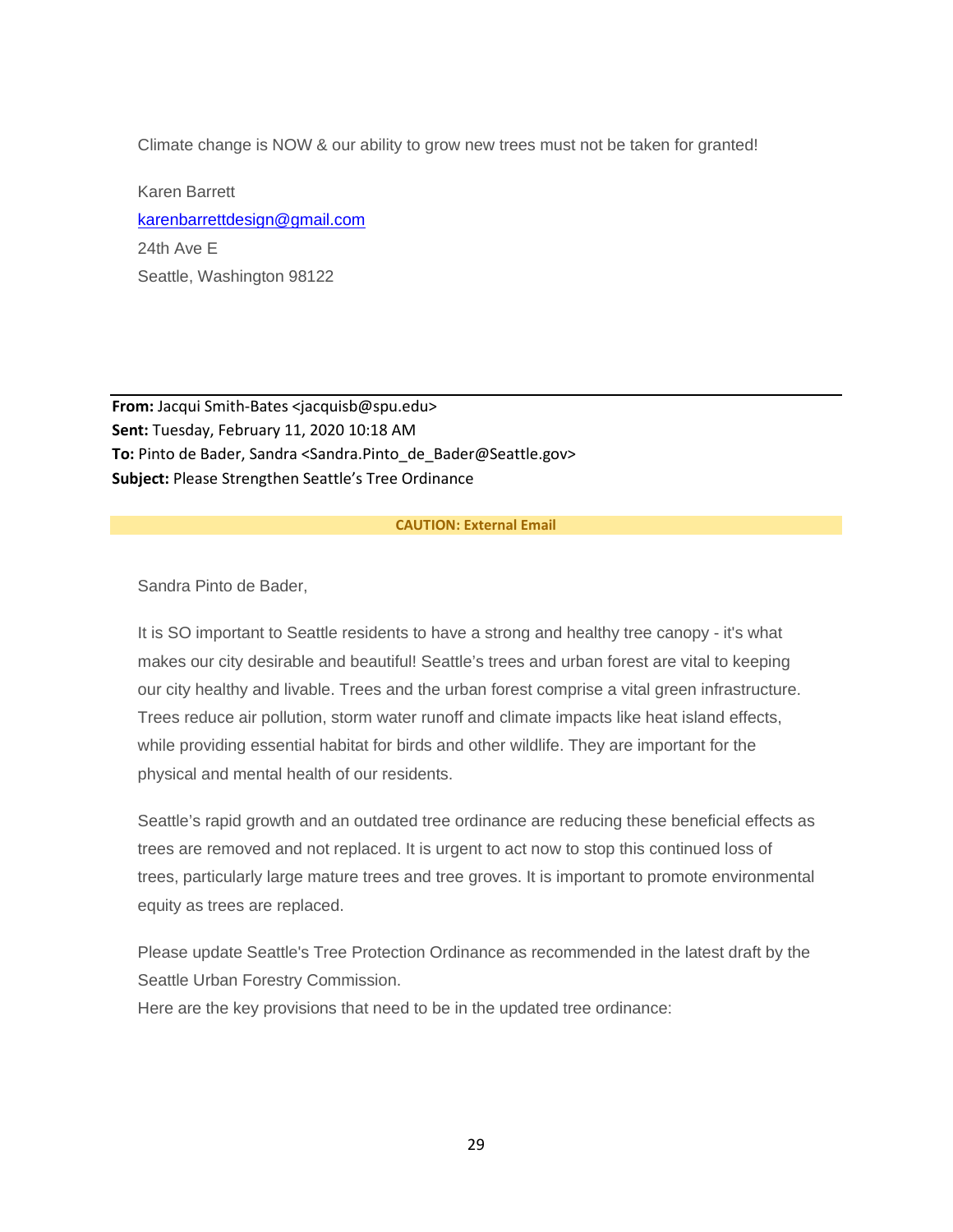1. Expand the existing Tree Removal and Replacement Permit Program, including 2-week public notice and posting on-site, as used by the Seattle Department of Transportation (SDOT) – to cover all Significant Trees (6" and larger diameter at breast height (DBH)) on private property in all land use zones, both during development and outside development. 2. Require the replacement of all Significant Trees removed with trees that in 25 years will reach equivalent canopy volume – either on site or pay a replacement fee into a City Tree Replacement and Preservation Fund. Allow the Fund to also accept fines, donations, grants and set up easements.

3. Retain current protections for Exceptional Trees and reduce the upper threshold for Exceptional Trees to 24" DBH, protect tree groves and prohibit Significant Trees being removed on undeveloped lots.

4. Allow removal of no more than 2 Significant non-Exceptional Trees in 3 years per lot outside development

5. Establish one citywide database for applying for Tree Removal and Replacement Permits and to track changes in the tree canopy.

6. Post online all permit requests and permit approvals for public viewing.

7. Expand SDOT's existing tree service provider's registration and certification to register all Tree Service Providers (arborists) working on trees in Seattle.

8. Provide adequate funding in the budget to implement and enforce the updated ordinance.

# Jacqui Smith-Bates [jacquisb@spu.edu](mailto:jacquisb@spu.edu)

4319 Wallingford Ave N Seattle , Washington 98104

**From:** Catherine Ruha <info@email.actionnetwork.org> **Sent:** Tuesday, February 11, 2020 7:53 PM **To:** Pinto de Bader, Sandra <Sandra.Pinto\_de\_Bader@Seattle.gov> **Subject:** Keep Seattle Livable!

**CAUTION: External Email**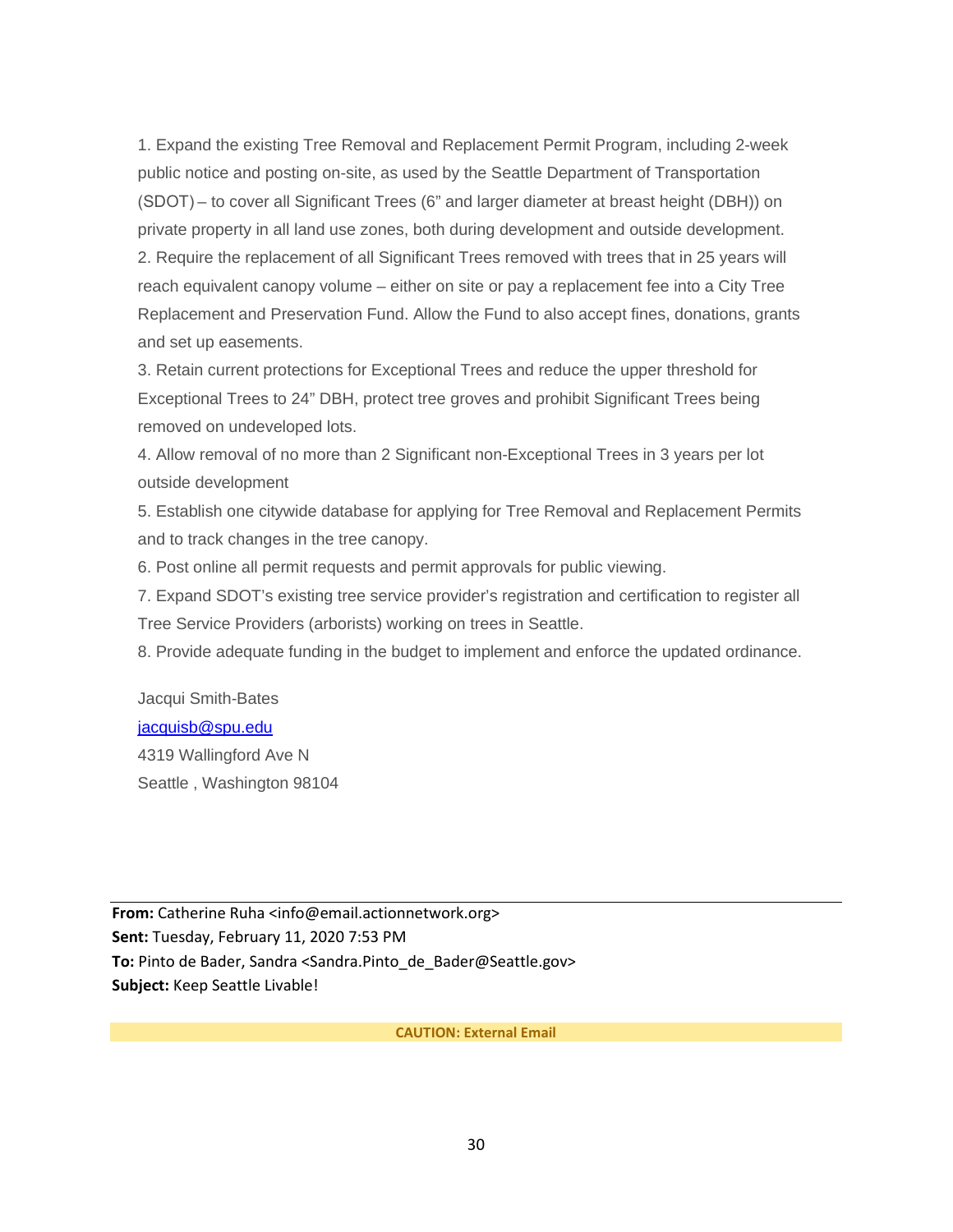#### Sandra Pinto de Bader,

Seattle's trees and urban forest are vital to keeping our city healthy and livable. Trees and the urban forest comprise a vital green infrastructure. Trees reduce air pollution, storm water runoff and climate impacts like heat island effects, while providing essential habitat for birds and other wildlife. They are important for the physical and mental health of our residents.

Seattle's rapid growth and an outdated tree ordinance are reducing these beneficial effects as trees are removed and not replaced. It is urgent to act now to stop this continued loss of trees, particularly large mature trees and tree groves. It is important to promote environmental equity as trees are replaced.

Please update Seattle's Tree Protection Ordinance as recommended in the latest draft by the Seattle Urban Forestry Commission.

Here are the key provisions that need to be in the updated tree ordinance:

1. Expand the existing Tree Removal and Replacement Permit Program, including 2-week public notice and posting on-site, as used by the Seattle Department of Transportation (SDOT) – to cover all Significant Trees (6" and larger diameter at breast height (DBH)) on private property in all land use zones, both during development and outside development. 2. Require the replacement of all Significant Trees removed with trees that in 25 years will reach equivalent canopy volume – either on site or pay a replacement fee into a City Tree Replacement and Preservation Fund. Allow the Fund to also accept fines, donations, grants and set up easements.

3. Retain current protections for Exceptional Trees and reduce the upper threshold for Exceptional Trees to 24" DBH, protect tree groves and prohibit Significant Trees being removed on undeveloped lots.

4. Allow removal of no more than 2 Significant non-Exceptional Trees in 3 years per lot outside development

5. Establish one citywide database for applying for Tree Removal and Replacement Permits and to track changes in the tree canopy.

6. Post online all permit requests and permit approvals for public viewing.

7. Expand SDOT's existing tree service provider's registration and certification to register all

31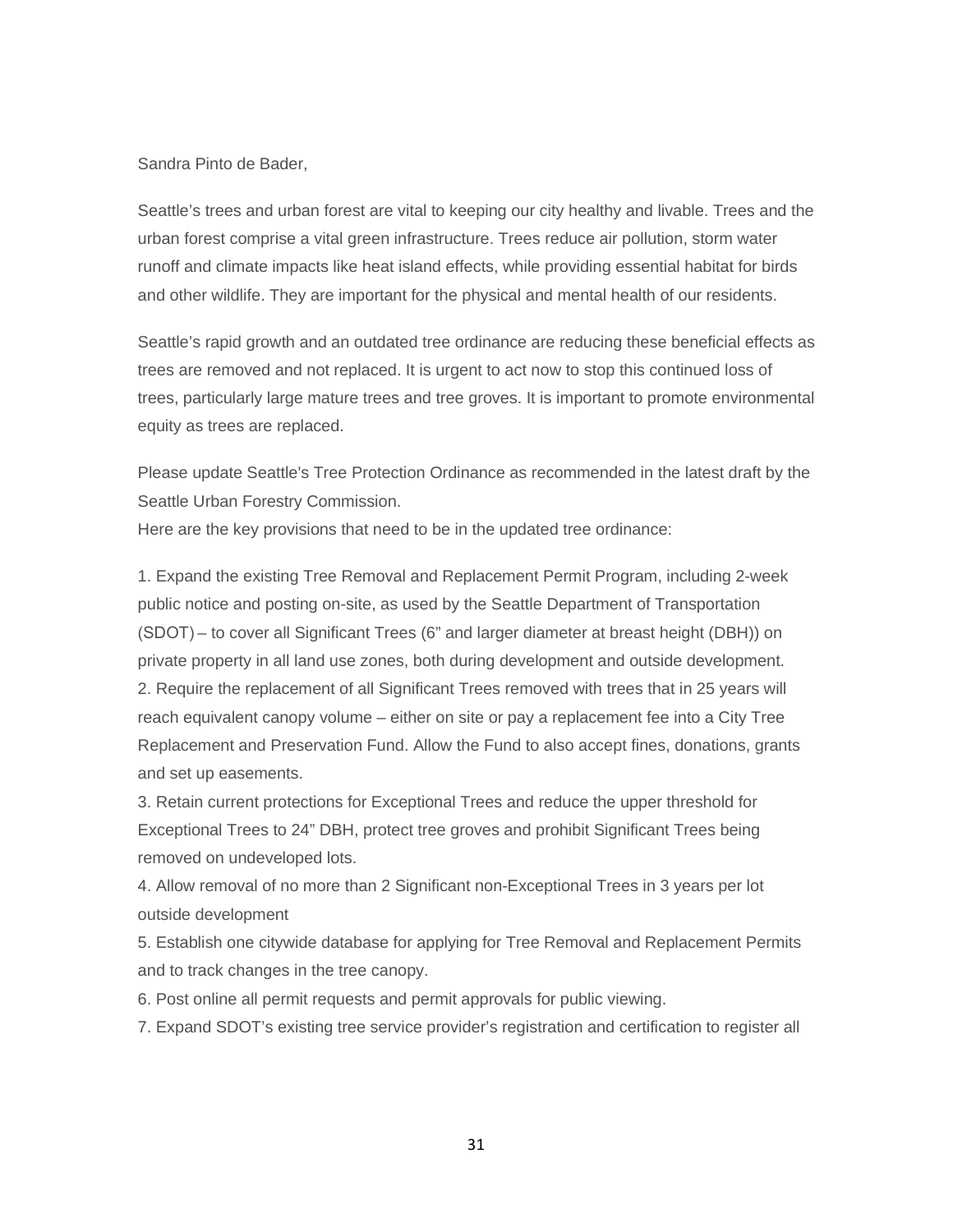Tree Service Providers (arborists) working on trees in Seattle.

8. Provide adequate funding in the budget to implement and enforce the updated ordinance.

This city MUST do something to combat climate change and prevent Seattle from becoming a heat island. Trees provide natural cooling and keep this the Emerald City we claim to be. Trees reduce stress and help people feel happy. Happy people walk more under the shade of a tree where birds can nest and sing. The overall environmental and emotional health of the city and our people need trees.

Please update Seattle's Tree Protection Ordinance as recommended in the latest draft by the Seattle Urban Forestry Commission.

Catherine Ruha [ruhac@outlook.com](mailto:ruhac@outlook.com) 1541 NE 91st Street Seattle, Washington 98115

**From:** Tom Hoffmann <info@email.actionnetwork.org> **Sent:** Tuesday, February 11, 2020 8:11 PM **To:** Pinto de Bader, Sandra <Sandra.Pinto\_de\_Bader@Seattle.gov> **Subject:** Save our Trees!

#### **CAUTION: External Email**

Sandra Pinto de Bader,

Seattle's trees and urban forest are vital to keeping our city healthy and livable. Trees and the urban forest comprise a vital green infrastructure. Trees reduce air pollution, storm water runoff and climate impacts like heat island effects, while providing essential habitat for birds and other wildlife. They are important for the physical and mental health of our residents.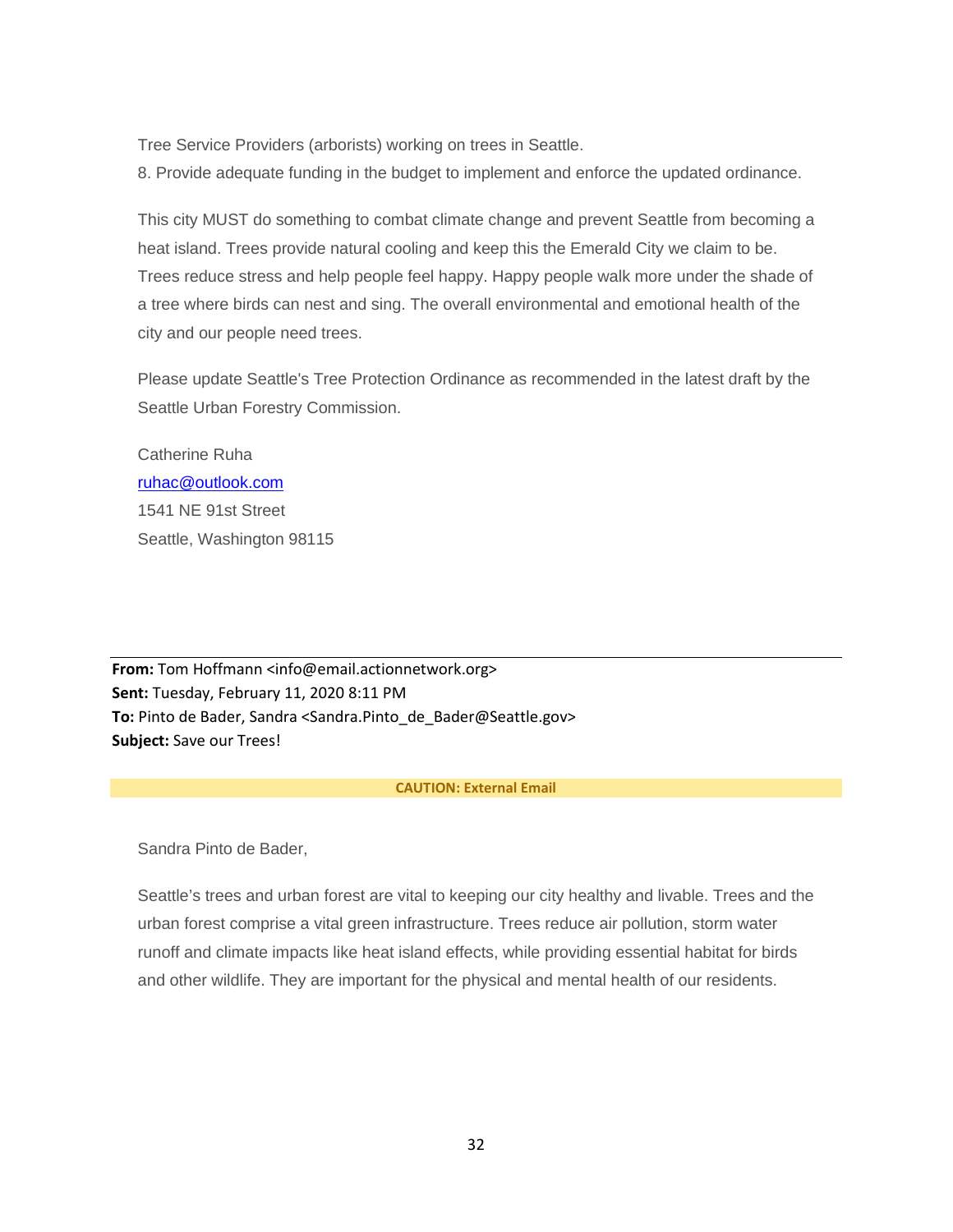Seattle's rapid growth and an outdated tree ordinance are reducing these beneficial effects as trees are removed and not replaced. It is urgent to act now to stop this continued loss of trees, particularly large mature trees and tree groves. It is important to promote environmental equity as trees are replaced.

Please update Seattle's Tree Protection Ordinance as recommended in the latest draft by the Seattle Urban Forestry Commission.

Here are the key provisions that need to be in the updated tree ordinance:

1. Expand the existing Tree Removal and Replacement Permit Program, including 2-week public notice and posting on-site, as used by the Seattle Department of Transportation (SDOT) – to cover all Significant Trees (6" and larger diameter at breast height (DBH)) on private property in all land use zones, both during development and outside development. 2. Require the replacement of all Significant trees removed with trees that in 25 years will reach equivalent canopy volume – either on site or pay a replacement fee into a City Tree Replacement and Preservation Fund. Allow the Fund to also accept fines, donations, grants and set up easements.

3. Retain current protections for Exceptional Trees and reduce the upper threshold for Exceptional Trees to 24" DBH, protect tree groves and prohibit Significant Trees being removed on undeveloped lots.

4. Allow removal of no more than 2 Significant non-Exceptional Trees in 3 years per lot outside development

5. Establish one citywide database for applying for Tree Removal and Replacement Permits and to track changes in the tree canopy.

6. Post online all permit requests and permit approvals for public viewing.

7. Expand SDOT's existing tree service provider's registration and certification to register all Tree Service Providers (arborists) working on trees in Seattle.

8. Provide adequate funding in the budget to implement and enforce the updated ordinance.

My wife and I are frequent visitors to Seattle. For more than 20 years we have been coming to visit our son, and more recently to visit our grandchildren. We have always been impressed with what we perceived to be a very progressive tree protection program. Now more than ever it is important to protect our trees. If our grandchildren are to have any chance to living a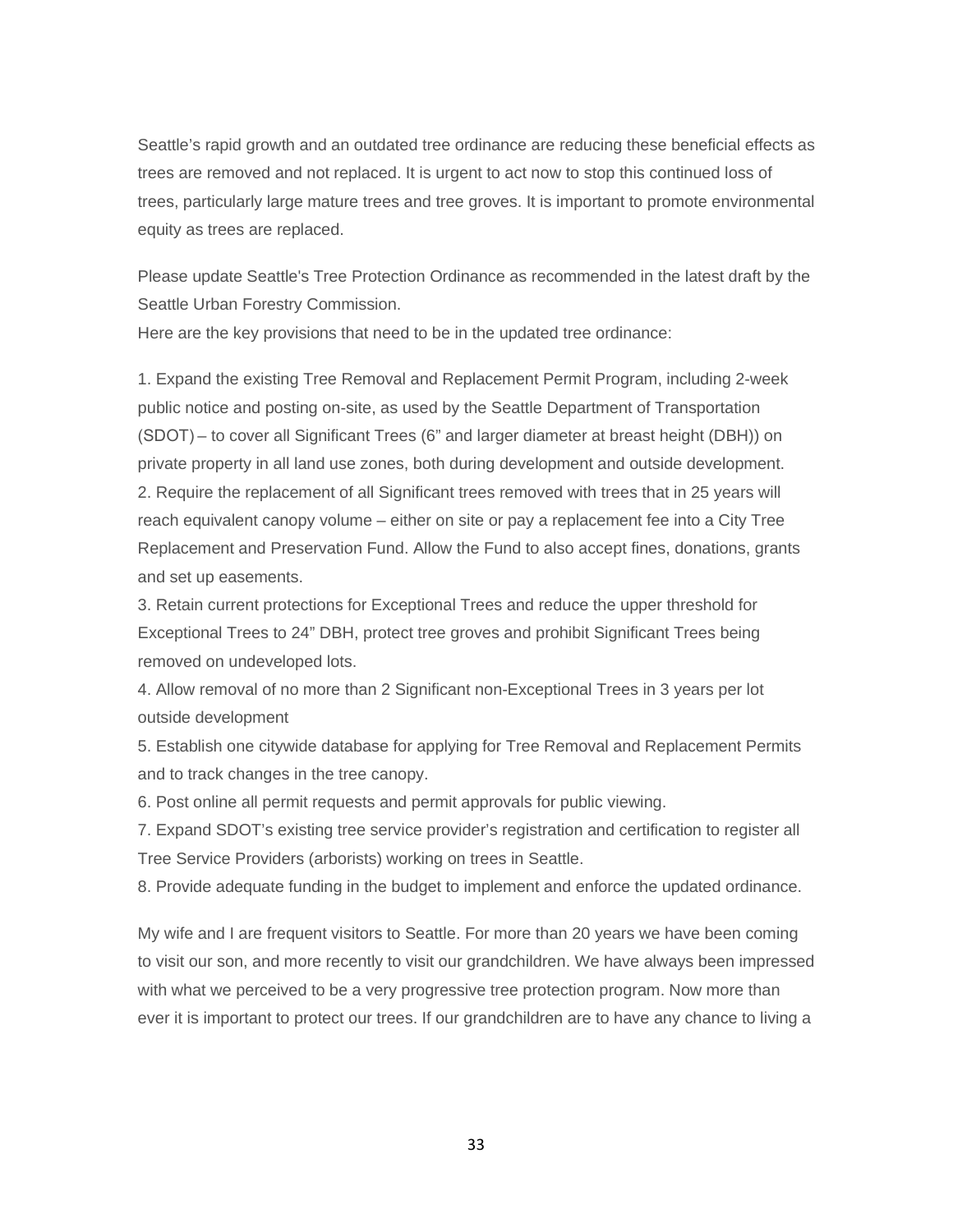good life we need to protect our natural environment. Trees are an indicator of a healthy ecosystem. Please give them a chance. Tom and Bea Hoffmann

Tom Hoffmann [tjmapmaker@gmail.com](mailto:tjmapmaker@gmail.com) Howard St Winona, Mn, Minnesota 55987

**From:** Deborah Bell <deborahbell@comcast.net> **Sent:** Wednesday, February 12, 2020 7:52 AM **To:** Pinto de Bader, Sandra <Sandra.Pinto\_de\_Bader@Seattle.gov> **Subject:** Please Strengthen Seattle's Tree Ordinance

# **CAUTION: External Email**

Sandra Pinto de Bader,

Seattle's trees and urban forest are vital to keeping our city healthy and livable. Trees and the urban forest comprise a vital green infrastructure. Trees reduce air pollution, storm water runoff and climate impacts like heat island effects, while providing essential habitat for birds and other wildlife. They are important for the physical and mental health of our residents.

Seattle's rapid growth and an outdated tree ordinance are reducing these beneficial effects as trees are removed and not replaced. It is urgent to act now to stop this continued loss of trees, particularly large mature trees and tree groves. It is important to promote environmental equity as trees are replaced.

Please update Seattle's Tree Protection Ordinance as recommended in the latest draft by the Seattle Urban Forestry Commission.

Here are the key provisions that need to be in the updated tree ordinance: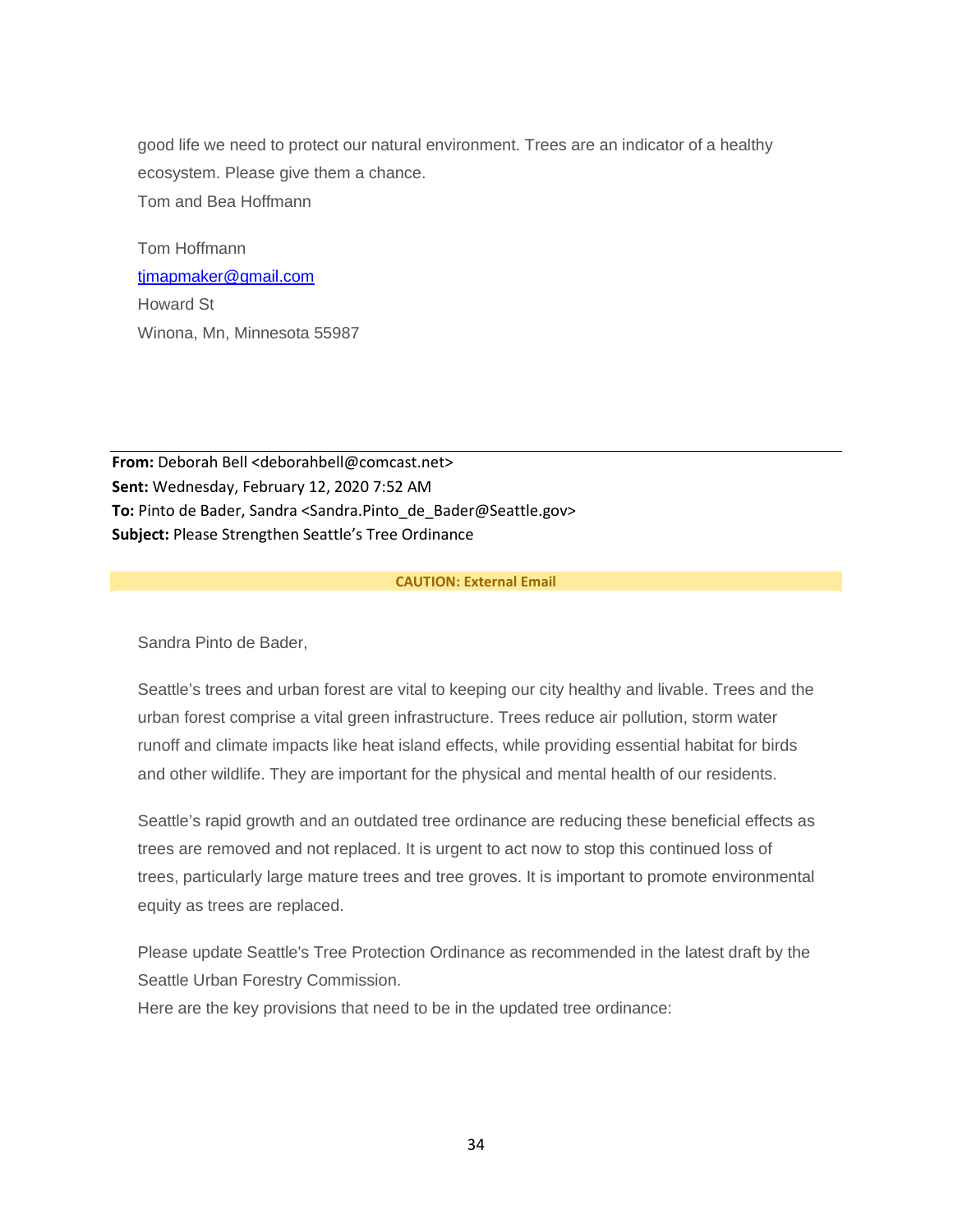1. Expand the existing Tree Removal and Replacement Permit Program, including 2-week public notice and posting on-site, as used by the Seattle Department of Transportation (SDOT) – to cover all Significant Trees (6" and larger diameter at breast height (DBH)) on private property in all land use zones, both during development and outside development. 2. Require the replacement of all Significant Trees removed with trees that in 25 years will reach equivalent canopy volume – either on site or pay a replacement fee into a City Tree Replacement and Preservation Fund. Allow the Fund to also accept fines, donations, grants and set up easements.

3. Retain current protections for Exceptional Trees and reduce the upper threshold for Exceptional Trees to 24" DBH, protect tree groves and prohibit Significant Trees being removed on undeveloped lots.

4. Allow removal of no more than 2 Significant non-Exceptional Trees in 3 years per lot outside development

5. Establish one citywide database for applying for Tree Removal and Replacement Permits and to track changes in the tree canopy.

6. Post online all permit requests and permit approvals for public viewing.

7. Expand SDOT's existing tree service provider's registration and certification to register all Tree Service Providers (arborists) working on trees in Seattle.

8. Provide adequate funding in the budget to implement and enforce the updated ordinance.

# Deborah Bell [deborahbell@comcast.net](mailto:deborahbell@comcast.net) 4470 Whitman N Seattle , Washington 98103

**From:** David Moehring <dmoehring@consultant.com>

**Sent:** Wednesday, February 12, 2020 8:26 AM

**To:** Lewis, Andrew <Andrew.Lewis@seattle.gov>; Pedersen, Alex <Alex.Pedersen@seattle.gov>; Strauss, Dan <Dan.Strauss@seattle.gov>; Mosqueda, Teresa <Teresa.Mosqueda@seattle.gov>; Herbold, Lisa <Lisa.Herbold@seattle.gov>; Durkan, Jenny <Jenny.Durkan@seattle.gov>

**Cc:** Thaler, Toby <Toby.Thaler@seattle.gov>; Magnolia Community Council

<magnoliacommunityclub@gmail.com>; Queen Anne Community Council <queenannecc@gmail.com>; Barbara Bernard via Magnolia Tree Keepers - All messages <Magnolia-tree-

keepers\_all@googlegroups.com>; Pinto de Bader, Sandra <Sandra.Pinto\_de\_Bader@Seattle.gov>;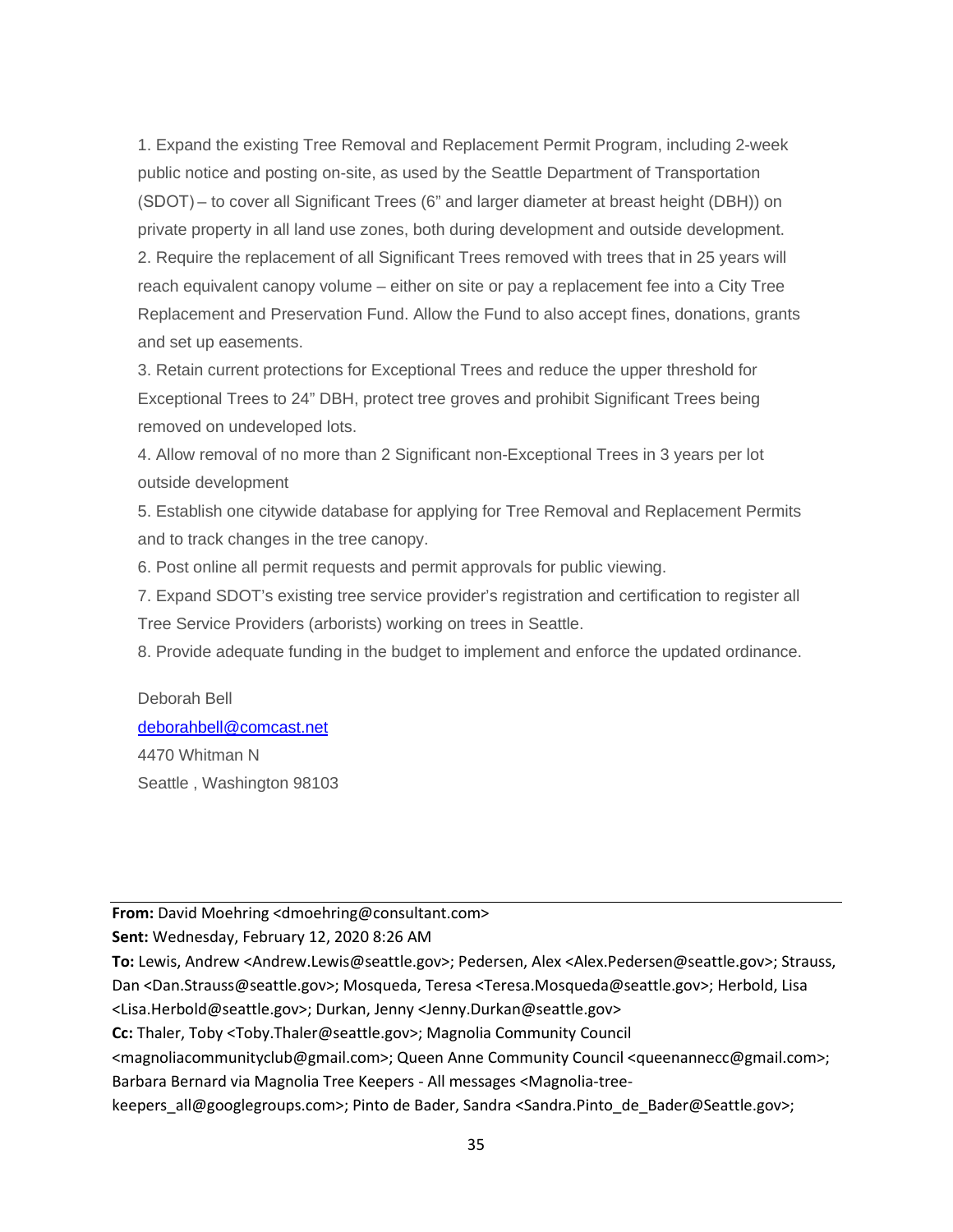DOT\_SeattleTrees <Seattle.Trees@seattle.gov>; ppcprint@nwlink.com; Dawson, Parker <Parker.Dawson@seattle.gov>

**Subject:** Today at 9:30am- Tree Ordinance EIS first in November 2020: Is this serious?



SEATTLE MAYOR & CITY COUNCIL: Please reinstate minimum tree retain-age / planting requirements for all lots that have maximum 35% ground coverage. The minimum was removed with ADU legislation in August 2019 for no reason.

REFERENCE: Highly objectionable code changes that was not studied within the FEIS for the Accessory Dwelling Unit Ordinance is found within the Seattle Municipal Code SMC 23.44.008.I. This legislation reduced the minimum tree retain-age and planting requirements by 80% despite the fact that the amount of open land area remained unchanged.

Seattle Needs a **Stronger Tree Ordinance** now. As such, why would an Environmental Impact Study be conducted as late as November 2020? Please resist the delay on work that has been progressing through the Seattle Urban Forestry Commission for years. Since an EIS would only be required if the City Council intends on reduce tree protections, a stronger tree ordinance may proceed sooner rather than later. Public outreach was extensively conducted in 2018. Why would SDCI be looking first at an EIS in November 2020 which could mean an ordinance not being in place until early or mid-2021?

Not mentioned by the Urban Forestry Commission: Please **reinstate minimum tree retainage / planting requirements** for all residential-zoned lots that have maximum 35% ground coverage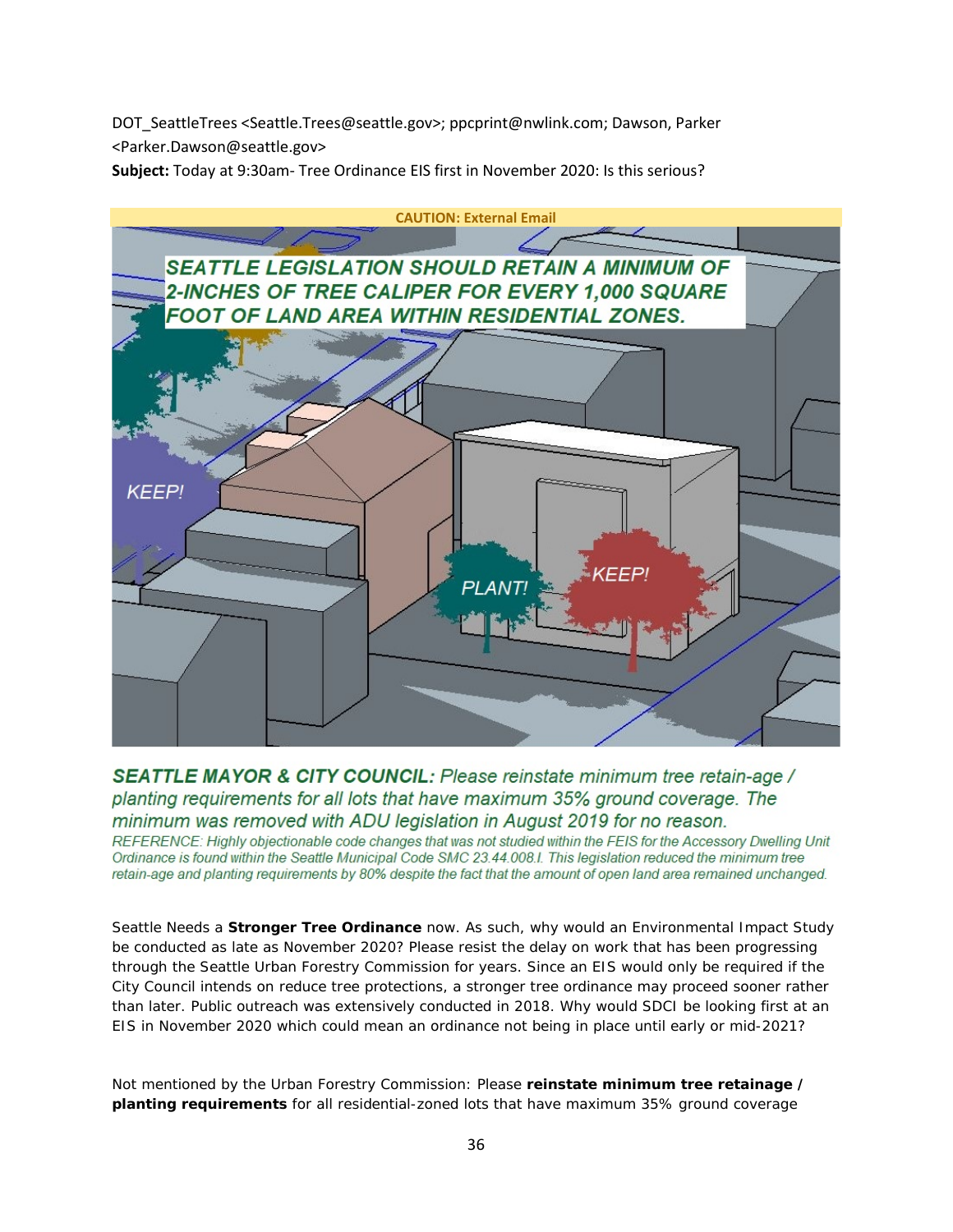requirements. This minimum was removed with ADU legislation passed in August 2019 - and for no apparent reason. The result is impacting Seattle's Tree Canopy goals and natural habitats. REFERENCE: The objectionable code change that was not studied within the 2018 FEIS for the Accessory Dwelling Unit Ordinance is found within the Seattle Municipal Code **SMC 23.44.008.I**. This faulty legislation reduced the minimum tree retainage and planting requirements by 80% despite the fact that the amount of open land area remained unchanged at 65%.

David Moehring AIA Board Member, TreePAC

# **SEATTLE LEGISLATION SHOULD RETAIN A MINIMUM OF 2-INCHES OF TREE CALIPER FOR EVERY 1,000 SQUARE FOOT OF LAND AREA WITHIN RESIDENTIAL ZONES.**

[http://seattle.legistar.com/View.ashx?M=F&ID=8061899&GUID=26DD7102-31F2-4207-A690-](http://seattle.legistar.com/View.ashx?M=F&ID=8061899&GUID=26DD7102-31F2-4207-A690-CEDA9EB496BC) [CEDA9EB496BC](http://seattle.legistar.com/View.ashx?M=F&ID=8061899&GUID=26DD7102-31F2-4207-A690-CEDA9EB496BC)

Note the disparity within the tree canopy is mentioned in Josh Morris' December 2019 presentation as well as the presentation planned for today.

# 2016 CANOPY COVER BY NEIGHBORHOOD

Green  $>=28%$ 

Green  $>=20%$ 

20% IS THE CITY WIDE TOTAL OF

Green  $> = 15%$ 

Forwarded email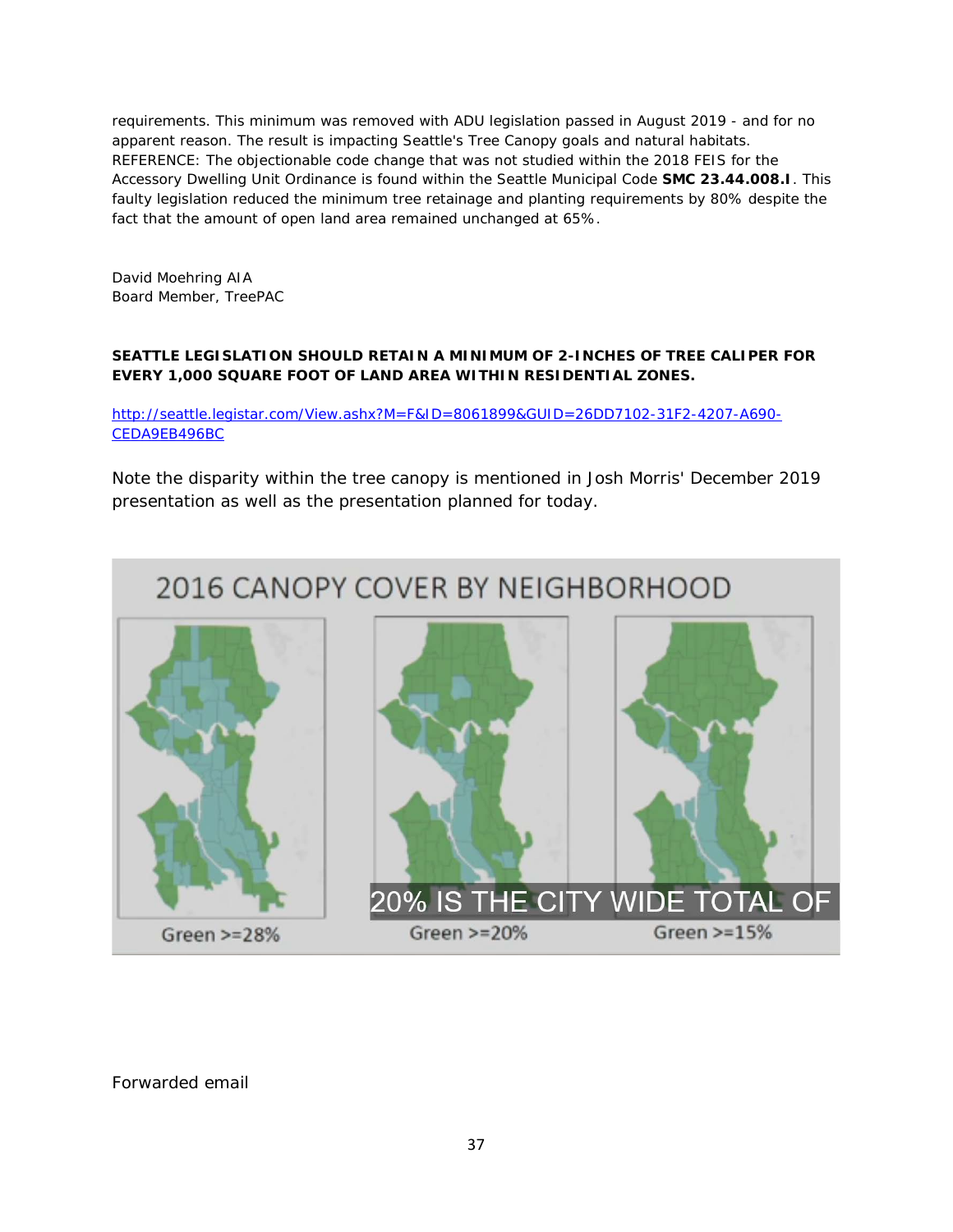From: "Michael Oxman" Date: February 11, 2020 at 6:35 PM To: "Thaler, Toby" , [richard\\_ellison@hotmail.com](mailto:richard_ellison@hotmail.com) Subject: Re: [treepac\_seattle] Review of DCI Tree Submittal per Resolution

Howdy,

Thanks for the update on tree policy. I also have a list of 8 comments:

1).

The letter does not express awareness of a profound emergency. The values statement at the beginning of the proposal omits the fact that rapid development can wipe out our limited stock of mature trees in a very short amount of time.

What happened to the City Auditor recommendation to centralize authority in the Office of Sustainability?

2) What about our demand for a moratorium on Exceptional tree removal permits ? Citizens stood for 2 minutes at the podium during the public comment period at the December 18th Council Land Use committee meeting to point out the city stalls on meaningful tree protection regulations because the tree's real estate value exceeds environmental and social values. The moritorium is a deterrent against the city Council stalling the adoption of the new tree ordinance to appease more developers who want to remove more trees to make more profit.

3) What happened to the City Auditor recommendation to centralize authority in the Office of Sustainability & Environment ?

4) Mitigation of tree loss must include metrics of equivalency. Calculating the number of trees needing to be planted to equal the size of the trees lost must be done in trunk diameter/sapling caliber or canopy volume replacement metric.

5) The letter does not express awareness of a profound emergency.The values statement at the beginning of the proposal omits the fact that rapid development can wipe out our limited stock of mature trees in a very short amount of time.

6) Cross-train Parks & Street Tree crews as data collectors.

7) Deploy crews to underserved communities.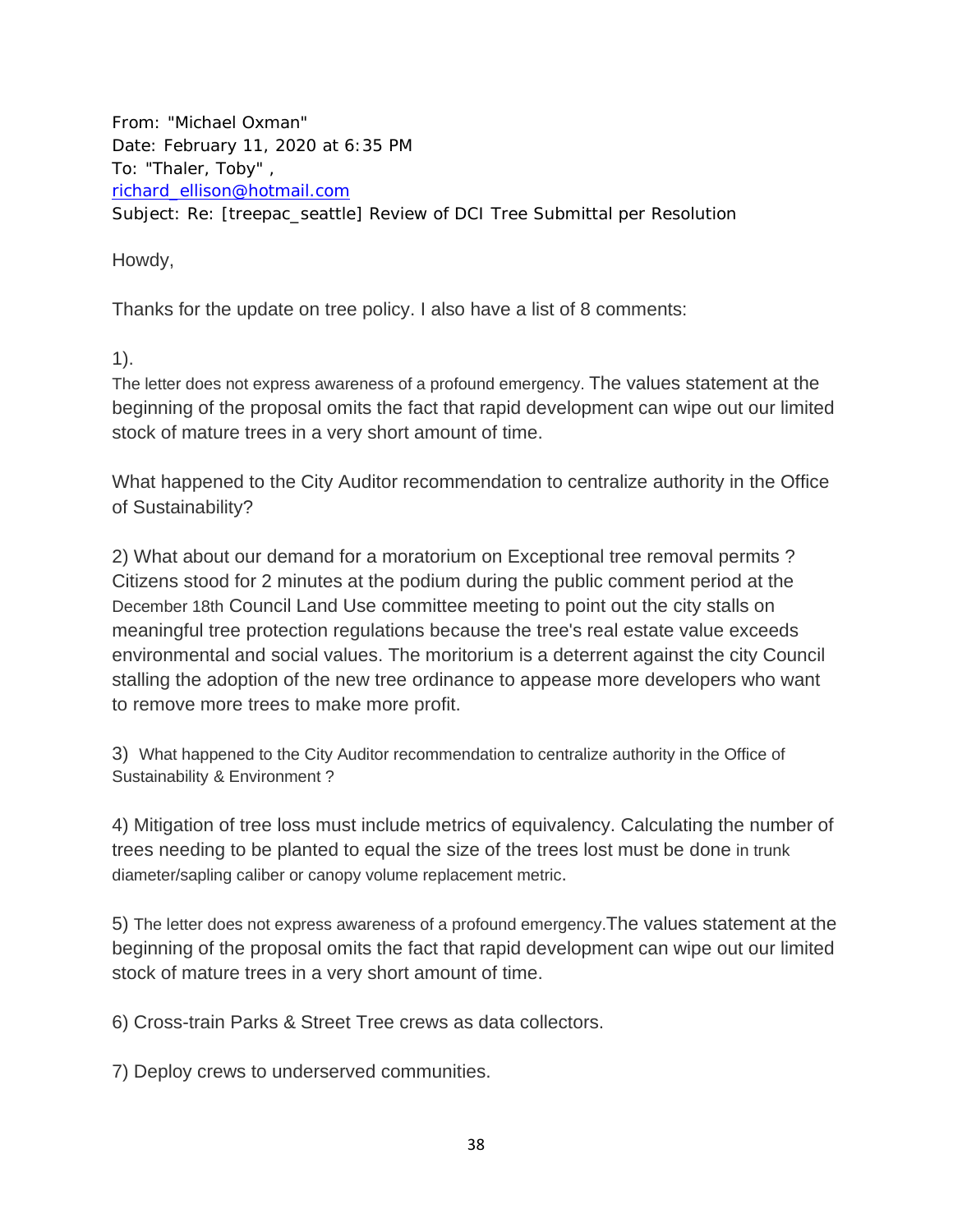8) Replace damaged concrete farther from tree trunks.

8) Require ANSI A300 standards for tree care operations and ANSI Z133 tree worker safety standards.

I write this keeping in mind that 4 City Councilmembers retired rather than face the criticism that they failed to update the tree ordinance for over 10 years.

Thanks for listening.

Michael Oxman ISA Certified Arborist #PN-0756A (206) 949-8733 [www.treedr.com](http://www.treedr.com/) On February 11, 2020 at 12:42 PM "Thaler, Toby" <**Toby.Thaler@seattle.gov>** wrote:

Your review of the presentation and SDCI report in response to Resolution on Wednesday's Land Use and Neighborhood Committee agenda (item 3 at [http://seattle.legistar.com/View.ashx?M=A&ID=760835&GUID=97474BF7-3480-4539-892C-](http://seattle.legistar.com/View.ashx?M=A&ID=760835&GUID=97474BF7-3480-4539-892C-3F106ADC9619)[3F106ADC9619](http://seattle.legistar.com/View.ashx?M=A&ID=760835&GUID=97474BF7-3480-4539-892C-3F106ADC9619)) would be appreciated.

Thanks,

Thanks,

Toby Thaler, Legislative Aide

Councilmember Pedersen's Office

Cell 206 640-6982

**From:** Michael Cvitkovic <cvit4@msn.com> **Sent:** Wednesday, February 12, 2020 9:50 AM **To:** Pinto de Bader, Sandra <Sandra.Pinto\_de\_Bader@Seattle.gov> **Subject:** Please Strengthen Seattle's Tree Ordinance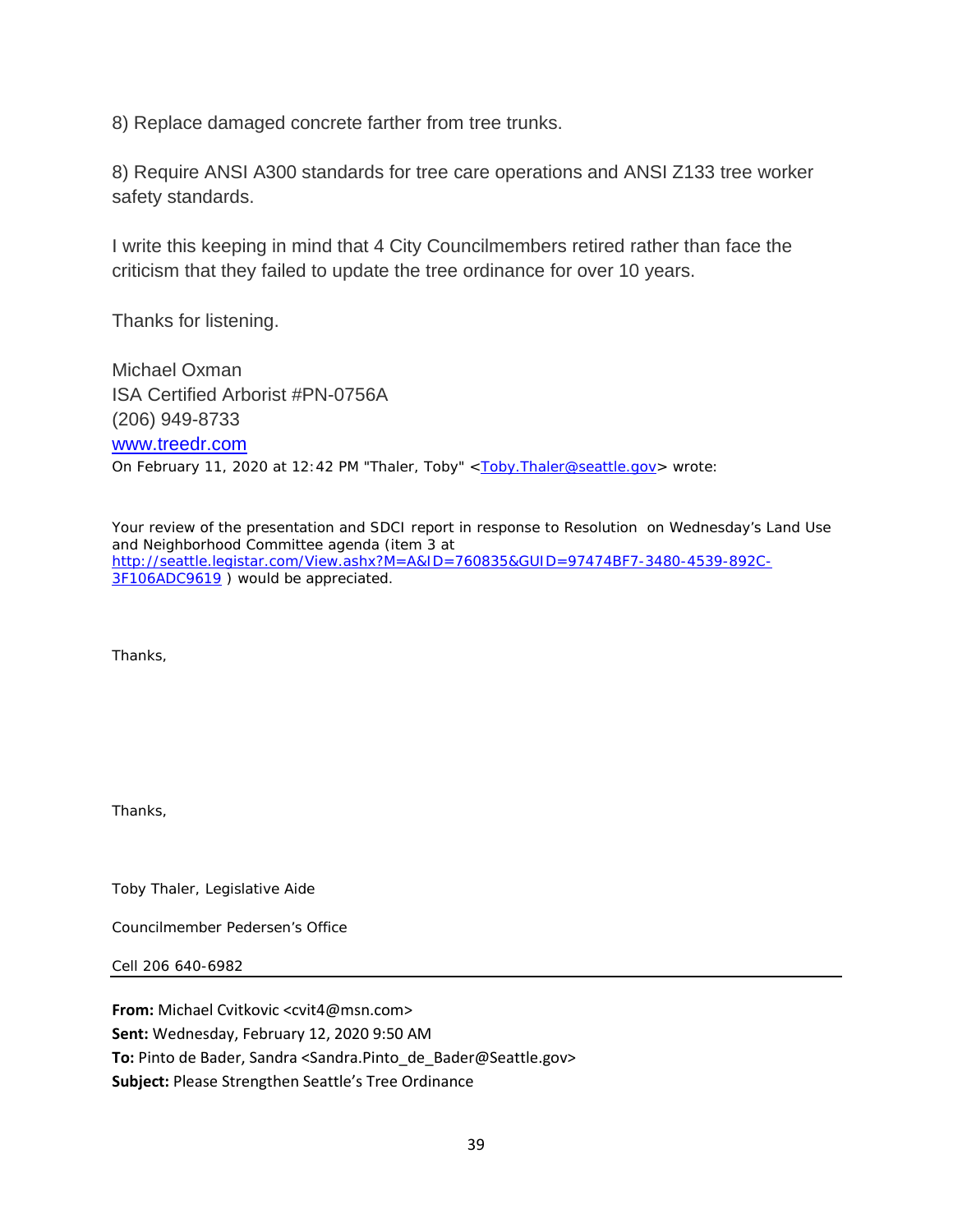#### **CAUTION: External Email**

Sandra Pinto de Bader,

Seattle's trees and urban forest are vital to keeping our city healthy and livable. Trees and the urban forest comprise a vital green infrastructure. Trees reduce air pollution, storm water runoff and climate impacts like heat island effects, while providing essential habitat for birds and other wildlife. They are important for the physical and mental health of our residents.

Seattle's rapid growth and an outdated tree ordinance are reducing these beneficial effects as trees are removed and not replaced. It is urgent to act now to stop this continued loss of trees, particularly large mature trees and tree groves. It is important to promote environmental equity as trees are replaced.

Please update Seattle's Tree Protection Ordinance as recommended in the latest draft by the Seattle Urban Forestry Commission.

Here are the key provisions that need to be in the updated tree ordinance:

1. Expand the existing Tree Removal and Replacement Permit Program, including 2-week public notice and posting on-site, as used by the Seattle Department of Transportation (SDOT) – to cover all Significant Trees (6" and larger diameter at breast height (DBH)) on private property in all land use zones, both during development and outside development. 2. Require the replacement of all Significant Trees removed with trees that in 25 years will reach equivalent canopy volume – either on site or pay a replacement fee into a City Tree Replacement and Preservation Fund. Allow the Fund to also accept fines, donations, grants and set up easements.

3. Retain current protections for Exceptional Trees and reduce the upper threshold for Exceptional Trees to 24" DBH, protect tree groves and prohibit Significant Trees being removed on undeveloped lots.

4. Allow removal of no more than 2 Significant non-Exceptional Trees in 3 years per lot outside development

5. Establish one citywide database for applying for Tree Removal and Replacement Permits and to track changes in the tree canopy.

6. Post online all permit requests and permit approvals for public viewing.

40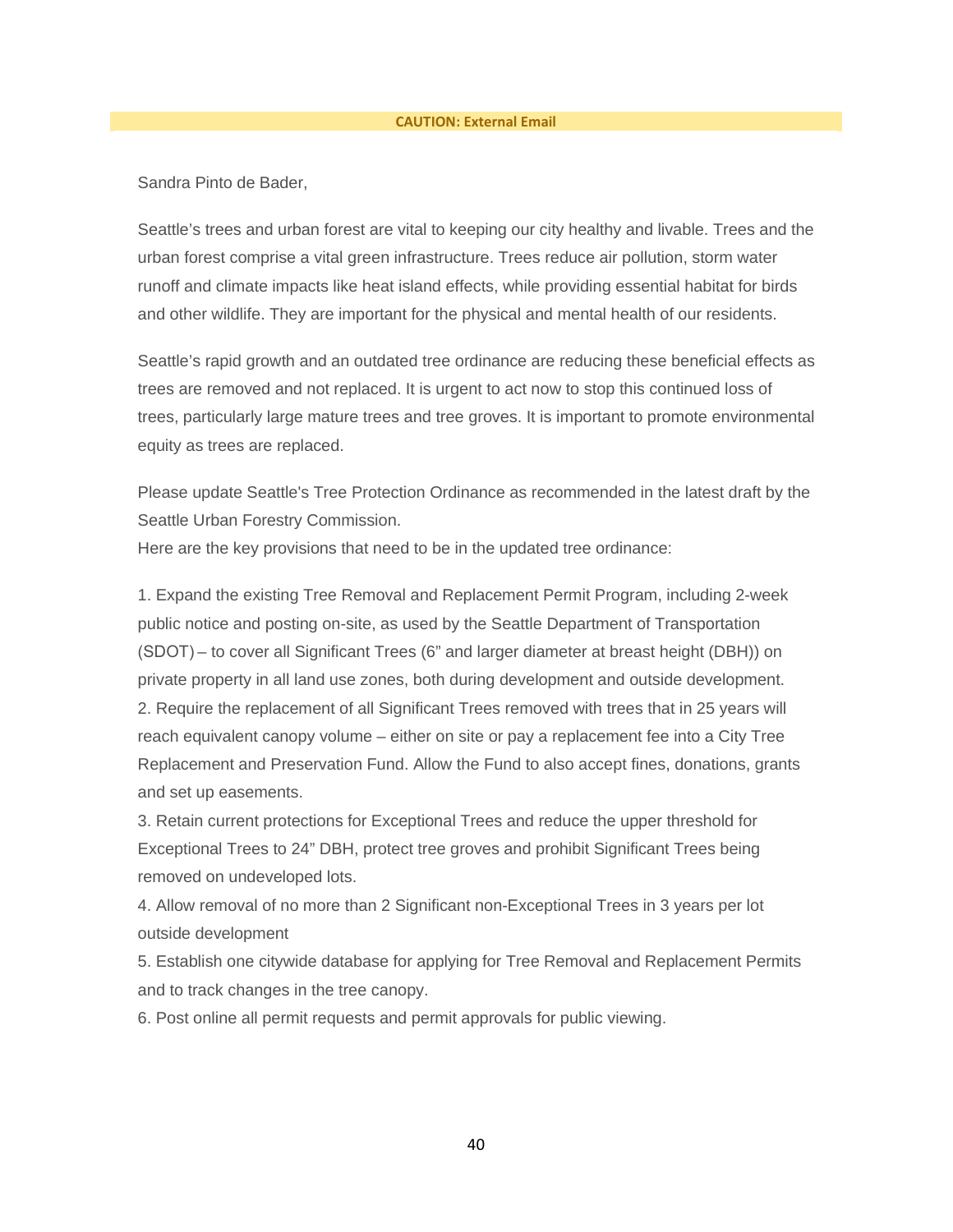7. Expand SDOT's existing tree service provider's registration and certification to register all Tree Service Providers (arborists) working on trees in Seattle.

8. Provide adequate funding in the budget to implement and enforce the updated ordinance.

Michael Cvitkovic [cvit4@msn.com](mailto:cvit4@msn.com) 1422 N 46th St Seattle, Washington 98103

**From:** Laura Skiles-Bundy <info@email.actionnetwork.org> **Sent:** Wednesday, February 12, 2020 11:12 AM **To:** Pinto de Bader, Sandra <Sandra.Pinto\_de\_Bader@Seattle.gov> **Subject:** Keep Seattle Livable!

#### **CAUTION: External Email**

Sandra Pinto de Bader,

Seattle's trees and urban forest are vital to keeping our city healthy and livable. Trees and the urban forest comprise a vital green infrastructure. Trees reduce air pollution, storm water runoff and climate impacts like heat island effects, while providing essential habitat for birds and other wildlife. They are important for the physical and mental health of our residents.

Seattle's rapid growth and an outdated tree ordinance are reducing these beneficial effects as trees are removed and not replaced. It is urgent to act now to stop this continued loss of trees, particularly large mature trees and tree groves. It is important to promote environmental equity as trees are replaced.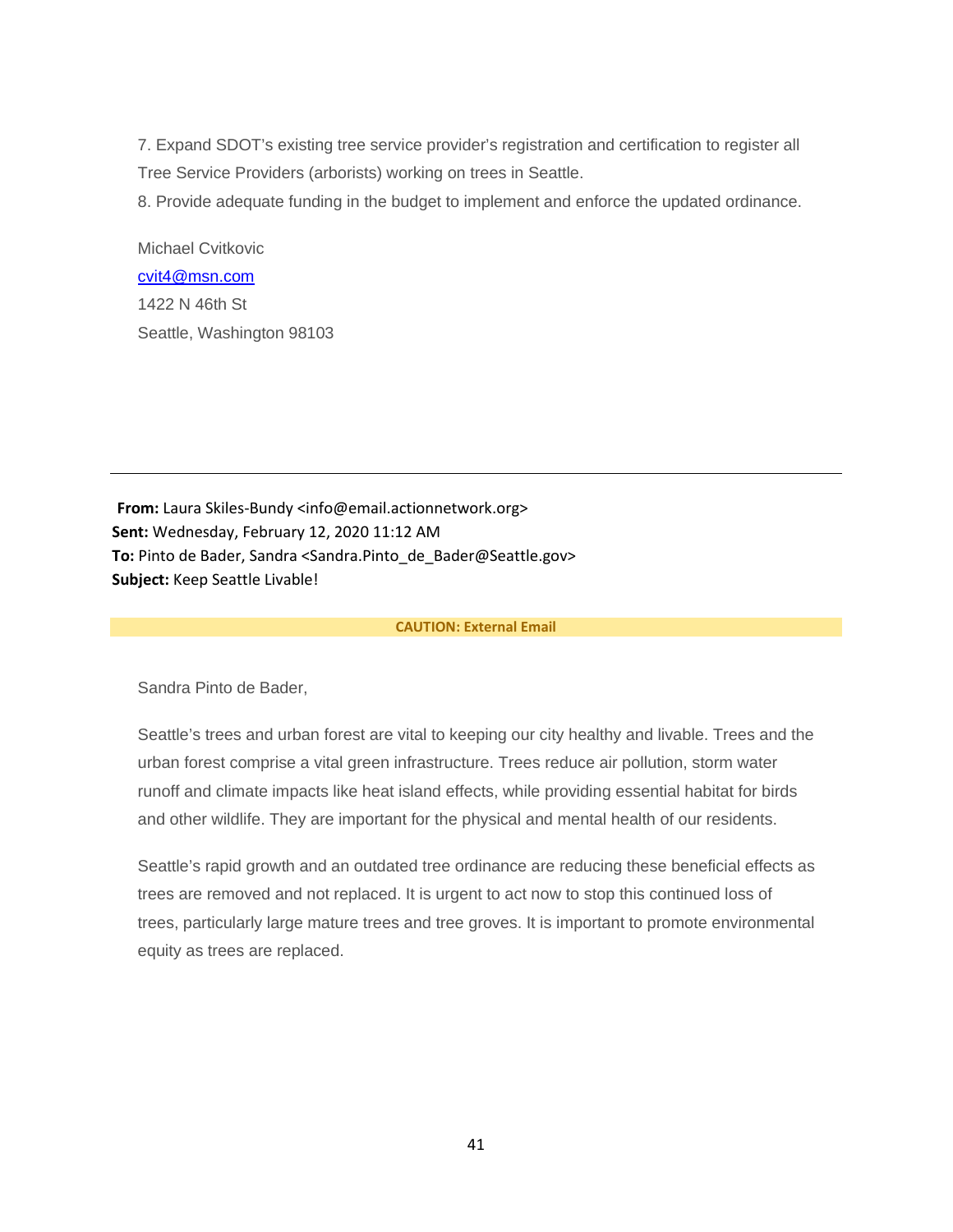Please update Seattle's Tree Protection Ordinance as recommended in the latest draft by the Seattle Urban Forestry Commission.

Here are the key provisions that need to be in the updated tree ordinance:

1. Expand the existing Tree Removal and Replacement Permit Program, including 2-week public notice and posting on-site, as used by the Seattle Department of Transportation (SDOT) – to cover all Significant Trees (6" and larger diameter at breast height (DBH)) on private property in all land use zones, both during development and outside development. 2. Require the replacement of all Significant Trees removed with trees that in 25 years will reach equivalent canopy volume – either on site or pay a replacement fee into a City Tree Replacement and Preservation Fund. Allow the Fund to also accept fines, donations, grants and set up easements.

3. Retain current protections for Exceptional Trees and reduce the upper threshold for Exceptional Trees to 24" DBH, protect tree groves and prohibit Significant Trees being removed on undeveloped lots.

4. Allow removal of no more than 2 Significant non-Exceptional Trees in 3 years per lot outside development

5. Establish one citywide database for applying for Tree Removal and Replacement Permits and to track changes in the tree canopy.

6. Post online all permit requests and permit approvals for public viewing.

7. Expand SDOT's existing tree service provider's registration and certification to register all Tree Service Providers (arborists) working on trees in Seattle.

8. Provide adequate funding in the budget to implement and enforce the updated ordinance.

Laura Skiles-Bundy [lauraskilesb@gmail.com](mailto:lauraskilesb@gmail.com) 18747 Ridgefield rd nw Shoreline, Washington 98177

**From:** Laura Lovell <info@email.actionnetwork.org> **Sent:** Wednesday, February 12, 2020 11:30 AM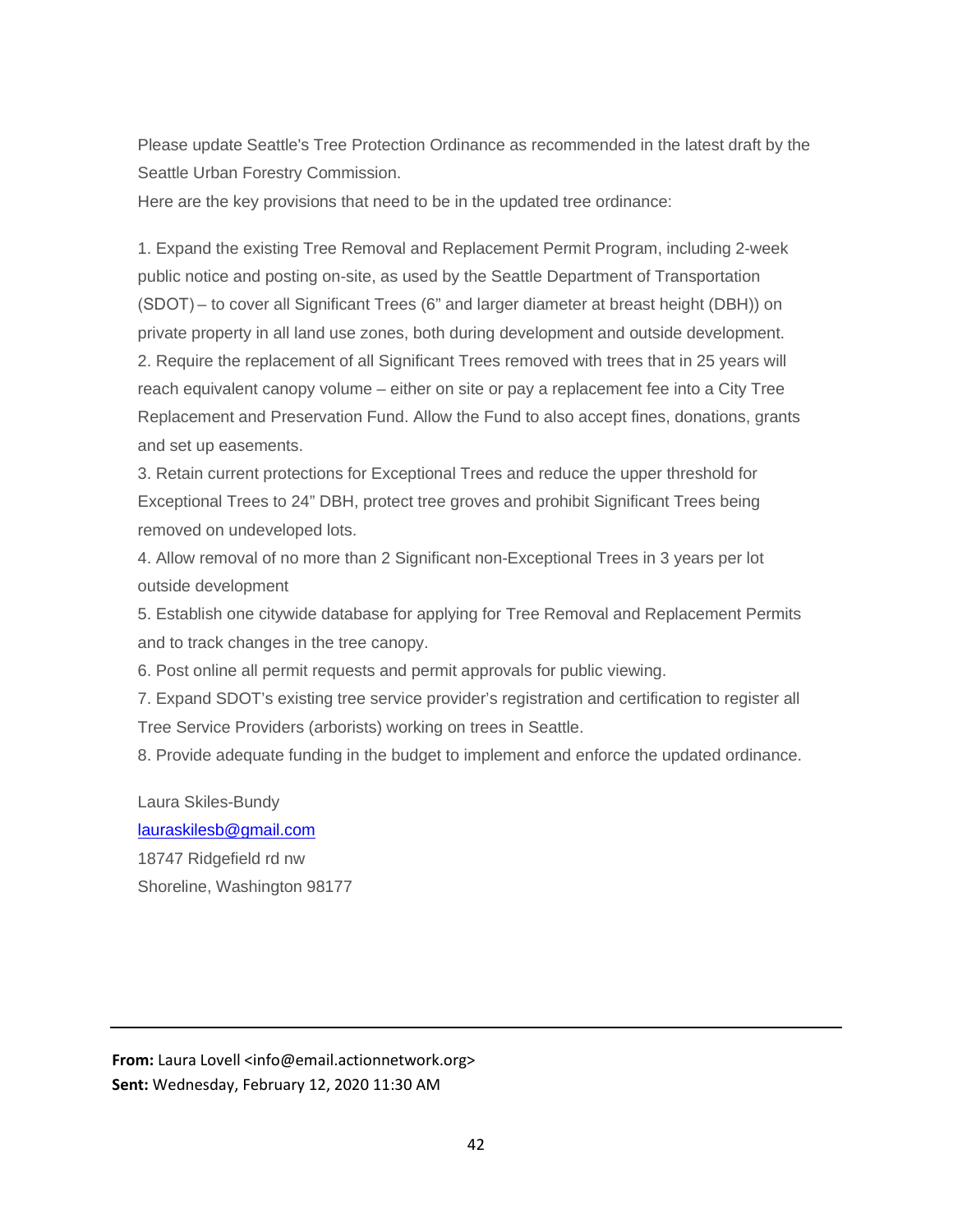**To:** Pinto de Bader, Sandra <Sandra.Pinto de Bader@Seattle.gov> **Subject:** Save Our Trees!

#### **CAUTION: External Email**

Sandra Pinto de Bader,

I am writing to sxpress support for the proposed Urban Tree Protection Ordinance. Seattle's tree lined streets are a treasure. They clean the air, create beauty and a sense of peace in troubled times. Some of them provide food for pollinators, and a home for birds. Sometimes they drop leaves on us, sometimes push up sidewalk paving slabs. Get over it. They give us more than they inconvenience us. Seattle's neighborhoods are more lovely by far than San Francisco's, because we have trees and gardens. Please do not make our city a dreary expanse of concrete . We have enough such areas already. Please support this proposed plan.

# Thank you.

Seattle's trees and urban forest are vital to keeping our city healthy and livable. Trees and the urban forest comprise a vital green infrastructure. Trees reduce air pollution, storm water runoff and climate impacts like heat island effects, while providing essential habitat for birds and other wildlife. They are important for the physical and mental health of our residents.

Seattle's rapid growth and an outdated tree ordinance are reducing these beneficial effects as trees are removed and not replaced. It is urgent to act now to stop this continued loss of trees, particularly large mature trees and tree groves. It is important to promote environmental equity as trees are replaced.

Please update Seattle's Tree Protection Ordinance as recommended in the latest draft by the Seattle Urban Forestry Commission.

Here are the key provisions that need to be in the updated tree ordinance:

1. Expand the existing Tree Removal and Replacement Permit Program, including 2-week public notice and posting on-site, as used by the Seattle Department of Transportation (SDOT) – to cover all Significant Trees (6" and larger diameter at breast height (DBH)) on private property in all land use zones, both during development and outside development.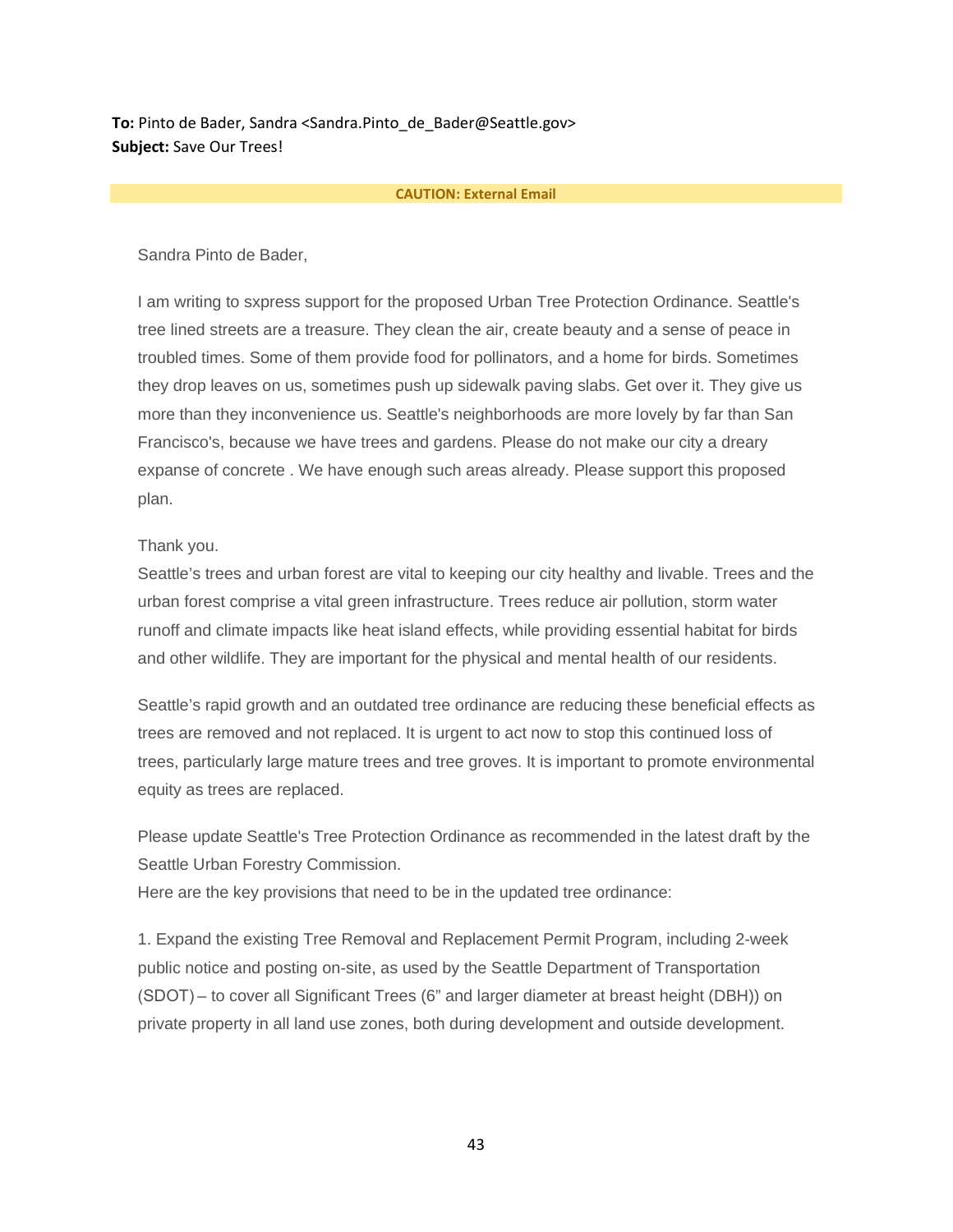2. Require the replacement of all Significant trees removed with trees that in 25 years will reach equivalent canopy volume – either on site or pay a replacement fee into a City Tree Replacement and Preservation Fund. Allow the Fund to also accept fines, donations, grants and set up easements.

3. Retain current protections for Exceptional Trees and reduce the upper threshold for Exceptional Trees to 24" DBH, protect tree groves and prohibit Significant Trees being removed on undeveloped lots.

4. Allow removal of no more than 2 Significant non-Exceptional Trees in 3 years per lot outside development

5. Establish one citywide database for applying for Tree Removal and Replacement Permits and to track changes in the tree canopy.

6. Post online all permit requests and permit approvals for public viewing.

7. Expand SDOT's existing tree service provider's registration and certification to register all Tree Service Providers (arborists) working on trees in Seattle.

8. Provide adequate funding in the budget to implement and enforce the updated ordinance.

Laura Lovell [erhulaura@gmail.com](mailto:erhulaura@gmail.com) 3616 Burke N.

Seattle, Washington 98103

**From:** David Geisen <info@email.actionnetwork.org> **Sent:** Wednesday, February 12, 2020 11:56 AM **To:** Pinto de Bader, Sandra <Sandra.Pinto\_de\_Bader@Seattle.gov> **Subject:** Save our Trees!

**CAUTION: External Email**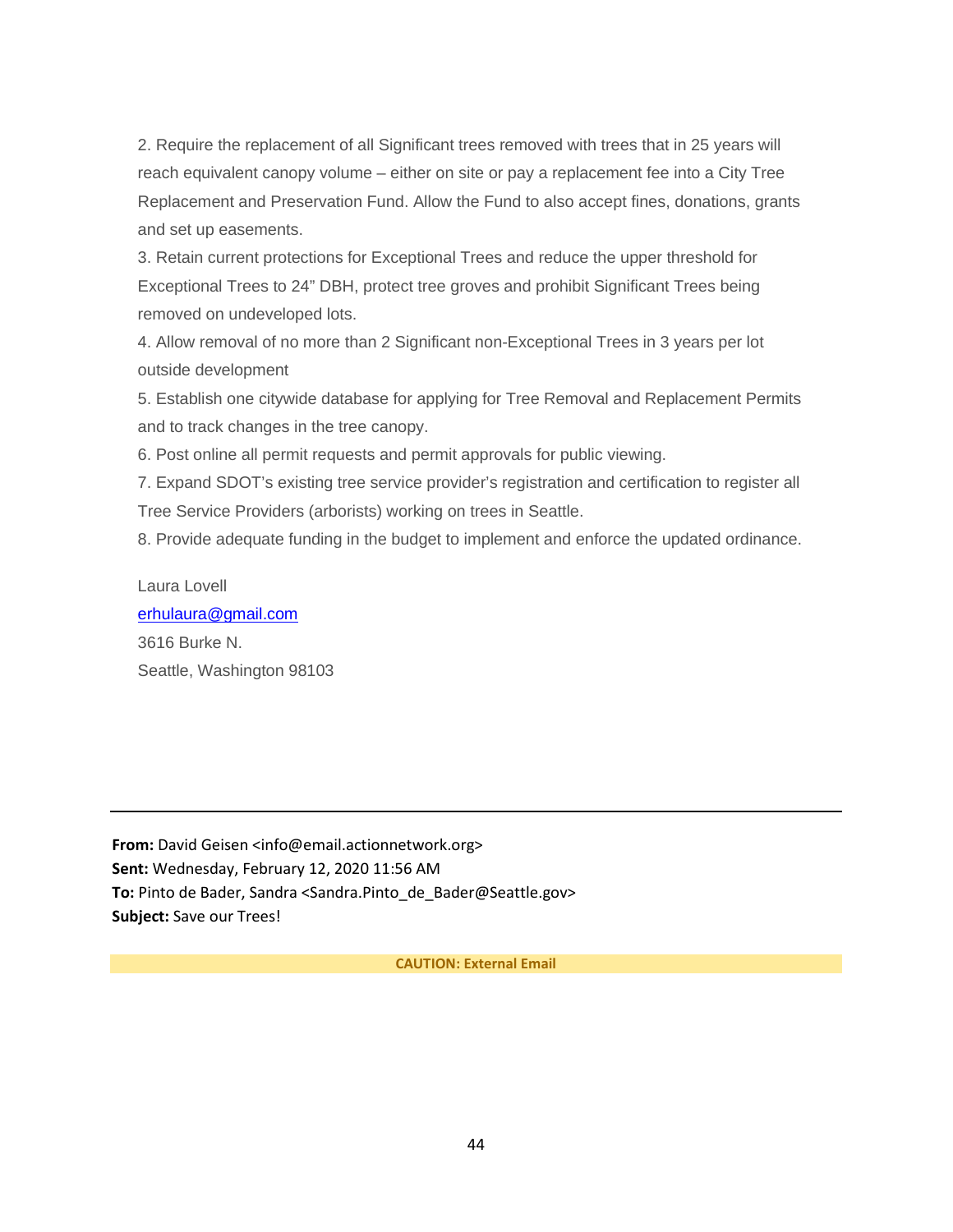# Sandra Pinto de Bader,

# Greetings!

Seattle's trees and urban forest are vital to keeping our city healthy and livable. Trees and the urban forest comprise a vital green infrastructure. Trees reduce air pollution, storm water runoff and climate impacts like heat island effects, while providing essential habitat for birds and other wildlife. They are important for the physical and mental health of our residents.

Seattle's rapid growth and an outdated tree ordinance are reducing these beneficial effects as trees are removed and not replaced. It is urgent to act now to stop this continued loss of trees, particularly large mature trees and tree groves. It is important to promote environmental equity as trees are replaced.

Please update Seattle's Tree Protection Ordinance as recommended in the latest draft by the Seattle Urban Forestry Commission. Here are the key provisions that need to be in the updated tree ordinance:

1. Expand the existing Tree Removal and Replacement Permit Program, including 2-week public notice and posting on-site, as used by the Seattle Department of Transportation (SDOT) – to cover all Significant Trees (6" and larger diameter at breast height (DBH)) on private property in all land use zones, both during development and outside development.

2. Require the replacement of all Significant trees removed with trees that in 25 years will reach equivalent canopy volume – either on site or pay a replacement fee into a City Tree Replacement and Preservation Fund. Allow the Fund to also accept fines, donations, grants and set up easements.

3. Retain current protections for Exceptional Trees and reduce the upper threshold for Exceptional Trees to 24" DBH, protect tree groves and prohibit Significant Trees being removed on undeveloped lots.

4. Allow removal of no more than 2 Significant non-Exceptional Trees in 3 years per lot outside development